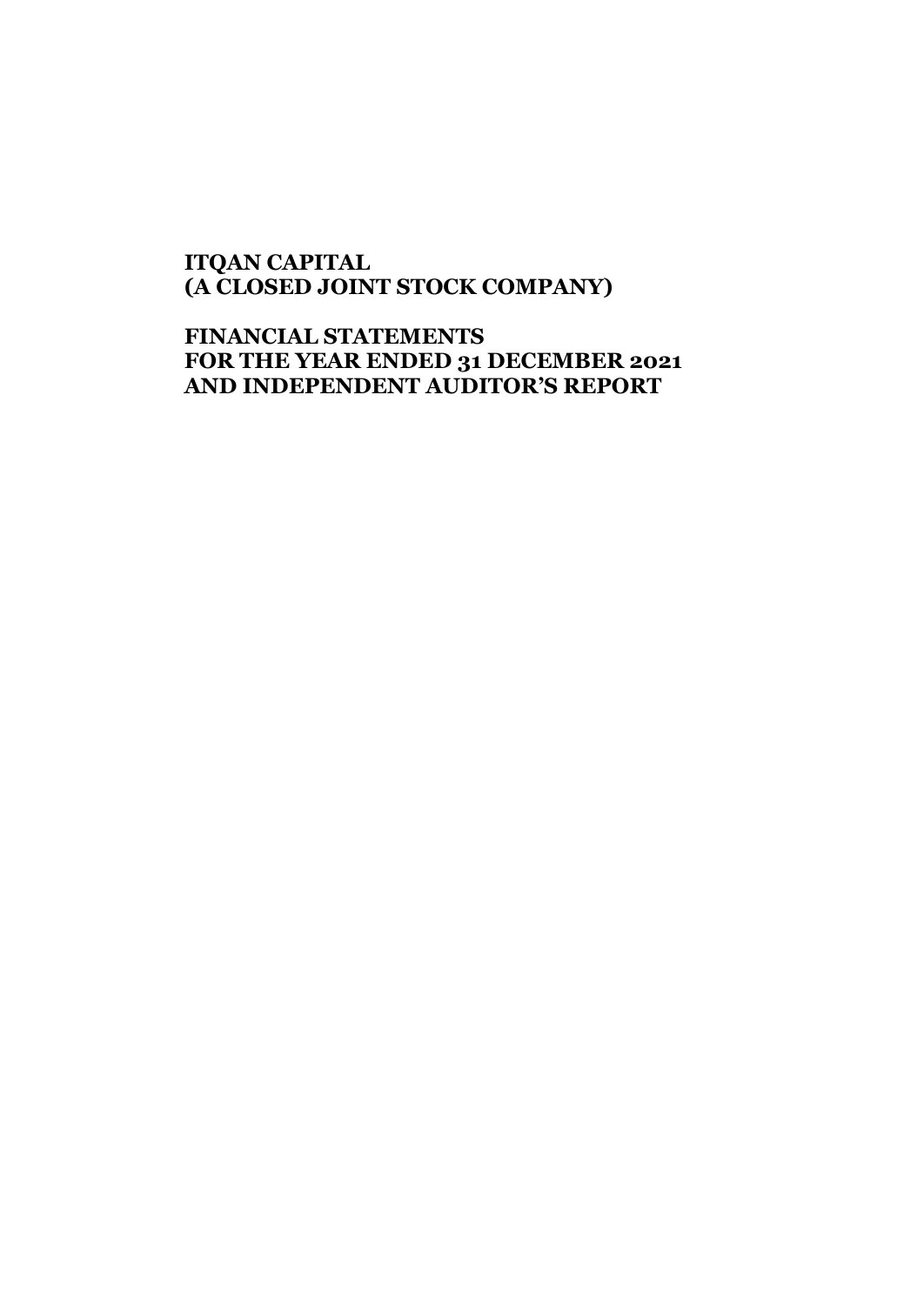# **ITQAN CAPITAL (A CLOSED JOINT STOCK COMPANY) FINANCIAL STATEMENTS AND INDEPENDENT AUDITOR'S REPORT FOR THE YEAR ENDED 31 DECEMBER 2021**

| Independent auditor's report                 | $2 - 3$        |
|----------------------------------------------|----------------|
| Statement of financial position              | $\overline{4}$ |
| Statement of comprehensive income            | 5              |
| Statement of shareholders' changes in equity | 6              |
| Statement of cash flows                      | 7              |
| Notes to the financial statements            | $8 - 39$       |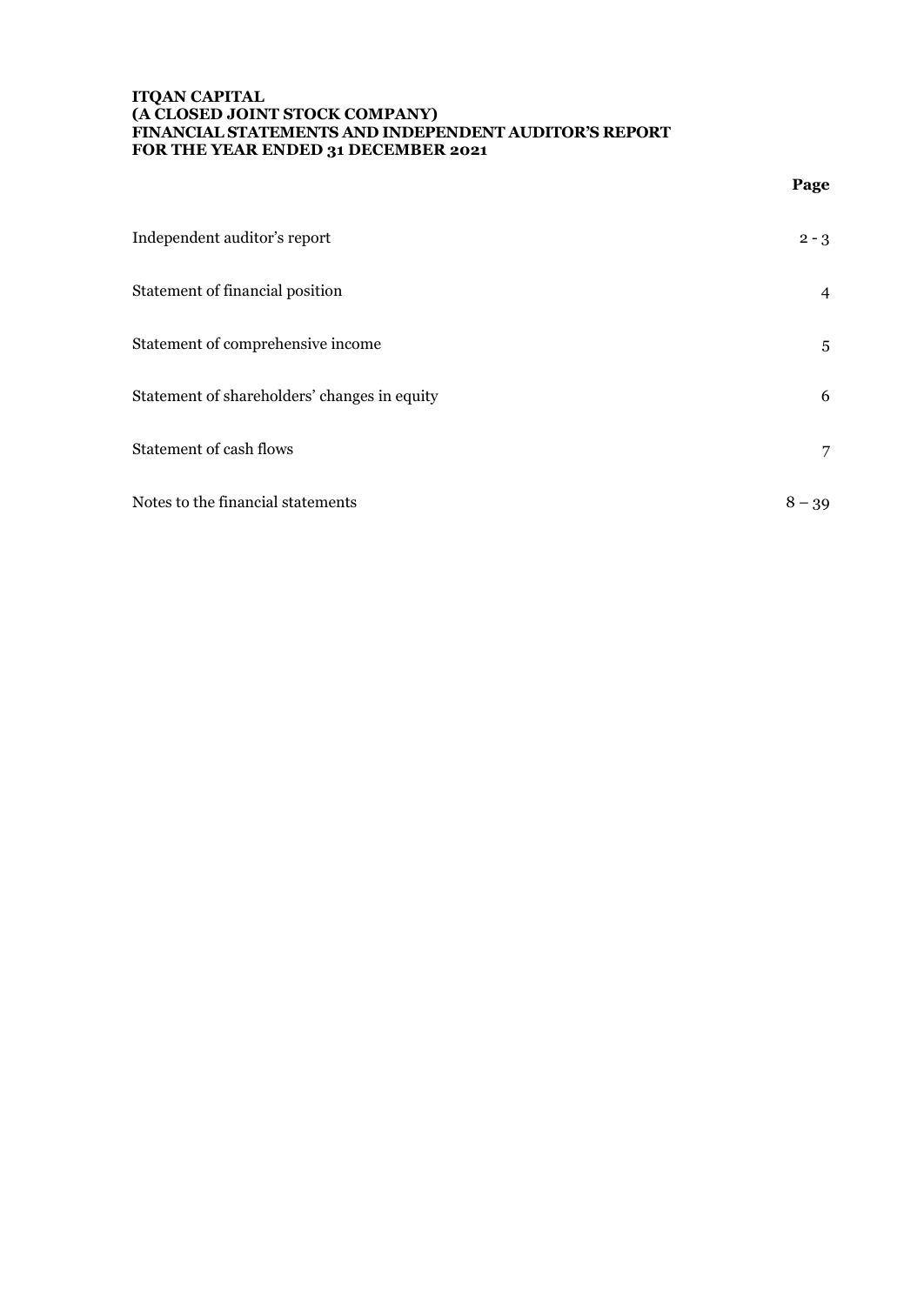

# *Independent auditor's report to the shareholders of Itqan Capital Company*

# *Report on the audit of the financial statements*

# *Our opinion*

In our opinion, the financial statements present fairly, in all material respects, the financial position of Itqan Capital Company (the "Company") as at 31 December 2021, and its financial performance and its cash flows for the year then ended in accordance with International Financial Reporting Standards, that are endorsed in the Kingdom of Saudi Arabia, and other standards and pronouncements issued by the Saudi Organization for Chartered Professional Accountants (SOCPA).

# **What we have audited**

The Company's financial statements comprise:

- the statement of financial position as at 31 December 2021;
- the statement of comprehensive income for the year then ended;
- the statement of changes in shareholders' equity for the year then ended;
- the statement of cash flows for the year then ended; and
- the notes to the financial statements, which include significant accounting policies and other explanatory information.

# *Basis for opinion*

We conducted our audit in accordance with International Standards on Auditing, that are endorsed in the Kingdom of Saudi Arabia. Our responsibilities under those standards are further described in the *Auditor's Responsibilities for the Audit of the Financial Statements* section of our report.

We believe that the audit evidence we have obtained is sufficient and appropriate to provide a basis for our opinion.

# **Independence**

We are independent of the Company in accordance with the code of professional conduct and ethics, endorsed in the Kingdom of Saudi Arabia, that are relevant to our audit of the financial statements and we have fulfilled our other ethical responsibilities in accordance with these requirements.

# *Responsibilities of management and those charged with governance for the financial statements*

Management is responsible for the preparation and fair presentation of the financial statements in accordance with International Financial Reporting Standards, that are endorsed in the Kingdom of Saudi Arabia and other standards and pronouncements issued by SOCPA, and the applicable requirements of the Regulations for Companies and the Company's By-laws, and for such internal control as management determines is necessary to enable the preparation of financial statements that are free from material misstatement, whether due to fraud or error.

In preparing the financial statements, management is responsible for assessing the Company's ability to continue as a going concern, disclosing, as applicable, matters related to going concern and using the going concern basis of accounting unless management either intends to liquidate the Company or to cease operations, or has no realistic alternative but to do so.

Those charged with governance are responsible for overseeing the Company's financial reporting process.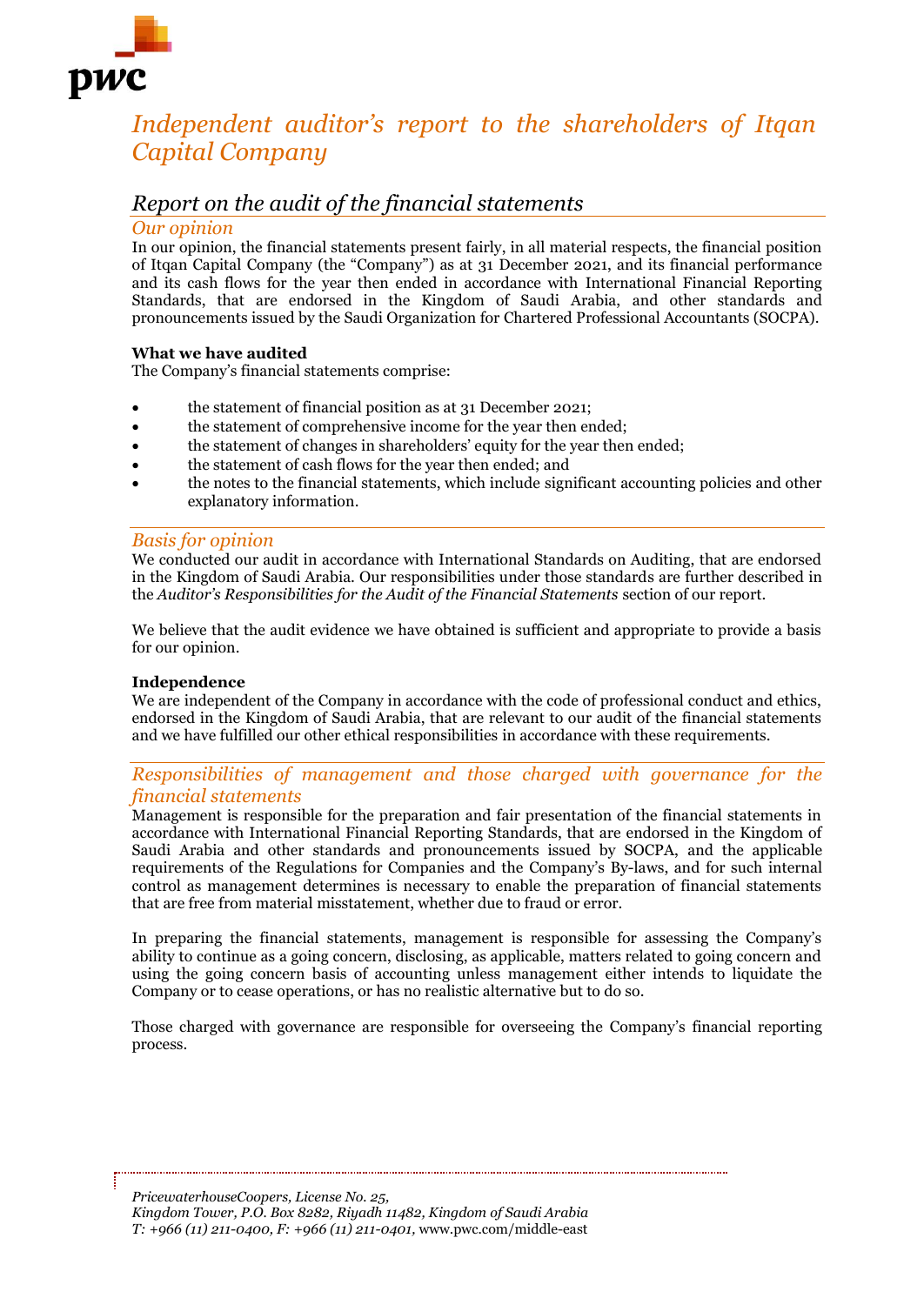

# *Independent auditor's report to the shareholders of Itqan Capital Company (continued)*

# *Auditor's responsibilities for the audit of the financial statements*

Our objectives are to obtain reasonable assurance about whether the financial statements as a whole are free from material misstatement, whether due to fraud or error, and to issue an auditor's report that includes our opinion. Reasonable assurance is a high level of assurance, but is not a guarantee that an audit conducted in accordance with International Standards on Auditing, that are endorsed in the Kingdom of Saudi Arabia, will always detect a material misstatement when it exists. Misstatements can arise from fraud or error and are considered material if, individually or in the aggregate, they could reasonably be expected to influence the economic decisions of users taken on the basis of these financial statements.

As part of an audit in accordance with International Standards on Auditing, that are endorsed in the Kingdom of Saudi Arabia, we exercise professional judgment and maintain professional skepticism throughout the audit. We also:

- Identify and assess the risks of material misstatement of the financial statements, whether due to fraud or error, design and perform audit procedures responsive to those risks, and obtain audit evidence that is sufficient and appropriate to provide a basis for our opinion. The risk of not detecting a material misstatement resulting from fraud is higher than for one resulting from error, as fraud may involve collusion, forgery, intentional omissions, misrepresentations, or the override of internal control.
- Obtain an understanding of internal control relevant to the audit in order to design audit procedures that are appropriate in the circumstances, but not for the purpose of expressing an opinion on the effectiveness of the Company's internal control.
- Evaluate the appropriateness of accounting policies used and the reasonableness of accounting estimates and related disclosures made by management.
- Conclude on the appropriateness of management's use of the going concern basis of accounting and, based on the audit evidence obtained, whether a material uncertainty exists related to events or conditions that may cast significant doubt on the Company's ability to continue as a going concern. If we conclude that a material uncertainty exists, we are required to draw attention in our auditor's report to the related disclosures in the financial statements or, if such disclosures are inadequate, to modify our opinion. Our conclusions are based on the audit evidence obtained up to the date of our auditor's report. However, future events or conditions may cause the Company to cease to continue as a going concern.
- Evaluate the overall presentation, structure and content of the financial statements, including the disclosures, and whether the financial statements represent the underlying transactions and events in a manner that achieves fair presentation.

We communicate with those charged with governance regarding, among other matters, the planned scope and timing of the audit and significant audit findings, including any significant deficiencies in internal control that we identify during our audit.

# **PricewaterhouseCoopers**

Mufaddal Ali License Number 447

March 13, 2022

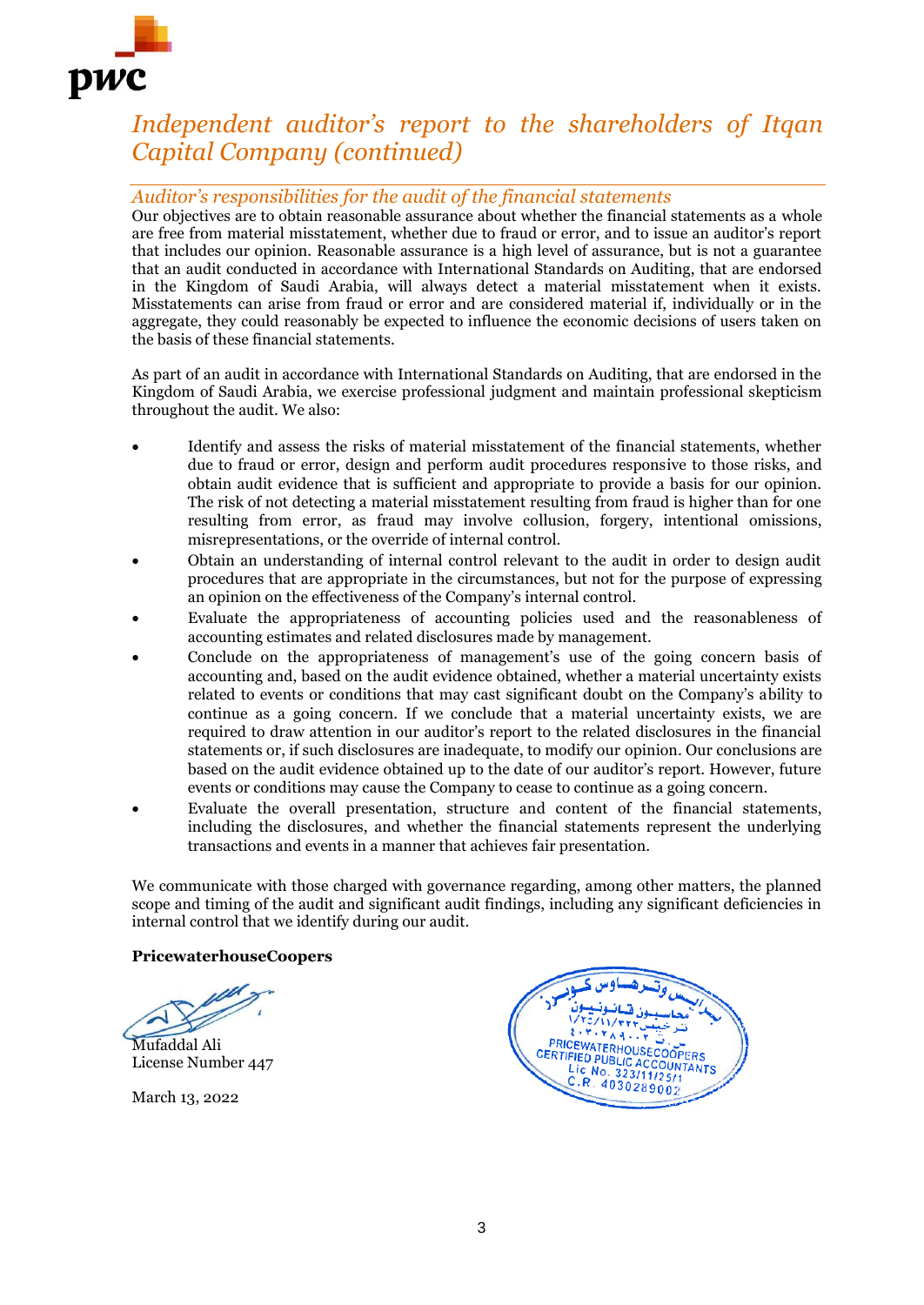# **ITQAN CAPITAL (A CLOSED JOINT STOCK COMPANY) Statement of financial position**

(All amounts in Saudi Riyals unless otherwise stated)

|                                                       | <b>Note</b>    | As at 31 December |             |
|-------------------------------------------------------|----------------|-------------------|-------------|
|                                                       |                | 2021              | 2020        |
| <b>Assets</b>                                         |                |                   |             |
| <b>Non-current assets</b>                             |                |                   |             |
| Property and equipment                                | $\overline{4}$ | 1,100,219         | 4,035,226   |
| Right-of-use assets                                   | 5              | 1,155,093         | 1,526,118   |
| Investment properties                                 | 6              | 10,564,144        | 6,578,731   |
| Financial assets at fair value through profit or loss | 7              | 19,291,162        | 39,935,608  |
| <b>Total non-current assets</b>                       |                | 32,110,618        | 52,075,683  |
| <b>Current assets</b>                                 |                |                   |             |
| Financial assets at fair value through profit or loss | 7              | 14,125,399        | 12,405,171  |
| Prepayments and other assets                          | 8              | 3,819,725         | 4,187,640   |
| Murabaha deposit                                      | 10             | 2,527,421         |             |
| Cash and cash equivalents                             | 9              | 1,713,992         | 5,635,487   |
| <b>Total current assets</b>                           |                | 22,186,537        | 22,228,298  |
| <b>Total assets</b>                                   |                | 54,297,155        | 74,303,981  |
|                                                       |                |                   |             |
| Shareholders' equity and liabilities                  |                |                   |             |
| Shareholders' equity                                  |                |                   |             |
| Share capital                                         | 11             | 56,042,030        | 56,042,030  |
| <b>Accumulated losses</b>                             |                | (7, 802, 899)     | (8,791,562) |
| Net shareholders' equity                              |                | 48,239,131        | 47,250,468  |
| <b>Liabilities</b>                                    |                |                   |             |
| <b>Non-current liabilities</b>                        |                |                   |             |
| Lease liabilities                                     | 5              | 1,002,201         | 1,433,595   |
| Employee benefit obligations                          | 13             | 1,012,778         | 1,218,309   |
| <b>Total non-current liabilities</b>                  |                | 2,014,979         | 2,651,904   |
| <b>Current liabilities</b>                            |                |                   |             |
| Trade and other payables                              | 14             | 3,276,676         | 7,836,588   |
| Lease liabilities                                     | 5              | 329,642           | 337,241     |
| Zakat and Tax liabilities                             | 15             | 436,727           | 7,630       |
| Short-term Murabaha financing                         | 16             |                   | 16,220,150  |
| <b>Total current liabilities</b>                      |                | 4,043,045         | 24,401,609  |
| <b>Total liabilities</b>                              |                | 6,058,024         | 27,053,513  |
|                                                       |                |                   |             |
| Total shareholders' equity and liabilities            |                | 54,297,155        | 74,303,981  |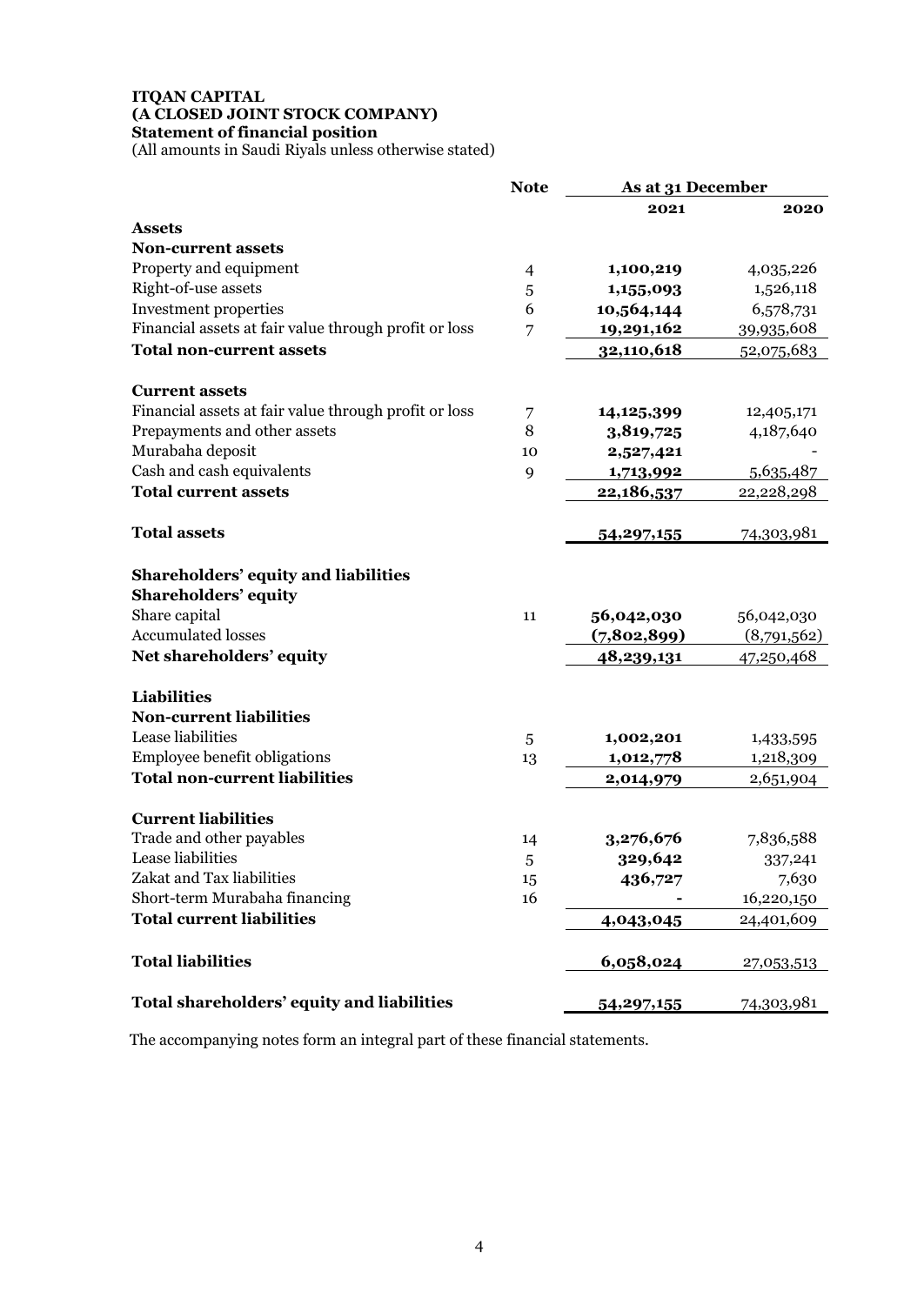# **ITQAN CAPITAL (A CLOSED JOINT STOCK COMPANY) Statement of comprehensive income**

(All amounts in Saudi Riyals unless otherwise stated)

|                                                                                     |                          |             | Year ended 31 December |
|-------------------------------------------------------------------------------------|--------------------------|-------------|------------------------|
|                                                                                     | <b>Note</b>              | 2021        | 2020                   |
| Revenue                                                                             |                          |             |                        |
| Income from services                                                                | 17                       | 3,726,663   | 6,089,311              |
| Dividends income                                                                    |                          | 718,881     | 1,501,782              |
| Net changes in fair value of financial assets at fair                               |                          |             |                        |
| value through profit or loss                                                        | 7                        | 1,727,364   | 1,259,288              |
| Net realized (loss)/gain from sale of financial assets                              |                          |             |                        |
| at fair value through profit or loss                                                | 7                        | (275, 278)  | 133,553                |
| Reverse of impairment losses on investment<br>properties and property and equipment |                          | 1,625,603   | (791, 606)             |
| Other operating income, net                                                         | 4,6                      | 1,358,064   |                        |
|                                                                                     |                          | 8,881,297   | 493,773<br>8,686,101   |
|                                                                                     |                          |             |                        |
| <b>Expenses</b>                                                                     |                          |             |                        |
| Salaries and wages                                                                  |                          | (4,641,701) | (11,793,811)           |
| Depreciation on property and equipment                                              | $\overline{\mathcal{A}}$ | (343, 880)  | (317,718)              |
| Depreciation on right-of-use assets                                                 | 5<br>6                   | (371, 025)  | (457,747)              |
| Depreciation on investment properties                                               |                          | (243, 178)  | (172, 682)             |
| Other operating expenses                                                            | 18                       | (1,971,191) | (6,072,352)            |
| <b>Total operating expenses</b>                                                     |                          | (7,570,975) | (18, 814, 310)         |
| Net operating profit /(losses)                                                      |                          | 1,310,322   | (10, 128, 209)         |
| Finance costs                                                                       | 19                       | (73, 623)   | (1,342,803)            |
| Profit /(loss) before zakat and income tax                                          |                          | 1,236,699   | (11, 471, 012)         |
| Zakat expense                                                                       | 15                       | (432, 200)  |                        |
| Profit/ (loss) for the year                                                         |                          | 804,499     | (11, 471, 012)         |
| Other comprehensive income                                                          |                          |             |                        |
| Items that will not be reclassified to profit or loss                               |                          |             |                        |
| Gain /(loss) on remeasurements of employee                                          |                          |             |                        |
| benefits obligations                                                                | 13                       | 184,164     | (110, 492)             |
| Other comprehensive gain/(loss) for the year                                        |                          | 184,164     | (110, 492)             |
| Total comprehensive profit/(loss) for the year                                      |                          | 988,663     | (11,581,504)           |
| Profit/(loss) per share for profit/(losses)<br>from operations                      |                          |             |                        |
| Gain/(loss) per share for the year                                                  | 26                       | 0.14        | (1.13)                 |
| Profit /(loss) per share for total<br>comprehensive profit /(losses)                |                          |             |                        |
| Gain /(loss) per share for the year                                                 | 26                       | 0.18        | (1.14)                 |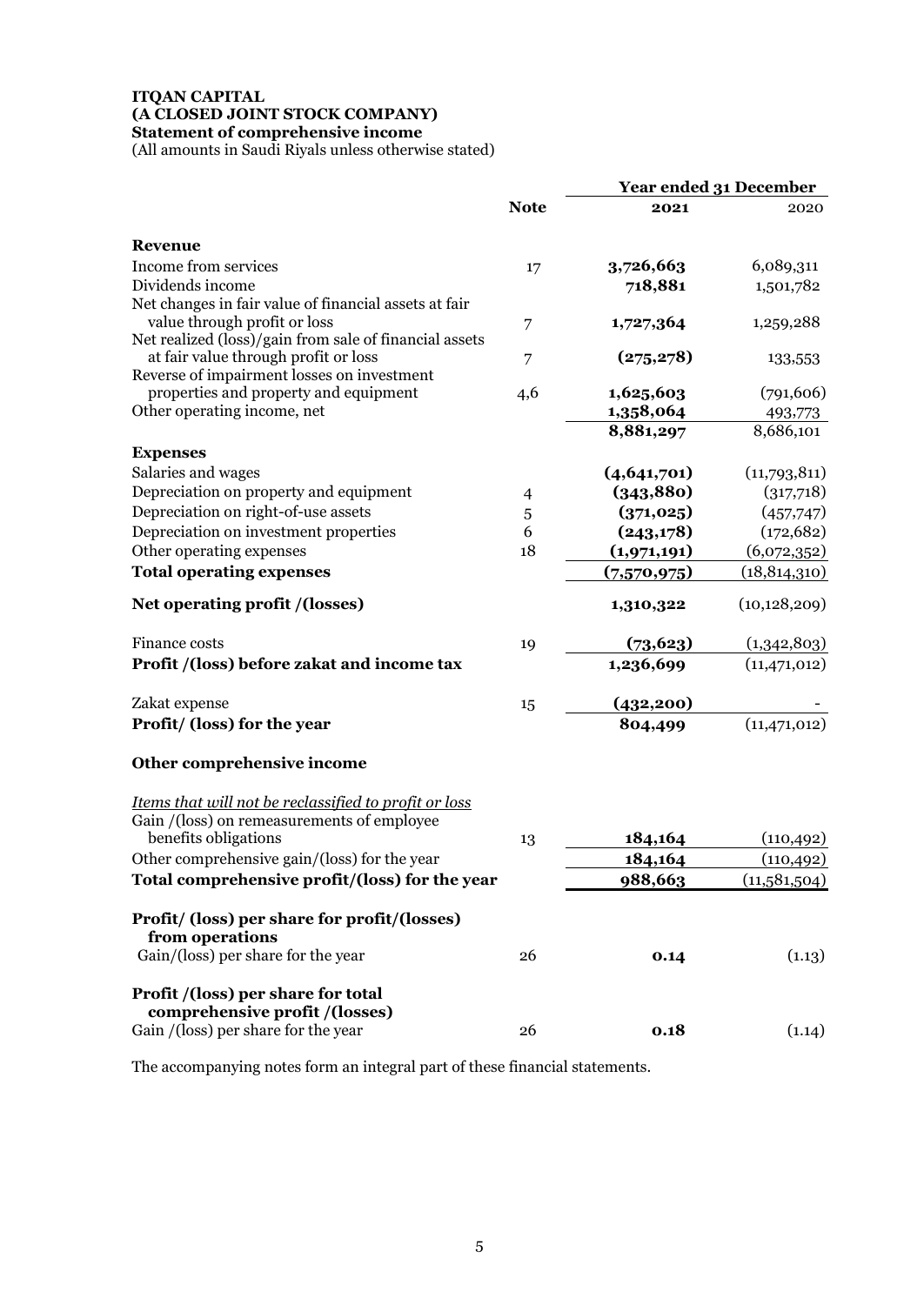# **ITQAN CAPITAL (A CLOSED JOINT STOCK COMPANY) Statement of changes in shareholders' equity**  (All amounts in Saudi Riyals unless otherwise stated)

|                                                                                   | <b>Note</b> | <b>Share</b><br>capital | <b>Accumulated</b><br>losses | <b>Total</b>   |
|-----------------------------------------------------------------------------------|-------------|-------------------------|------------------------------|----------------|
| At 1 January 2020                                                                 |             | 111,229,140             | (52,397,168)                 | 58,831,972     |
| Net loss for the year                                                             |             |                         | (11, 471, 012)               | (11, 471, 012) |
| Other comprehensive loss for the year                                             |             |                         | (110, 492)                   | (110, 492)     |
| Total comprehensive loss for the year<br>Absorption of accumulated losses through |             |                         | (11,581,504)                 | (11,581,504)   |
| capital reduction                                                                 | 11          | (55, 187, 110)          | 55, 187, 110                 |                |
| At 31 December 2020                                                               |             | 56,042,030              | (8,791,562)                  | 47,250,468     |
| At 1 January 2021                                                                 |             | 56,042,030              | (8,791,562)                  | 47,250,468     |
| Net profit for the year                                                           |             |                         | 804,499                      | 804,499        |
| Other comprehensive income for the year                                           |             |                         | 184,164                      | 184,164        |
| Total comprehensive income for the year                                           |             |                         | 988,663                      | 988,663        |
| At 31 December 2021                                                               |             | 56,042,030              | (7,802,899)                  | 48,239,131     |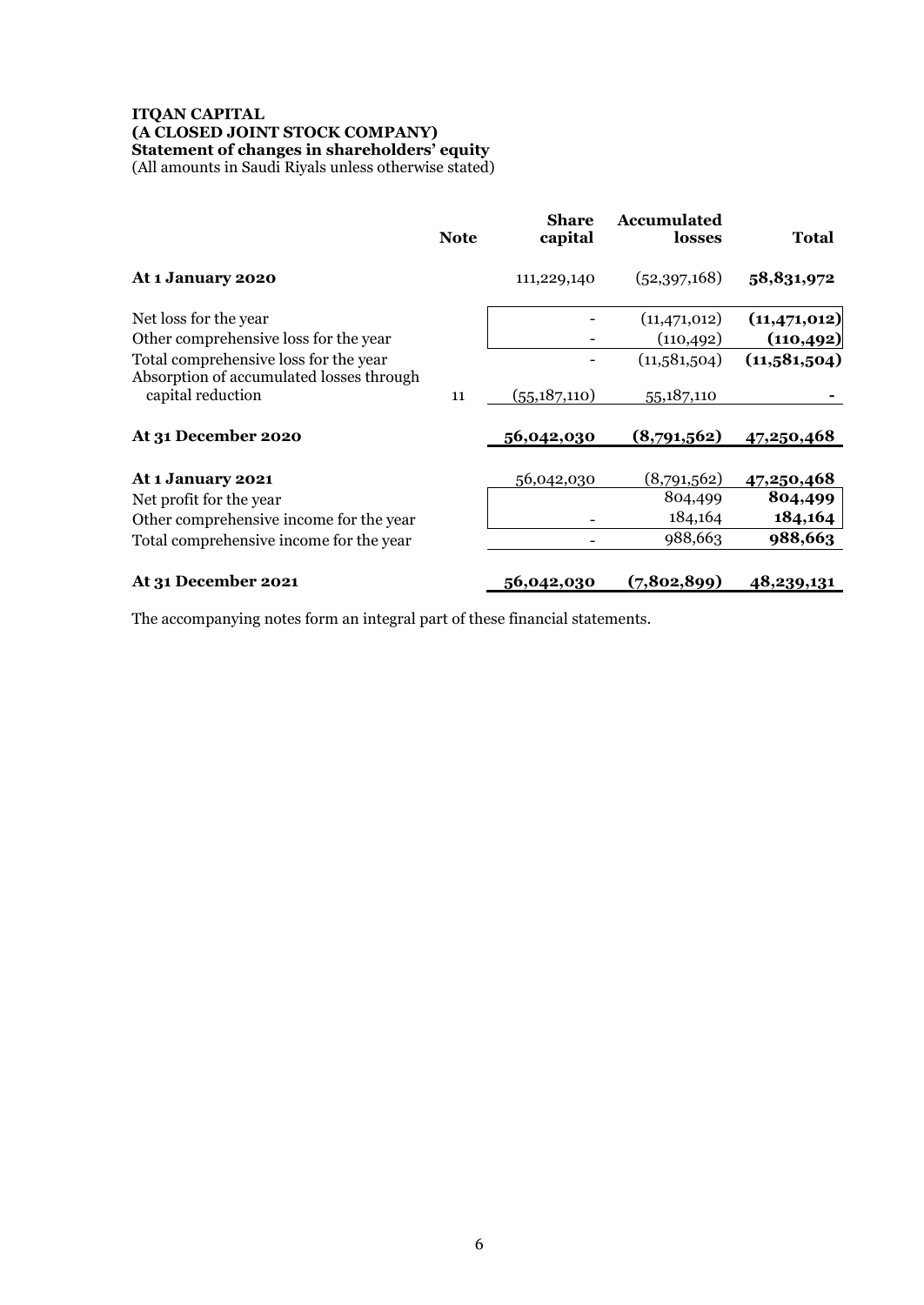# **ITQAN CAPITAL (A CLOSED JOINT STOCK COMPANY) Statement of cash flows**

(All amounts in Saudi Riyals unless otherwise stated)

|                                                              |                | Year ended 31 December |                |
|--------------------------------------------------------------|----------------|------------------------|----------------|
|                                                              | <b>Note</b>    | 2021                   | 2020           |
| <b>Cash flow from operating activities</b>                   |                |                        |                |
| Profit (loss) before zakat and income tax                    |                | 1,236,699              | (11, 471, 012) |
| Adjustments for non-cash items                               |                |                        |                |
| Depreciation on property and equipment                       | $\overline{4}$ | 343,880                | 317,718        |
| Depreciation on right-of-use assets                          | 5              | 371,025                | 457,747        |
| Depreciation on investment properties                        | 6              | 243,178                | 172,682        |
| Current service cost and interest cost of employees'         |                |                        |                |
| termination benefits                                         | 13             | 132,834                | 212,266        |
| Net changes in fair value of financial assets at fair value  |                |                        |                |
| through profit or loss                                       | 7              | (1,727,364)            | (1,259,288)    |
| Loss/(gain) from disposals of financial assets at fair       |                |                        |                |
| value through profit or loss                                 | 7              | 275,278                | (133, 553)     |
| Impairment losses on property and equipment                  | 4              |                        | 791,606        |
| Reverse impairment losses on investment properties           | 6              | (1,625,603)            |                |
| Interest on lease liabilities                                | 5              | 73,623                 | 99,189         |
| Finance cost                                                 | 19             |                        | 866,773        |
| Accrued income from Murabaha deposits                        |                | (27, 421)              |                |
| Changes in operating assets and liabilities:                 |                |                        |                |
| Prepayments and other assets                                 |                | 367,915                | 7,596,820      |
| Trade and other payables                                     |                | (4,559,912)            | 4,983,432      |
| Cash generated from operations                               |                | (4,895,868)            | 2,634,380      |
|                                                              |                |                        |                |
| Employees' termination benefits paid                         | 13             | (154, 201)             | (470,776)      |
| Zakat and income tax paid                                    | 15             | (3,103)                | (175, 919)     |
| Net cash (outflow)/ inflow from operating                    |                |                        |                |
| activities                                                   |                | (5,053,172)            | 1,987,685      |
|                                                              |                |                        |                |
| <b>Cash flow from investing activities</b>                   |                |                        |                |
| Purchase of property and equipment                           |                | (5,211)                | (430,583)      |
| Purchase of Investment property                              |                | (6,650)                |                |
| <b>Investment</b> in Murabaha                                |                | (2,500,000)            |                |
| Investments in financial assets at fair value through profit |                |                        |                |
| or loss                                                      |                |                        |                |
| Proceeds from sale of financial assets at fair value through |                | (11,682,050)           | (11,970,000)   |
|                                                              |                |                        |                |
| profit or loss                                               |                | 15,838,204             | 14,898,821     |
| Net cash inflow from investing activities                    |                | 1,644,293              | 2,498,238      |
|                                                              |                |                        |                |
| <b>Cash flow from financing activities</b>                   |                |                        |                |
| Principle elements of lease payments                         | 5              | (512, 616)             | (448,600)      |
| Net cash (outflow) from financing activities                 |                | (512, 616)             | (448,600)      |
|                                                              |                |                        |                |
| Net change in cash and cash equivalents                      |                | (3,921,495)            | 4,037,323      |
| Cash and cash equivalents at beginning of year               | 9              | 5,635,487              | 1,598,164      |
| Cash and cash equivalents at end of year                     | 9              | 1,713,992              | 5,635,487      |
|                                                              |                |                        |                |
| Absorption of accumulated losses through capital reduction   | 11             |                        | (55,187,110)   |
| Reclassification from property, plant, and equipment to      |                |                        |                |
| investment properties                                        | 6              | 2,596,338              |                |
| Transferred units settling short-term Murabaha financing     | 16             | 16,220,157             |                |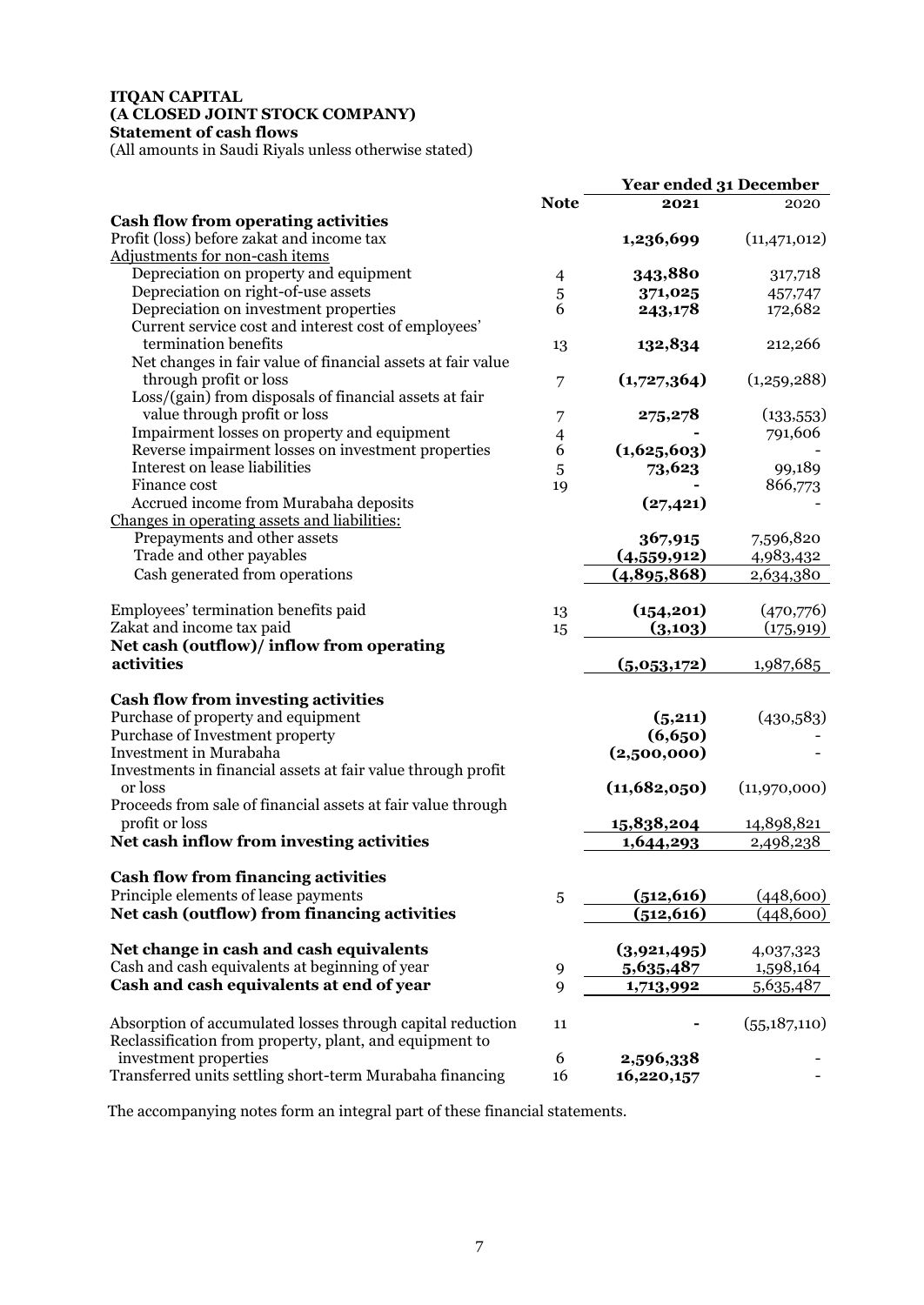# **1 General information**

Itqan Capital ("the Company") is a Closed Joint Stock Company registered in the Kingdom of Saudi Arabia under commercial registration No. 4030167335 dated 16 Safar 1428H (corresponding to 6 March 2007) and the Capital Market Authority (CMA) license number 37-07058 according to the decision of the authority number 9-17-2007 dated 21 Rabi Awal 1428H (corresponding to 9 April 2007). The Company was permitted to commence operation on 23 Rabi Thani 1429H (corresponding to 29 April 2008). The Company is located in Jeddah, Al-Zahraa District, Ahmed Al Attas Street, P.O. Box 8021 Postal code 21482.

The financial statements include the accounts of the Company's head office in Jeddah and its branch in Riyadh with commercial registration No. 1010477289 dated 3 Rabi Awal, 1440H (corresponding to 12 November 2018).

The objectives of the Company are as follows:

- Establishing/managing of investment funds/portfolios.
- **Arranging services.**
- Custody services for the administrative arrangements and procedures related to the investment funds and portfolio management.
- Acting as principal.
- Providing consultancy on securities.

All investment products provided by the Company are in accordance with the Islamic Shari'a and certified by the Company's Shari'a consultant.

The financial statements have been approved by the Board of Directors on March 13, 2022.

# **2 Summary of significant accounting policies**

The principal accounting policies applied for the preparation of financial statements of the Company are set out below. These policies have been consistently applied to all years presented, unless otherwise stated.

#### **2.1 Basis of preparation**

#### *(a) Statement of compliance*

These financial statements of the Company have been prepared in compliance with International Financial Reporting Standards that are endorsed in the Kingdom of Saudi Arabia ("IFRS") and other standards and pronouncements issued by Saudi Organization for Chartered and Professional Accountants ("SOCPA").

#### *(b) Accounting convention / Basis of measurement*

These financial statements are prepared under the historical cost convention except for the measurement of financial asset at fair value through profit or loss which are measured at fair value as explained in the relevant accounting policies and defined benefit obligation which is recognized at the present value of future obligations using the Projected Unit Credit Method as explained in the relevant accounting policies.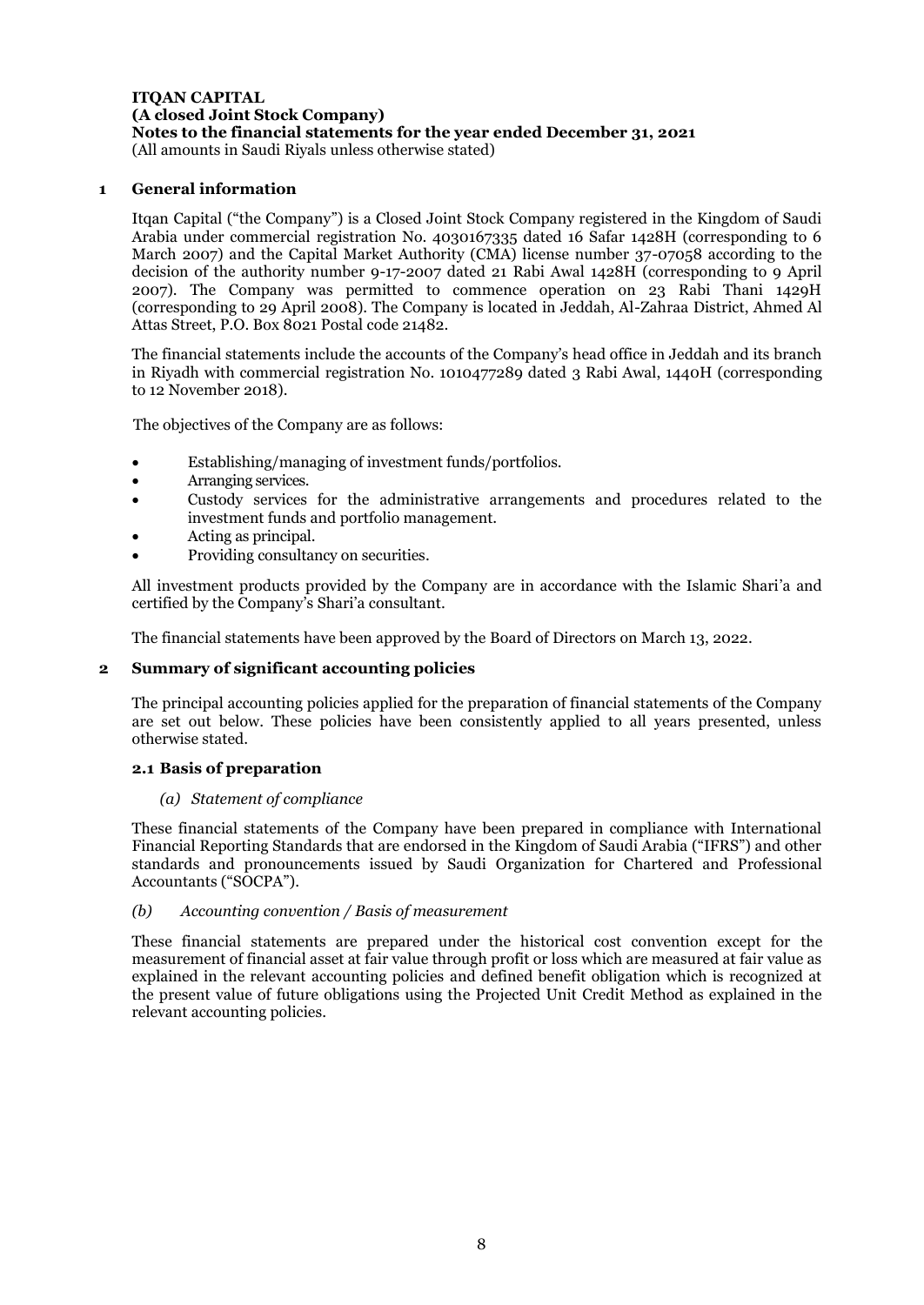# **2 Summary of significant accounting policies (continued)**

# **2.2 New standards and amendments applicable from January 1, 2021**

The Company has applied the following amendments for the first time for their annual reporting period

commencing 1 January 2021:

|                                                                                                                                           |                                                                                                                                                                                                                                                                                                                                                                                                                                                                                                                                                                                                                                                                                                                                                                                                                                                                                                                                                                                                                                                                                                                                                                                                                                                                                     | <b>Effective</b>   |                                                                                                                                                                                                  |
|-------------------------------------------------------------------------------------------------------------------------------------------|-------------------------------------------------------------------------------------------------------------------------------------------------------------------------------------------------------------------------------------------------------------------------------------------------------------------------------------------------------------------------------------------------------------------------------------------------------------------------------------------------------------------------------------------------------------------------------------------------------------------------------------------------------------------------------------------------------------------------------------------------------------------------------------------------------------------------------------------------------------------------------------------------------------------------------------------------------------------------------------------------------------------------------------------------------------------------------------------------------------------------------------------------------------------------------------------------------------------------------------------------------------------------------------|--------------------|--------------------------------------------------------------------------------------------------------------------------------------------------------------------------------------------------|
| <b>Title</b>                                                                                                                              | <b>Key requirements</b>                                                                                                                                                                                                                                                                                                                                                                                                                                                                                                                                                                                                                                                                                                                                                                                                                                                                                                                                                                                                                                                                                                                                                                                                                                                             | date               | Impact                                                                                                                                                                                           |
| <b>Interest Rate</b><br>Benchmark<br>Reform<br>Phase $2 -$<br>Amendments to<br>IFRS 9,<br>IAS 39, IFRS 7,<br>IFRS 4 and<br><b>IFRS 16</b> | In August 2020, the IASB made amendments to<br>IFRS 9, IAS 39, IFRS 7, IFRS 4 and IFRS 16 to<br>address the issues that arise during the reform of<br>an interest rate benchmark rate, including the<br>replacement of one<br>benchmark with an alternative one.<br>The Phase 2 amendments provide the following<br>reliefs:<br>• When changing the basis for determining<br>contractual cash flows for financial assets and<br>liabilities (including lease liabilities), the reliefs<br>have the effect that the changes, that are necessary<br>as a direct consequence of IBOR reform and which<br>are considered economically equivalent, will not<br>result in an immediate gain or loss in the income<br>statement.<br>• The hedge accounting reliefs will allow most IAS<br>39 or IFRS 9 hedge relationships that are directly<br>affected by IBOR reform to continue. However,<br>additional ineffectiveness might need to be<br>recorded. Affected entities need to disclose<br>information about the nature and extent of risks<br>arising from IBOR reform to which the entity is<br>exposed, how the entity manages those risks, and<br>the entity's progress in completing the transition to<br>alternative benchmark rates and how it is managing<br>that transition. | January 1,<br>2021 | The amendment<br>did not have any<br>material impact<br>on the amounts<br>recognised in<br>prior periods and<br>are not expected<br>to significantly<br>affect the current<br>or future periods. |
|                                                                                                                                           | Given the pervasive nature of IBOR-based<br>contracts, the reliefs could affect companies in all                                                                                                                                                                                                                                                                                                                                                                                                                                                                                                                                                                                                                                                                                                                                                                                                                                                                                                                                                                                                                                                                                                                                                                                    |                    |                                                                                                                                                                                                  |
|                                                                                                                                           | industries.                                                                                                                                                                                                                                                                                                                                                                                                                                                                                                                                                                                                                                                                                                                                                                                                                                                                                                                                                                                                                                                                                                                                                                                                                                                                         |                    |                                                                                                                                                                                                  |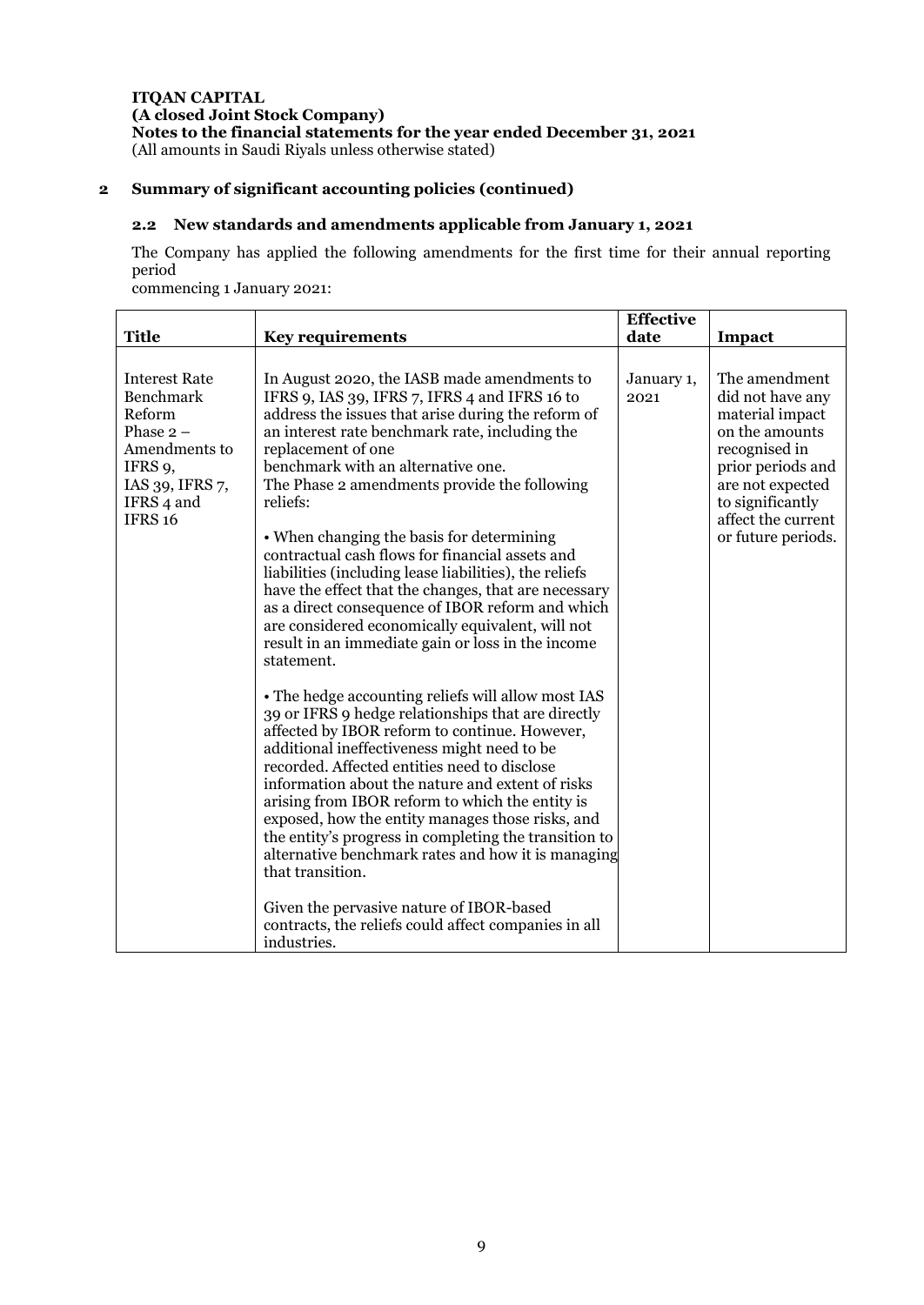# **2 Summary of significant accounting policies (continued)**

# **2.2 New standards and amendments applicable from January 1, 2021** (continued)

|                                                                                  |                                                                                                                                                                                                                                                                                                                                                                                                                                                                                                                                                                                                                                                                                                                                                                                                                                                                                                                                                                                                                                                                                                                                                                                                                                                                                                                                                                                                                                                                                                                                                                                                                                                                                                                                             | <b>Effective</b>                  |                                                                                                                                                                                                                                                                           |
|----------------------------------------------------------------------------------|---------------------------------------------------------------------------------------------------------------------------------------------------------------------------------------------------------------------------------------------------------------------------------------------------------------------------------------------------------------------------------------------------------------------------------------------------------------------------------------------------------------------------------------------------------------------------------------------------------------------------------------------------------------------------------------------------------------------------------------------------------------------------------------------------------------------------------------------------------------------------------------------------------------------------------------------------------------------------------------------------------------------------------------------------------------------------------------------------------------------------------------------------------------------------------------------------------------------------------------------------------------------------------------------------------------------------------------------------------------------------------------------------------------------------------------------------------------------------------------------------------------------------------------------------------------------------------------------------------------------------------------------------------------------------------------------------------------------------------------------|-----------------------------------|---------------------------------------------------------------------------------------------------------------------------------------------------------------------------------------------------------------------------------------------------------------------------|
| <b>Title</b>                                                                     | <b>Key requirements</b>                                                                                                                                                                                                                                                                                                                                                                                                                                                                                                                                                                                                                                                                                                                                                                                                                                                                                                                                                                                                                                                                                                                                                                                                                                                                                                                                                                                                                                                                                                                                                                                                                                                                                                                     | date                              | Impact                                                                                                                                                                                                                                                                    |
| Covid-19-related<br><b>Rent Concessions</b><br>- Amendments to<br><b>IFRS 16</b> | As a result of the COVID-19 pandemic, rent<br>concessions have been granted to lessees. Such<br>concessions might take a variety of forms, including<br>payment holidays and deferral of lease payments.<br>In May 2020, the IASB made an amendment to<br>IFRS 16 Leases which provides lessees with an<br>option to treat qualifying rent concessions in the<br>same way as they would if they were not lease<br>modifications. In many cases, this will result in<br>accounting for the concessions as variable lease<br>payments in the period in which they are granted.<br>Entities applying the practical expedients must<br>disclose this fact, whether the expedient has been<br>applied to all qualifying rent concessions or, if not,<br>information about the nature of the contracts to<br>which it has been applied, as well as the amount<br>recognised in profit or loss arising from the rent<br>concessions.<br>* The relief was originally limited to reduction in<br>lease payments that were due on or before 30 June<br>2021. However, the IASB subsequently extended<br>this date to 30 June 2022.<br>If a lessee already applied the original practical<br>expedient, it is required to continue to apply it<br>consistently, to all lease contracts with similar<br>characteristics and in similar circumstances, using<br>the subsequent amendment. If a lessee did not<br>apply the original practical expedient to eligible<br>lease concessions, it is prohibited from applying the<br>expedient in the 2021 amendment.<br>However, if a lessee has not yet established an<br>accounting policy on applying (or not) the practical<br>expedient to eligible lease concessions, it can still<br>decide to do so. | June 1,<br>2020/April<br>1, 2021. | The Company did<br>not take or provided<br>any rent<br>concessions.<br>Therefore, the<br>amendment did not<br>have any impact on<br>the amounts<br>recognised in prior<br>periods and are not<br>expected to<br>significantly affect<br>the current or future<br>periods. |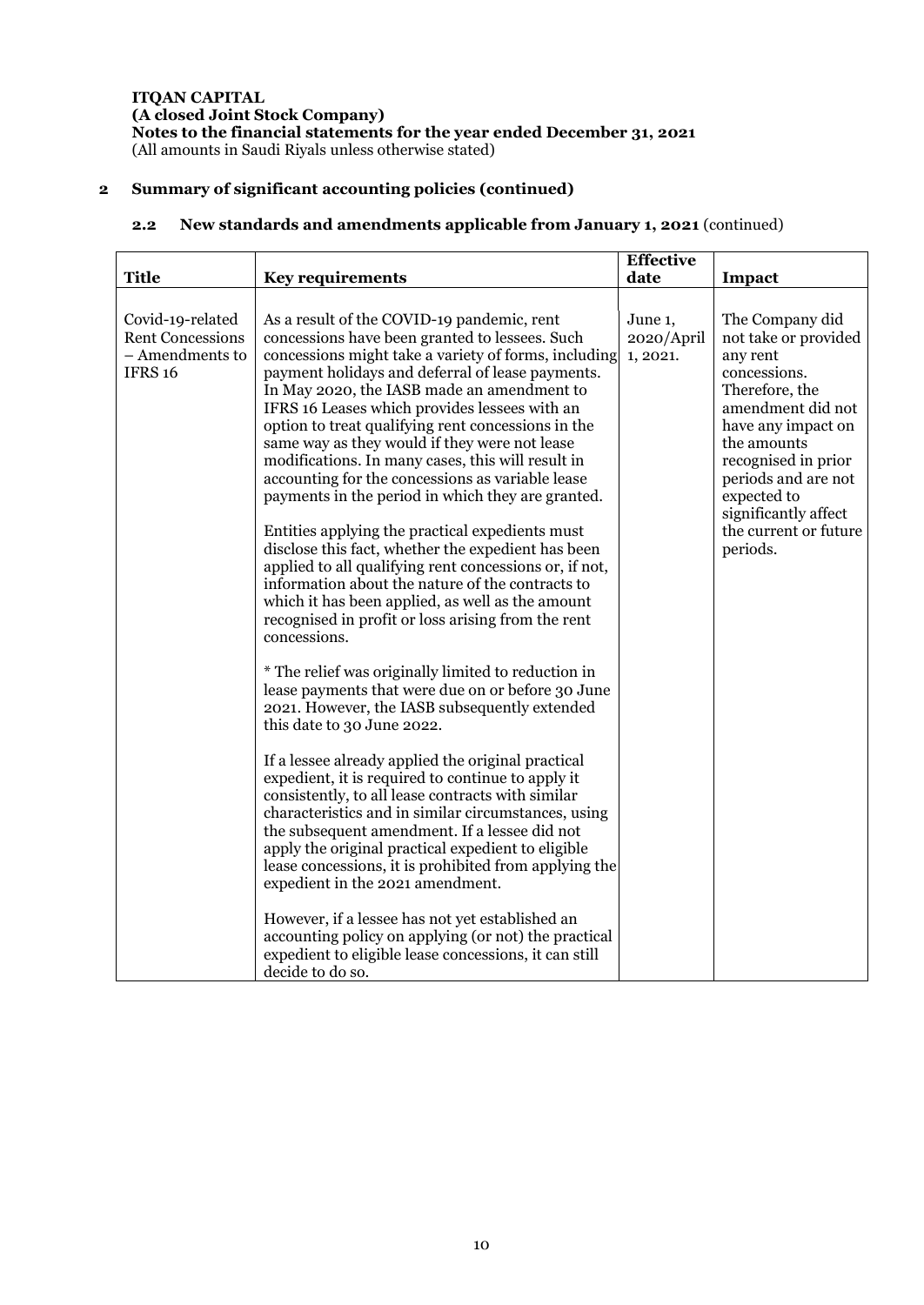# **ITQAN CAPITAL (A closed Joint Stock Company) Notes to the financial statements for the year ended December 31, 2021**

(All amounts in Saudi Riyals unless otherwise stated)

# **2 Summary of significant accounting policies (continued)**

# **2.3 Standards, interpretations and amendments issued but not yet effective**

Certain new accounting standards, amendments to accounting standards and interpretations have been published that are not mandatory for 31 December 2021 reporting periods and have not been early adopted by the Company. These standards, amendments or interpretations are not expected to have a material impact on the entity in the current or future reporting periods and on foreseeable future transactions.

| <b>Title</b>                                        | <b>Key requirements</b>                                                                                                                                                                                                                                                                                                                                                                                                                                                                                                                                                                                                                                                                                                                                                                                                                                                                                                                                                                                                                                                                                                                                                                                                                                                                                                                                                                                                                                                                                                                                                                                                                                                                                                                                                                                                                                                                                                                                                                                                                               | <b>Effective date</b>                               | Impact                                                                                                                                                                                   |
|-----------------------------------------------------|-------------------------------------------------------------------------------------------------------------------------------------------------------------------------------------------------------------------------------------------------------------------------------------------------------------------------------------------------------------------------------------------------------------------------------------------------------------------------------------------------------------------------------------------------------------------------------------------------------------------------------------------------------------------------------------------------------------------------------------------------------------------------------------------------------------------------------------------------------------------------------------------------------------------------------------------------------------------------------------------------------------------------------------------------------------------------------------------------------------------------------------------------------------------------------------------------------------------------------------------------------------------------------------------------------------------------------------------------------------------------------------------------------------------------------------------------------------------------------------------------------------------------------------------------------------------------------------------------------------------------------------------------------------------------------------------------------------------------------------------------------------------------------------------------------------------------------------------------------------------------------------------------------------------------------------------------------------------------------------------------------------------------------------------------------|-----------------------------------------------------|------------------------------------------------------------------------------------------------------------------------------------------------------------------------------------------|
| IFRS <sub>17</sub><br><i>Insurance</i><br>Contracts | IFRS 17 was issued in May 2017 as replacement<br>for IFRS 4 <i>Insurance Contracts</i> . It requires a<br>current measurement model where estimates are<br>remeasured in each reporting period. Contracts<br>are measured using the building blocks of:<br>• discounted probability-weighted cash flows<br>• an explicit risk adjustment, and<br>• a contractual service margin (CSM) representing<br>the unearned profit of the contract which is<br>recognised as revenue over the coverage period.<br>The standard allows a choice between recognising<br>changes in discount rates either in the Statement<br>of comprehensive income or directly in other<br>comprehensive income. The choice is likely to<br>reflect how insurers account for their financial<br>assets under IFRS 9.<br>An optional, simplified premium allocation<br>approach is permitted for the liability for the<br>remaining coverage for short duration contracts,<br>which are often written by non-life insurers.<br>There is a modification of the general<br>measurement model called the 'variable fee<br>approach' for certain contracts written by life<br>insurers where policyholders share in the returns<br>from underlying items. When applying the<br>variable fee approach, the entity's share of the fair<br>value changes of the underlying items is included<br>in the CSM. The results of insurers using this<br>model are therefore likely to be less volatile than<br>under the general model.<br>The new rules will affect the financial statements<br>and key performance indicators of all entities that<br>issue insurance contracts or investment contracts<br>with discretionary participation features.<br>Targeted amendments made in July 2020 aimed<br>to ease the implementation of the standard by<br>reducing implementation costs and making it<br>easier for entities to explain the results from<br>applying IFRS 17 to investors and others. The<br>amendments also deferred the application<br>date of IFRS 17 to 1 January 2023. | 1 January 2023<br>(deferred from 1<br>January 2021) | The amendment<br>does not have any<br>impact on the<br>amounts<br>recognised in prior<br>periods and are not<br>expected to<br>significantly affect<br>the current or<br>future periods. |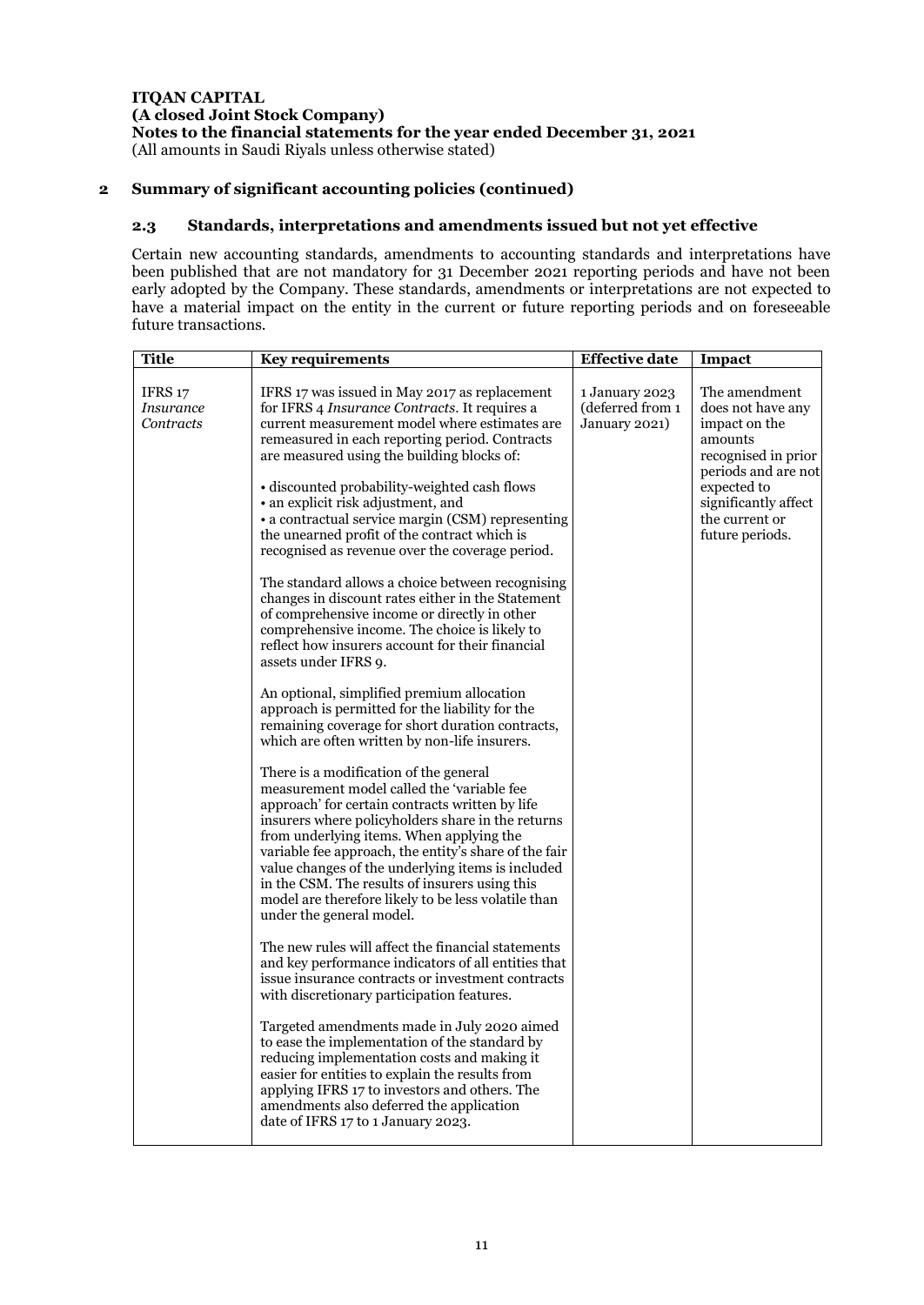# **2 Summary of significant accounting policies (continued)**

# **2.3 Standards, interpretations and amendments issued but not yet effective (continued)**

| Title                                                                                             | <b>Key requirements</b>                                                                                                                                                                                                                                                                                                                                                                                                                                                                                                                                                                                                                                                                                                                                                                                                                                                                                                                                                                                                                                                                                                                                                      | Effective date   Impact |                                                                                                                                                                                                                                                                                       |
|---------------------------------------------------------------------------------------------------|------------------------------------------------------------------------------------------------------------------------------------------------------------------------------------------------------------------------------------------------------------------------------------------------------------------------------------------------------------------------------------------------------------------------------------------------------------------------------------------------------------------------------------------------------------------------------------------------------------------------------------------------------------------------------------------------------------------------------------------------------------------------------------------------------------------------------------------------------------------------------------------------------------------------------------------------------------------------------------------------------------------------------------------------------------------------------------------------------------------------------------------------------------------------------|-------------------------|---------------------------------------------------------------------------------------------------------------------------------------------------------------------------------------------------------------------------------------------------------------------------------------|
| Property, Plant<br>and Equipment:<br>Proceeds before<br>intended use -<br>Amendments to<br>IAS 16 | The amendment to IAS 16 Property, Plant and<br>Equipment (PP&E)<br>prohibits an entity from deducting from the cost of an<br>item of PP&E any proceeds received from selling items<br>produced while the entity is preparing the asset for its<br>intended use. It also clarifies that an entity is 'testing<br>whether the asset is functioning properly' when it<br>assesses the technical and physical performance of the<br>asset. The financial performance of the asset is not<br>relevant to this assessment.<br>Entities must disclose separately the amounts of<br>proceeds and costs relating to items produced that are<br>not an output of the entity's ordinary activities.                                                                                                                                                                                                                                                                                                                                                                                                                                                                                     | 1 January 2022          | The Company does not have<br>any proceeds from properties<br>before their intended use.<br>Therefore, the amendment<br>does not have any impact on<br>the amounts recognised in<br>prior periods and are not<br>expected to significantly<br>affect the current or future<br>periods. |
| Reference to the<br>Conceptual<br>Framework -<br>Amendments to<br>IFRS <sub>3</sub>               | Minor amendments were made to IFRS 3 Business<br>Combinations to update the references to the<br>Conceptual Framework for Financial Reporting and<br>add an exception for the recognition of liabilities and<br>contingent liabilities within the scope of IAS 37<br>Provisions, Contingent Liabilities and Contingent<br>Assets and Interpretation 21 Levies. The amendments<br>also confirm that contingent assets should not be<br>recognized at the acquisition date.                                                                                                                                                                                                                                                                                                                                                                                                                                                                                                                                                                                                                                                                                                    | 1 January 2022          | The Company did not acquire<br>any businesses during the<br>year, therefore, the<br>amendment does not have<br>any impact on the amounts<br>recognised in the current and<br>prior periods. The Company<br>will consider the guidance in<br>future if such case occurs.               |
| <b>Onerous</b><br>Contracts - Cost<br>of Fulfilling a<br>Contract<br>Amendments to<br>IAS 37      | The amendment to IAS 37 clarifies that the direct costs<br>of fulfilling a contract include both the incremental costs<br>of fulfilling the contract and an allocation of other costs<br>directly related to fulfilling contracts. Before recognizes<br>a separate provision for an onerous contract, the entity<br>recognizes any impairment loss that has occurred on<br>assets used in fulfilling the contract.                                                                                                                                                                                                                                                                                                                                                                                                                                                                                                                                                                                                                                                                                                                                                           | 1 January 2022          | The Company does not have<br>any onerous contracts,<br>therefore, the amendment<br>does not have any impact on<br>the amounts recognised in<br>the current or prior periods.<br>The Company will consider<br>the guidance in future if such<br>case occurs.                           |
| Annual<br>Improvements to<br><b>IFRS</b><br>Standards 2018-<br>2020                               | The following improvements were finalised in May<br>2020:<br>• IFRS 9 Financial Instruments – clarifies which fees<br>should be included in the 10% test for derecognition of<br>financial liabilities.<br>• IFRS 16 Leases – amendment of illustrative example<br>13 to remove the illustration of payments from the<br>lessor relating to leasehold improvements, to remove<br>any confusion about the treatment of lease incentives.<br>• IFRS 1 First-time Adoption of International Financial<br>Reporting<br>Standards - allows entities that have measured their<br>assets and liabilities at carrying amounts recorded in<br>their parent's books to also measure any cumulative<br>translation differences using the amounts reported by<br>the parent. This amendment will also apply to associates<br>and joint ventures that have taken the same IFRS 1<br>exemption.<br>$\cdot$ IAS 41 <i>Agriculture</i> – removal of the requirement for<br>entities to exclude cash flows for taxation when<br>measuring fair value under IAS 41. This amendment is<br>intended to align with the requirement in the standard<br>to discount cash flows on a post-tax basis. | 1 January 2022          | The amendment does not<br>have any impact on the<br>amounts recognised in prior<br>periods and are not expected<br>to significantly affect the<br>current or future periods                                                                                                           |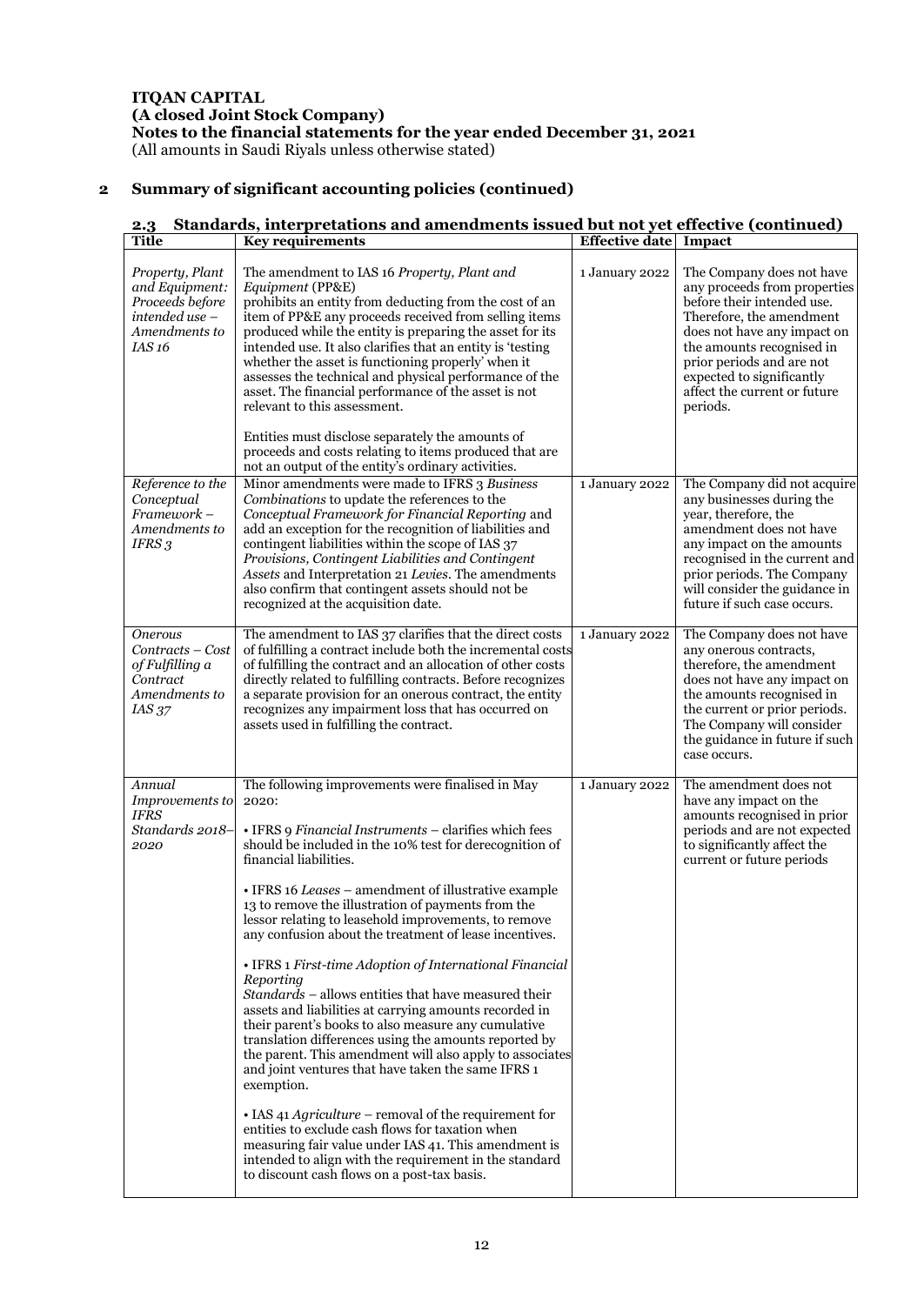# **2 Summary of significant accounting policies (continued)**

# **2.4 Revenue**

Revenue is income arising in the course of the Company's ordinary activities. Revenue is recognized in the amount of transaction price. Transaction price is the amount of consideration to which the Company expects to be entitled in exchange for transferring control over promised goods or services to a customer, excluding the amounts collected on behalf of third parties.

Revenue is recognized, when (or as) the Company satisfies the performance obligations as specified in the contract with the customer (buyer), when the seller has transferred to the customer control over the promised goods and services, either:

- at a point in time or
- over a time basis equivalent to the stage of completion of the service.

# *Revenue from rendering of services*

Revenue from services is recognized in the accounting period in which the services are rendered. Revenue is recognized when the performance obligation is satisfied i.e., upon receiving the completion certificate from the customer.

Revenue is measured based on the consideration specified in a contract with a customer. The Company recognizes revenue when it transfers control over a product or services to a customer and when the specific criteria have been met for each of the Company's activities. The Company bases its estimates of return on historical results, taking into consideration the type of customer, the type of transaction and the specifics of each arrangement.

# **2.5 Foreign currencies**

# *(a) Functional and presentation currency*

Items included in the financial statements of the Company are measured using the currency of the primary economic environment in which the entity operates ("the functional currency"). The financial statements are presented in "Saudi Riyals", which is the Company's presentation as well as functional currency of the entity.

# *(b) Transactions and balances*

Transactions in foreign currencies are translated to the respective functional currency of the Company at exchange rates at the dates of the transactions.

Monetary assets and liabilities denominated in foreign currencies at the reporting date are retranslated to the functional currency at the exchange rate at that date. The foreign currency gain or loss on monetary items is the difference between amortised cost in the functional currency at the beginning of the period, adjusted for effective interest and payments during the period, and the amortised cost in foreign currency translated at the exchange rate at the end of the reporting period.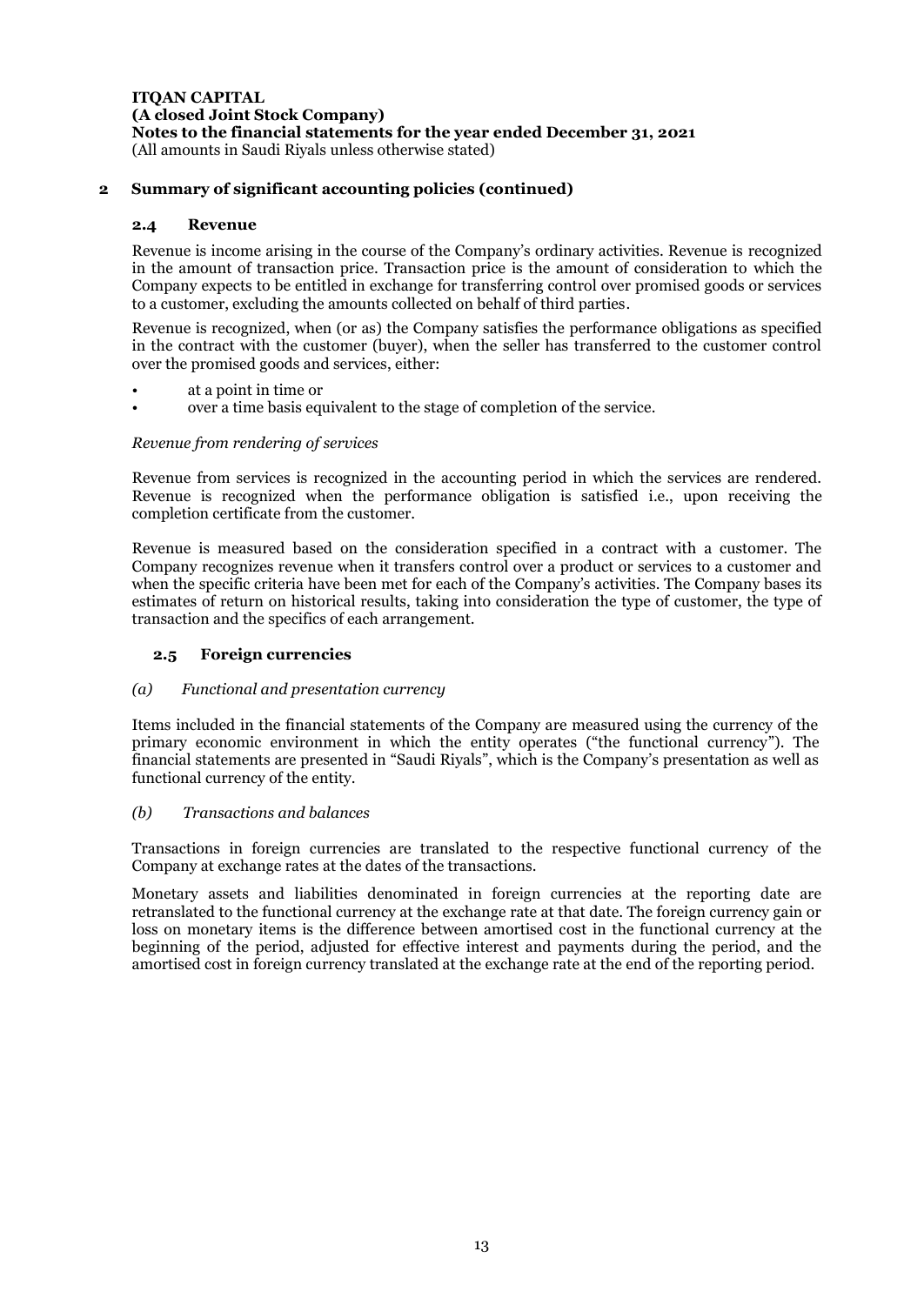# **2 Summary of significant accounting policies (continued)**

#### **2.6 Zakat and taxes**

The Company is subject to zakat and income tax in accordance with the regulations of the Zakat, Tax and Customs Authority (the "ZATCA"). Zakat, for the Company, is calculated based on higher of approximate zakat base and adjusted profit and charged to profit or loss. Income tax on the share of the adjusted profit related to the foreign shareholders in the subsidiaries, is charged to profit or loss. Additional amounts, if any, are accounted for when determined to be required for payment.

Income tax based on the applicable income tax rate is adjusted by changes in deferred tax assets and liabilities attributable to temporary differences and to unused tax losses.

Deferred income tax is not accounted for if it arises from initial recognition of an asset or liability in a transaction other than a business combination that at the time of the transaction affects neither accounting nor taxable profit or loss. Deferred income tax is determined using tax rates (and laws) that have been enacted or substantially enacted by the end of the reporting period and are expected to apply when the related deferred income tax asset is recognized, or the deferred income tax liability is settled.

Deferred tax assets are recognized only if it is probable that future taxable amounts will be available to recognize those temporary differences and losses. Deferred tax assets and liabilities are offset when there is a legally enforceable right to offset current tax assets and liabilities and when the deferred tax balances relate to the same taxation authority.

Current tax assets and tax liabilities are offset where the entity has a legally enforceable right to offset and intends either to settle on a net basis, or to realise the asset and settle the liability simultaneously. Current and deferred tax is recognized in profit or loss, except to the extent that it relates to items recognized in other comprehensive income or directly in equity. In this case, the tax is also recognized in other comprehensive income or directly in equity, respectively. The Company withholds taxes on certain transactions with non-resident parties, including payments of dividends to foreign shareholders of the Saudi Arabian subsidiaries, if any, in the Kingdom of Saudi Arabia as required under Saudi Arabian Income Tax Law.

#### **2.7 Financial income**

Financial income is measured using the effective interest rate, which is the rate that exactly discounts the estimated future cash receipts through the expected life of the financial asset or a shorter period, where appropriate, to the net carrying amount of the financial asset.

#### **2.8 Property and equipment**

#### *a) Recognition and measurement*

Items of property, and equipment are measured at cost less accumulated depreciation and accumulated impairment losses.

Cost includes purchase price and any costs directly attributable to bringing the asset to the location and condition necessary for it to be capable of operating in the manner intended by management.

The cost of self-constructed assets includes the cost of materials and direct labor, any other costs directly attributable to bringing the assets to a working condition for their intended use and borrowing costs on qualifying assets.

When significant parts of an item of property and equipment have different useful lives, they are accounted for as separate items (major components) of property, plant and equipment. All other repairs and maintenance are charged to the statement of profit and loss and other comprehensive income during the year in which they are incurred.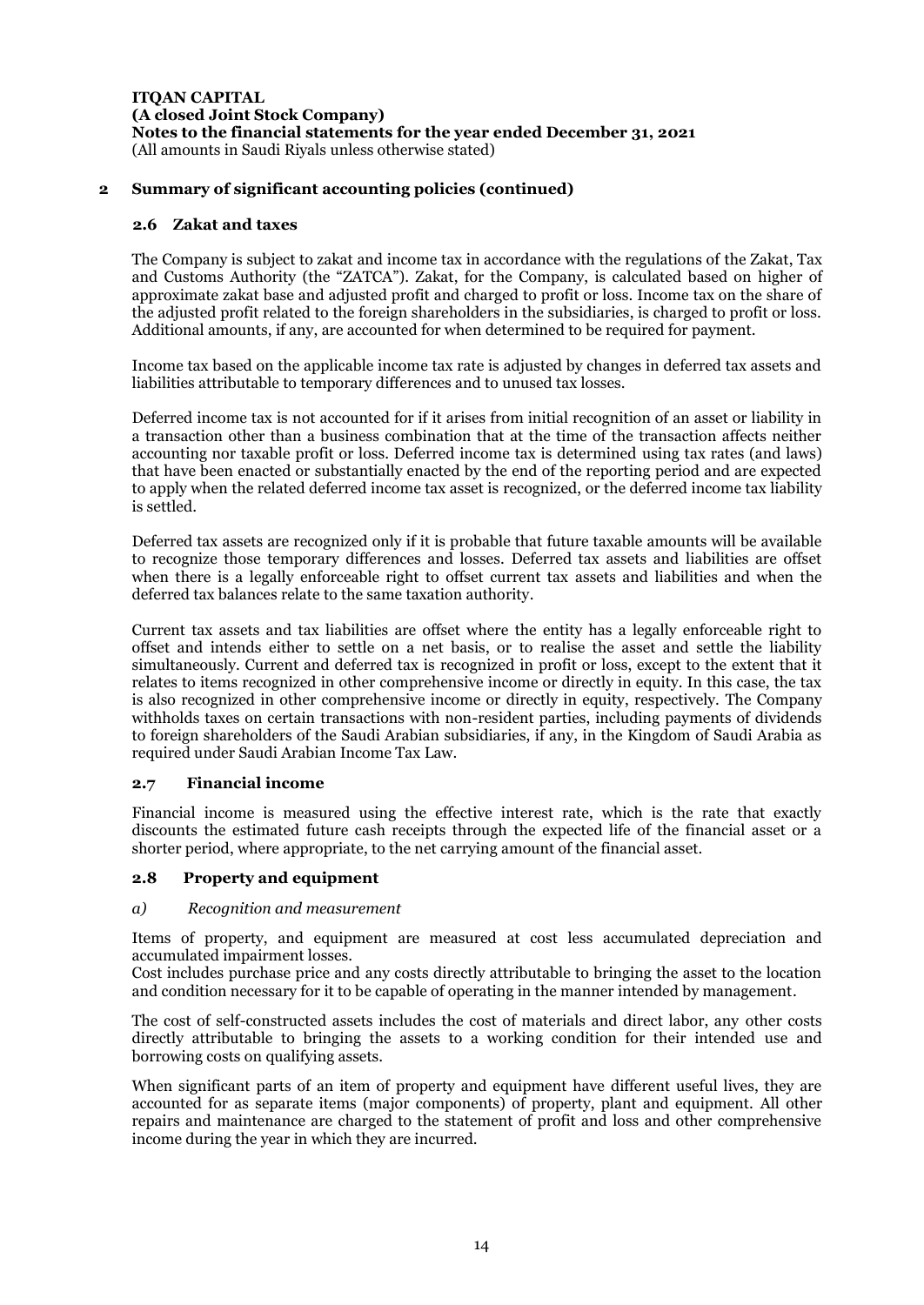# **2 Summary of significant accounting policies (continued)**

# **2.8 Property and equipment** (continued)

#### *b) Subsequent costs*

The Company adopts the cost model to measure the entire class of property and equipment. After recognition as an asset, an item of property and equipment is carried as its cost less any accumulated depreciation and impairment losses, if any.

#### *c) Depreciation*

Depreciation represents the systematic allocation of the depreciable amount of an asset over its estimated useful life. Depreciable amount represents the cost of an asset, or other amount substituted for cost, less its residual value.

Depreciation is recognized in profit or loss on a straight-line basis over the estimated useful lives of each part of an item of property and equipment. Land and capital work in progress are not depreciated.

The estimated useful lives for the current and comparative years are as follows:

|                          | <b>Number of years</b> |
|--------------------------|------------------------|
| $\bullet$ Building       | 33                     |
| $\bullet$ Equipment      | -5                     |
| • Computers and software | $3 - 6$                |
| • Furniture and fixtures | $3 - 10$               |
| • Motor vehicles         | $\overline{2}$         |

Depreciation methods, useful lives and residual values are reviewed at least annually and adjusted prospectively.

#### *De-recognition*

Property and equipment is derecognised when it has been disposed or no future economic benefits are expected to arise from its use or disposal. Gains and losses on disposal of an item of property and equipment are determined by comparing the proceeds from disposal with the carrying amount of the disposed assets, and are recognized net within other income in profit or loss.

#### *Work-in-progress (WIP)*

Assets in the course of construction or development are capitalised in the WIP within property and equipment. The asset under construction or development is transferred to the appropriate category in property and equipment, once the asset is in a location and / or condition necessary for it to be capable of operating in the manner intended by management.

The cost of an item of WIP comprises its purchase price, construction / development cost and any other directly attributable to the construction or acquisition of an item intended by management.

WIP is measured at cost less any recognized impairment. WIP is not depreciated. Depreciation only commences when the assets are capable of operating in the manner intended by management, at which point they are transferred to the appropriate asset category.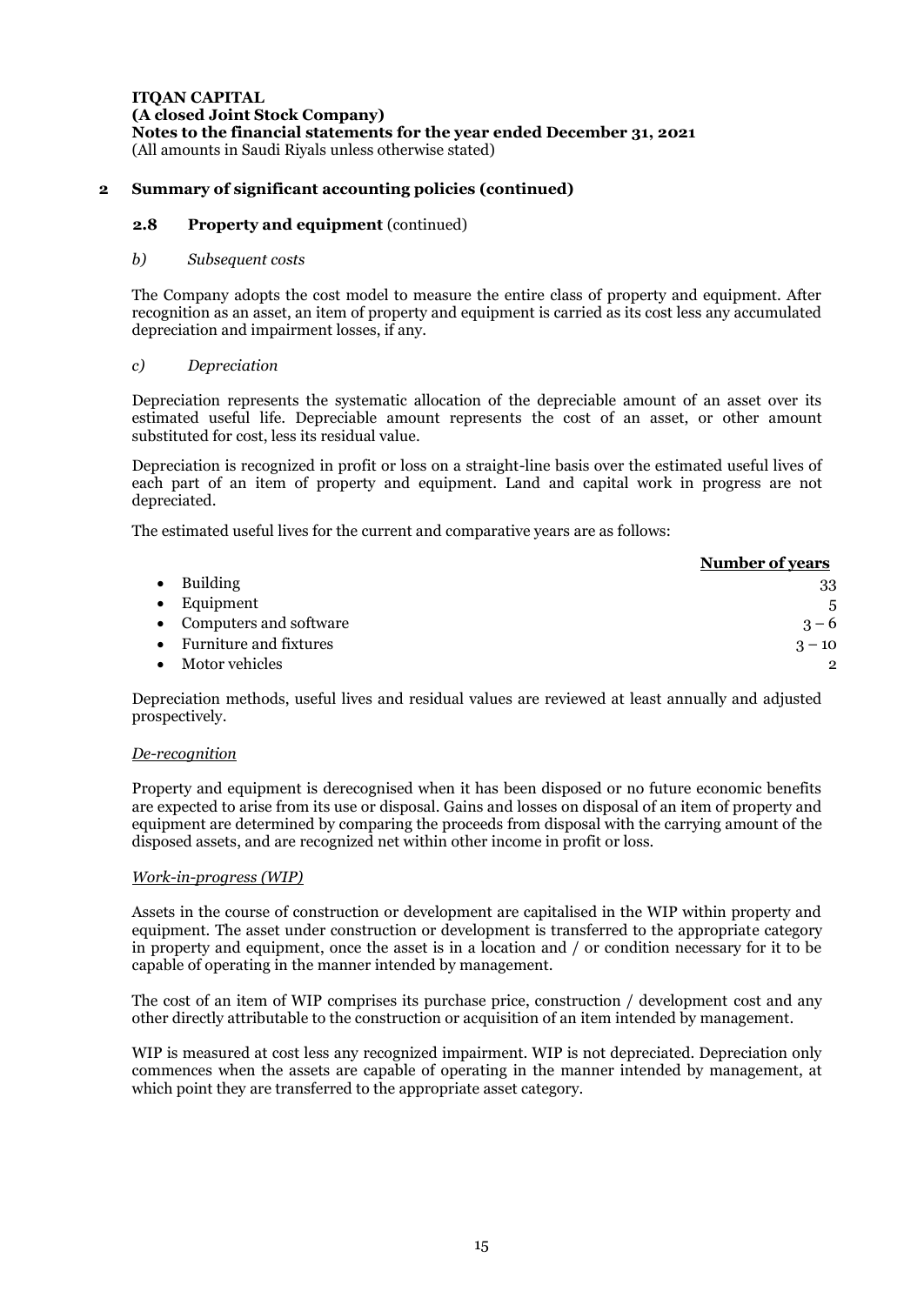# **2 Summary of significant accounting policies (continued)**

# **2.9 Financial instruments**

# *a) Classification of financial assets*

The Company classifies its financial assets under the following categories:

- Fair value through profit or loss (FVTPL);
- Fair value through other comprehensive income (FVTOCI); and
- Amortised cost.

These classifications are on the basis of business model of the Company for managing the financial assets, and contractual cash flow characteristics.

The Company measures financial asset at amortised cost when it is within the business model to hold assets in order to collect contractual cash flows, and contractual terms of the financial asset give rise on specified dates to cash flows that are solely payments of principal and interest on the principal amount outstanding.

For assets measured at fair value, gains and losses will be recorded either in profit or loss or other comprehensive income.

# *b) Classification of financial liabilities*

The Company designates a financial liability at fair value through profit or loss if doing so eliminates or significantly reduces measurement or recognition inconsistency or where a Company of financial liabilities is managed and its performance is evaluated on a fair value basis.

All other financial liabilities are subsequently measured at amortised cost using the effective interest rate method.

# *c) Initial measurement*

At initial recognition, financial assets or financial liabilities are measured at their fair value. Transaction costs of financial assets carried at fair value through profit or loss are expensed in profit or loss. In the case of financial assets or financial liabilities not at fair value through profit or loss, its fair value plus or minus transaction costs that are directly attributable to the acquisition or issue of the financial asset or financial liability is the initial recognition amount. Trade receivables are measured at transaction price.

# *d) Subsequent measurement*

Subsequent measurement of financial assets is as follows:

#### Debt instruments

Amortised cost: Assets that are held for collection of contractual cash flows where those cash flows represent solely payments of principal and interest are measured at amortised cost. Interest income from these financial assets is included in finance income using the effective interest rate method.

Any gain or loss arising on derecognition is recognised directly in profit or loss and presented in other gains / (losses), together with foreign exchange gains and losses. Impairment losses are presented as separate line item in the statement of profit and loss and other comprehensive income.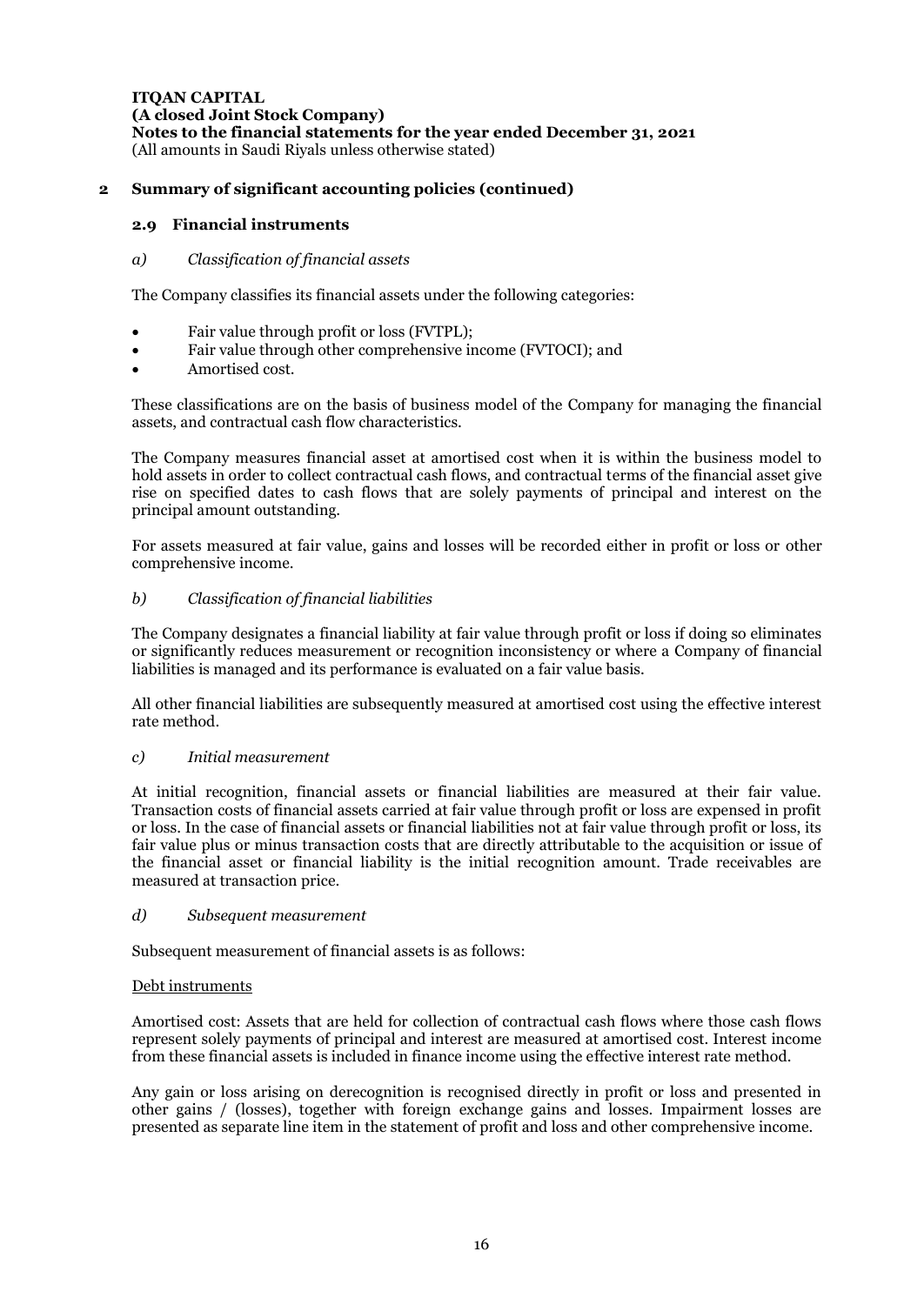# **2 Summary of significant accounting policies (continued)**

# **2.9 Financial instruments** (continued)

# *d) Subsequent measurement (continued)*

#### Debt instruments (continued)

FVTOCI: Assets that are held for collection of contractual cash flows and for selling the financial assets, where the assets' cash flows represent solely payments of principal and interest, are measured at FVTOCI. Movements in the carrying amount are taken through OCI, except for the recognition of impairment gains or losses, interest revenue and foreign exchange gains and losses which are recognised in profit or loss. When the financial asset is derecognised, the cumulative gain or loss previously recognised in OCI is reclassified from equity to profit or loss and recognised in other gains / (losses). Interest income from these financial assets is included in finance income using the effective interest rate method. Foreign exchange gains and losses are presented in other gains / (losses) and impairment expenses are presented as separate line item in the statement of profit and loss and other comprehensive income.

FVTPL: Assets that do not meet the criteria for amortised cost or FVTOCI are measured at FVTPL. A gain or loss on a debt investment that is subsequently measured at FVTPL is recognised in the statement of profit and loss and other comprehensive income.and presented net within other income / (expenses) in the period in which it arises.

#### Equity instruments

The Company subsequently measures all equity investments at fair value. Where the Company's management has elected to present fair value gains and losses on equity investments in OCI, there is no subsequent reclassification of fair value gains and losses to profit or loss following the derecognition of the investment. Dividends from such investments continue to be recognised in profit or loss as other income when the Company's right to receive payments is established.

Impairment losses (and reversal of impairment losses) on equity investments measured at FVOCI are not reported separately from other changes in fair value.

#### *e) De-recognition*

The Company derecognises a financial asset when, and only when the contractual rights to the cash flows from financial asset expire, or it transfers substantially all the risks and rewards of ownership of the financial asset.

Financial liabilities are derecognised when the obligations specified in the contract is discharged, cancelled or expires. A substantial change in the terms of a debt instrument is considered as an extinguishment of the original liability and the recognition of a new financial liability.

#### *f) Offsetting financial assets and liabilities*

Financial assets and liabilities are offset and the net amount is reported in the statement of financial position when, and only when, the Company has a legally enforceable right to offset the recognised amounts, and there is an intention to settle on a net basis or realise the asset and settle the liability simultaneously.

#### *g) Reclassifications*

Financial assets are reclassified when the Company changes its business model for managing financial assets. For example, when there is a change in management's intention to hold the asset for a short-term or long-term. Financial liabilities are not reclassified.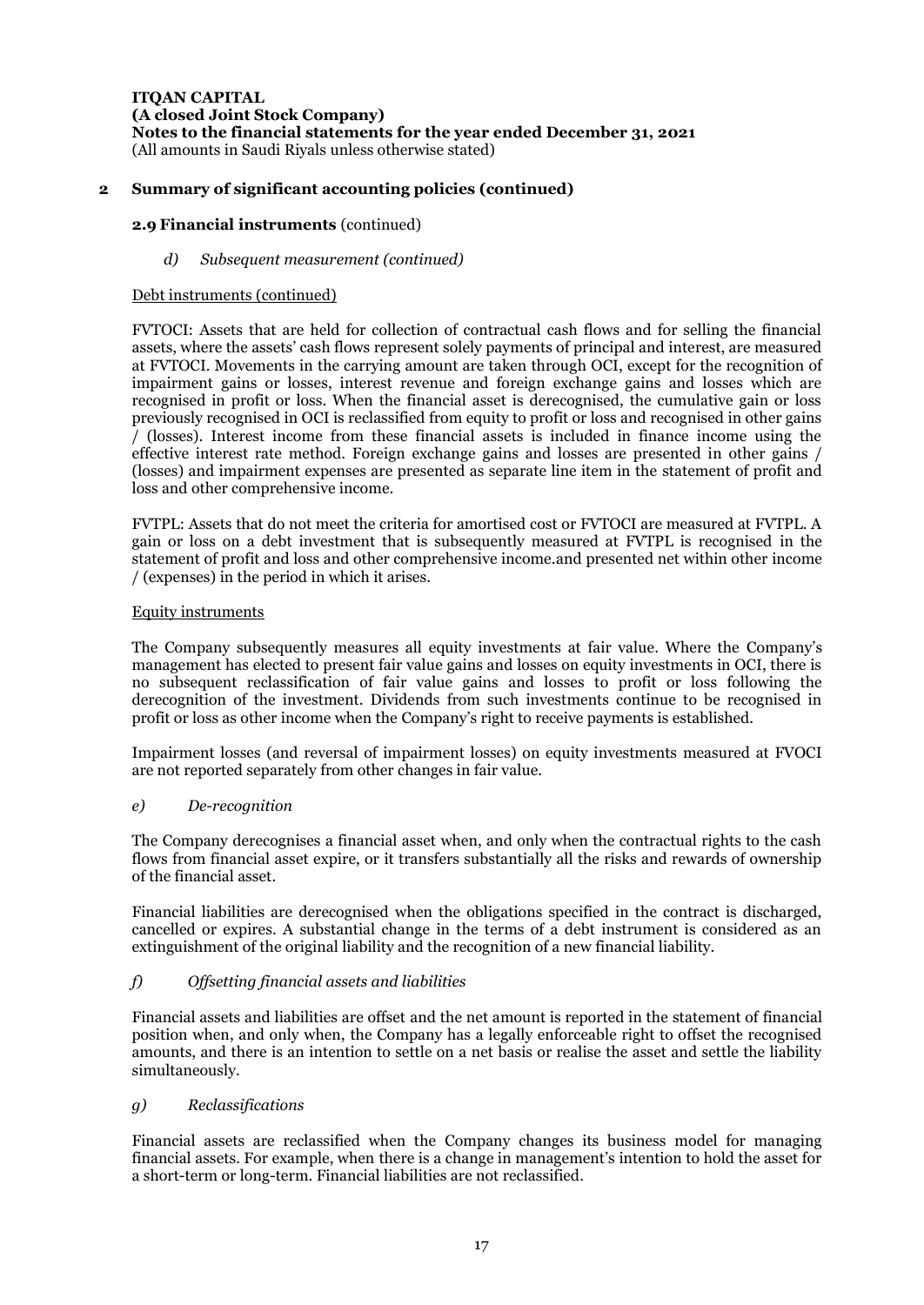# **2 Summary of significant accounting policies (continued)**

# **2.9 Financial instruments** (continued)

# *h) Impairment of financial assets*

The Company assesses on a forward-looking basis the expected credit losses associated with its financial assets carried at amortised cost. The impairment methodology applied depends on whether there has been a significant increase in credit risk. Note 24 details how the Company determines impairment methodology for financial assets.

For trade receivables, the Company applies the simplified approach permitted by IFRS 9, which requires expected lifetime losses to be recognised from initial recognition of the receivables.

# **2.10 Impairment of non-financial assets**

The Company assesses at each reporting date whether there is an indication that a non-financial asset may be impaired. If any indication exists, the Company estimates the asset's recoverable amount. An asset's recoverable amount is the higher of an asset's or cash-generating unit's fair value less costs to sell and its value in use and is determined for an individual asset, unless the asset does not generate cash inflows that are largely independent of those from other assets or Company of assets. Where the carrying amount of an asset or CGU exceeds its recoverable amount, the asset is considered impaired and is written down to its recoverable amount. In assessing value in use, the estimated future cash flows are discounted to their present value using a pre-tax discount rate that reflects current market assessments of the time value of money and the risks specific to the asset. In determining fair value less costs to sell, an appropriate valuation model is used. These calculations are corroborated by valuation multiples, quoted share prices for publicly traded entities or other available fair value indicators.

Impairment losses of continuing operations are recognized in the statement of profit or loss and other comprehensive income in those expense categories consistent with the function of the impaired asset.

Non-financial assets other than goodwill that suffered an impairment are reviewed for possible reversal of the impairment at each reporting date.

# **2.11 Trade receivables**

Trade receivables are recognized initially at fair value and subsequently measured at amortised cost using the effective interest method, less loss allowance. See Note 20 for a description of the Company's impairment policies.

# **2.12 Cash and cash equivalents**

Cash and cash equivalents include cash in hand, deposits held at call with banks and other highly liquid investments with original maturities of three months or less from the date of acquisition.

While cash and cash equivalents are also subject to the impairment requirements of IFRS 9, the identified impairment loss was immaterial.

# **2.13 Share capital**

Ordinary shares are classified as equity. Transaction costs directly attributable to the issue of new shares are shown in equity as a deduction from the proceeds.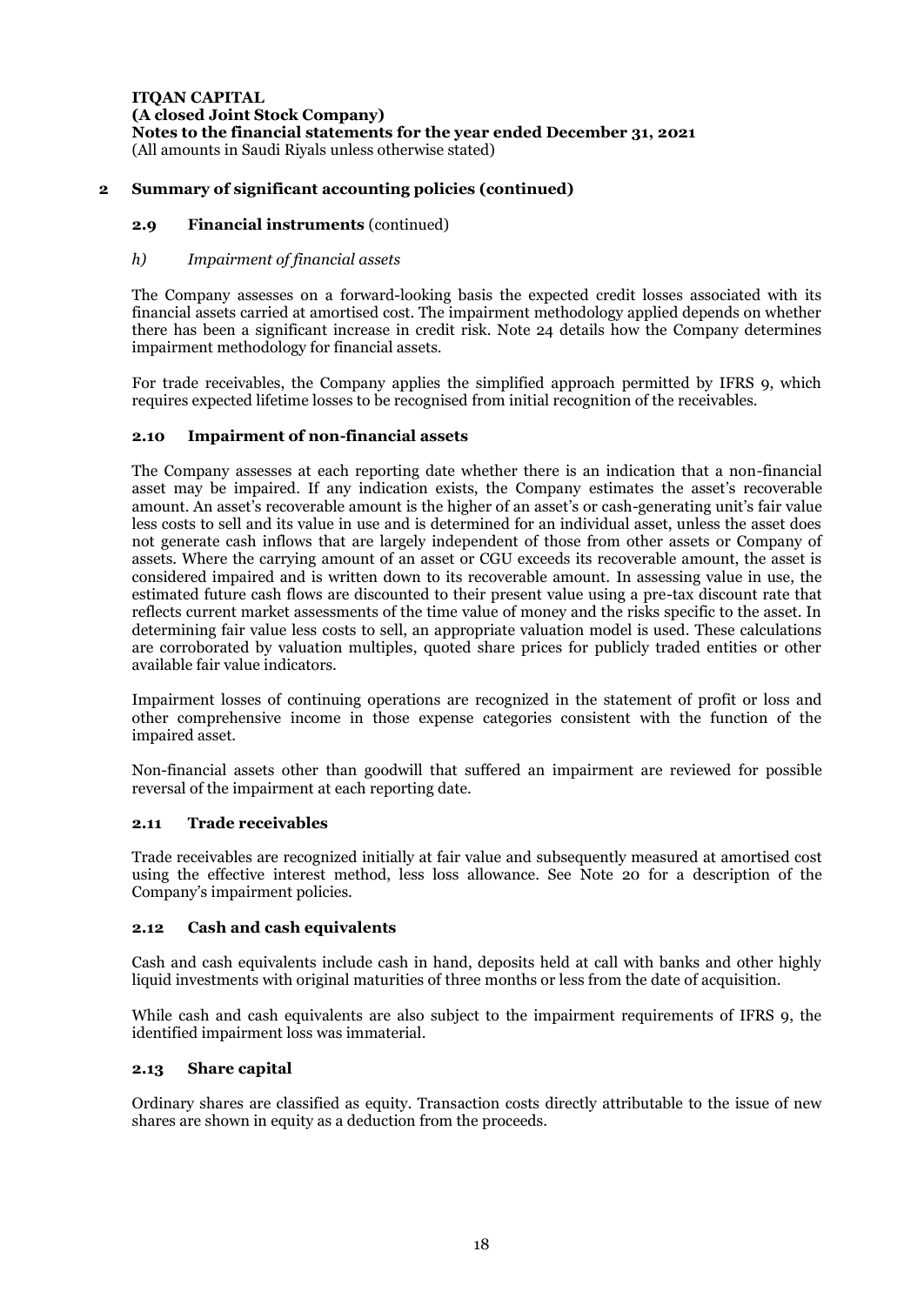# **2 Summary of significant accounting policies (continued)**

# **2.14 Trade payables**

These amounts represent liabilities for goods and services provided to the Company prior to the end of financial year which are unpaid. The amounts are unsecured and are usually paid within 30 days of recognition. Trade and other payables are presented as current liabilities unless payment is not due within 12 months after the reporting period. They are recognized initially at their fair value and subsequently measured at amortised cost using the effective interest method.

#### **2.15 Provisions**

Provisions for legal claims, service warranties and make good obligations are recognized when the company has a present legal or constructive obligation as a result of past events, it is probable that an outflow of resources will be required to settle the obligation and the amount can be reliably estimated. Provisions are not recognized for future operating losses.

Where there are a number of similar obligations, the likelihood that an outflow will be required in settlement is determined by considering the class of obligations as a whole. A provision is recognized even if the likelihood of an outflow with respect to any one item included in the same class of obligations may be small.

Provisions are measured at the present value of management's best estimate of the expenditure required to settle the present obligation at the end of the reporting period. The discount rate used to determine the present value is a pre-tax rate that reflects current market assessments of the time value of money and the risks specific to the liability. The increase in the provision due to the passage of time is recognized as interest expense**.**

# **2.16 Employee benefit obligations**

#### *Short term employee benefits*

Short term employee benefits are expensed as the related services are provided. A liability is recognized for the amount expected to be paid if the Company has a present legal or constructive obligation to pay this amount as a result of past service provided by the employee and the obligation can be estimated reliably.

#### *Post-employment benefits*

#### Defined benefit plans

The Company operates a single post-employment benefit scheme of defined benefit plan, driven by the Labor Laws and Workman Laws of the Kingdom of Saudi Arabia, which is based on most recent salary and number of service years. End of service payments are based on employees' final salaries and allowances and their cumulative years of service, as stated in the Labor Law of Saudi Arabia.

The Company's obligation under employee end of service benefit plan is accounted for as an unfunded defined benefit plan and is calculated by estimating the amount of future benefit that employees have earned in the current and prior periods and discounting that amount. The calculation of defined benefit obligations is performed annually by a qualified actuary using the projected unit credit method. Re-measurements of the defined benefit liability, which comprise actuarial gains and losses are recognized immediately in other comprehensive income. The Company determines the interest expense on the defined benefit liability for the period by applying the discount rate used to measure the defined benefit obligation at the beginning of the annual period to the then defined benefit liability, taking into account any changes in the defined benefit liability during the period as a result of benefit payments. Interest expense and other expenses related to defined benefit plans are recognized in profit or loss.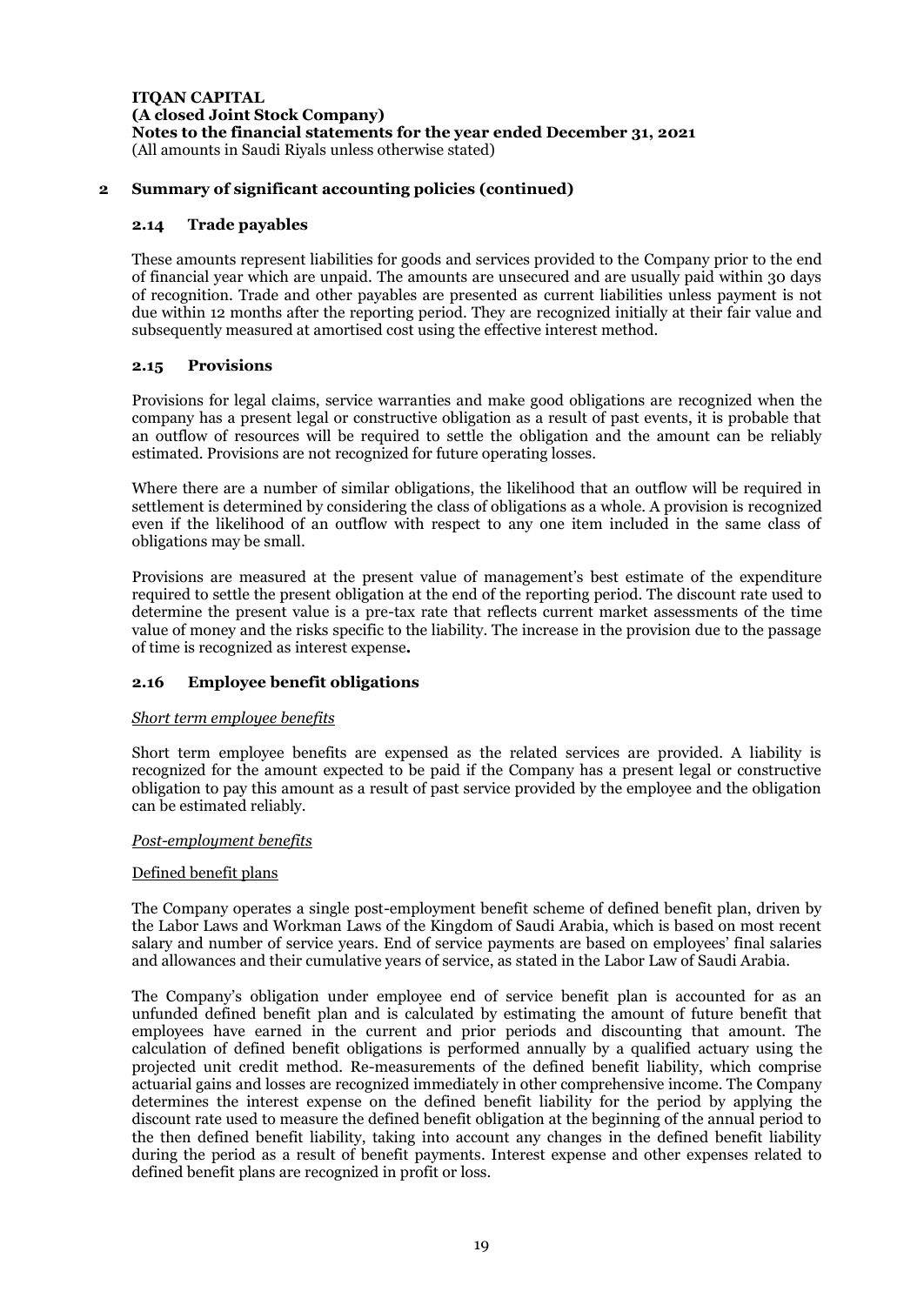# **2 Summary of significant accounting policies (continued)**

# **2.17 Investment properties**

Investment properties comprise of property held for capital appreciation, long-term rental yields or both, and are carried at cost less accumulated depreciation and accumulated impairment losses, if any. Investment properties also include property that is being constructed or developed for future use as investment properties. In addition, land, if any held for undetermined use is classified as investment properties and is not depreciated. When the development of investment properties commences, it is classified as "Assets under construction" until development is complete, at which time it is transferred to the respective category, and depreciated using straight-line method at rates calculated to reduce the cost of assets to their estimated residual value over their expected useful lives of 33 years.

Maintenance and normal repairs which do not materially extend the estimated useful life of an asset are charged to the statement of profit or loss as and when incurred.

Gains and losses on disposals are determined by comparing proceeds with the carrying amount. These are recognized and presented separately within other income (expenses) – net in the statement of profit or loss.

#### **2.18 Leases**

The Company leases land, buildings and vehicles. Rental contracts are typically made for fixed periods but may have extension options. The lease agreements do not impose any covenants. Leased assets may not be used as security for borrowing purposes.

Leases are recognized as a right-of-use asset and a corresponding liability at the date at which the leased asset is available for use by the Company.

Assets and liabilities arising from a lease are initially measured on present value. Lease liabilities include the net present value of the following lease payments:

- fixed payments (including in-substance fixed payments), less any lease incentives receivable, if any;
- amounts expected to be payable by the lessee under residual value guarantees, if any;
- payments of penalties for terminating the lease, if the lease term reflects the Company exercising that option, if any.

In determining the lease term, management considers all facts and circumstances that create an economic incentive to exercise an extension option, or not exercise a termination option. Extension options (or periods after termination options) are only included in the lease term if the lease is reasonably certain to be extended (or not terminated).

The lease payments are discounted using the interest rate implicit in the lease. If that rate cannot be determined, the lessee's incremental borrowing rate is used, being the rate that the lessee would have to pay to borrow the funds necessary to obtain an asset of similar value in a similar economic environment with similar terms and conditions.

Lease payments are allocated between principal and finance cost. The finance cost is charged to profit or loss over the lease period so as to produce a constant periodic rate of interest on the remaining balance of the liability for each period.

Right-of-use assets are measured at cost comprising the following:

- the amount of the initial measurement of lease liability;
- any lease payments made at or before the commencement date less any lease incentives received;
- any initial direct costs; and
- restoration costs.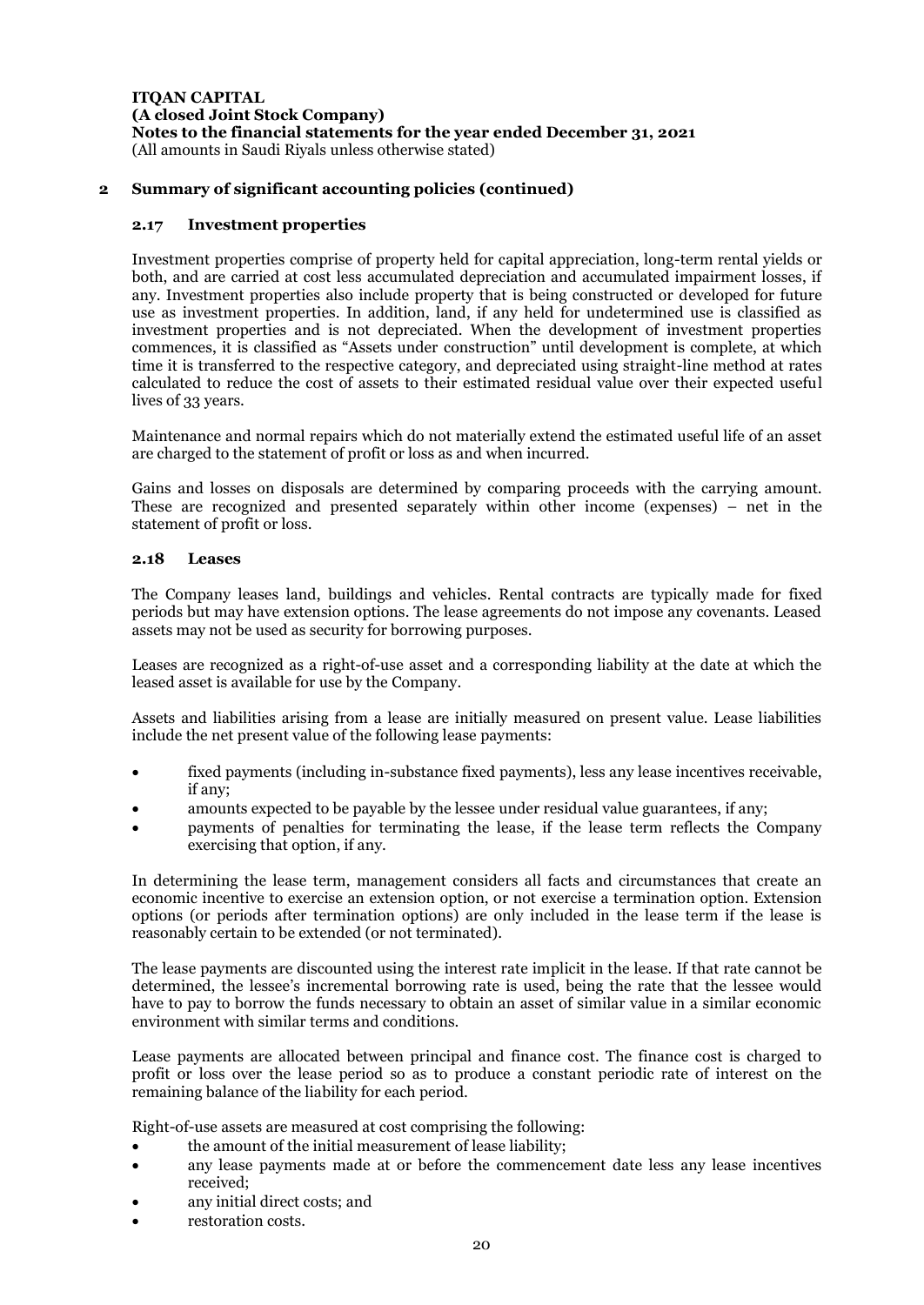# **2 Summary of significant accounting policies** (continued)

#### **2.18 Leases** (continued)

Payments associated with short-term leases of equipment and vehicles and all leases of low-value assets are recognized on a straight-line basis as an expense in profit or loss. Short-term leases are leases with a lease term of 12 months or less.

# **2.19 Borrowings**

Borrowings are initially recognised at fair value, net of transaction costs incurred. Borrowings are subsequently measured at amortised cost. Any difference between the proceeds (net of transaction costs) and the redemption amount is recognised in profit or loss over the period of the borrowings using the effective interest method. Fees paid on the establishment of loan facilities are recognised as transaction costs of the loan to the extent that it is probable that some or all of the facility will be drawn down. In this case, the fee is deferred until the draw down occurs. To the extent there is no evidence that it is probable that some or all of the facility will be drawn down, the fee is capitalised as a prepayment for liquidity services and amortised over the period of the facility to which it relates.

Borrowings are removed from the statement of financial performance when the obligation specified in the contract is discharged, cancelled or expired. The difference between the carrying amount of a financial liability that has been extinguished or transferred to another party and the consideration paid, including any non-cash assets transferred or liabilities assumed, is recognised in profit or loss as other income or finance costs

# **3 Critical accounting estimates and judgments**

The preparation of financial statements in conformity with IFRS requires the use of certain critical estimates and judgments that affect the reported amounts of assets and liabilities and disclosure of contingent assets and liabilities at the reporting date and the reported amounts of revenue and expenses during the reporting period. Estimates and judgments are continually evaluated and are based on historical experience and other factors, including expectations of future events that are believed to be reasonable under the circumstances. The Company makes estimates and judgments concerning the future. The resulting accounting estimates will, by definition, seldom equal the related actual results. The estimates that have a risk of causing a material adjustment to the carrying amounts of assets and liabilities within the next twelve month period are discussed below:

# *(a) Useful lives and residual values of property and equipment*

The management determines the estimated useful lives of property and equipment for computing depreciation. This estimate is determined after considering expected usage of the assets or physical wear and tear. Management reviews the residual value and useful lives annually and future depreciation charges are adjusted where management believes the useful lives differ from previous estimates.

#### *(b) Employee benefits – defined benefit plan*

Management has adopted certain actuarial assumptions for valuation of present value of employee benefit obligations based on actuarial advice. For further details see Note 1<sup>r</sup>.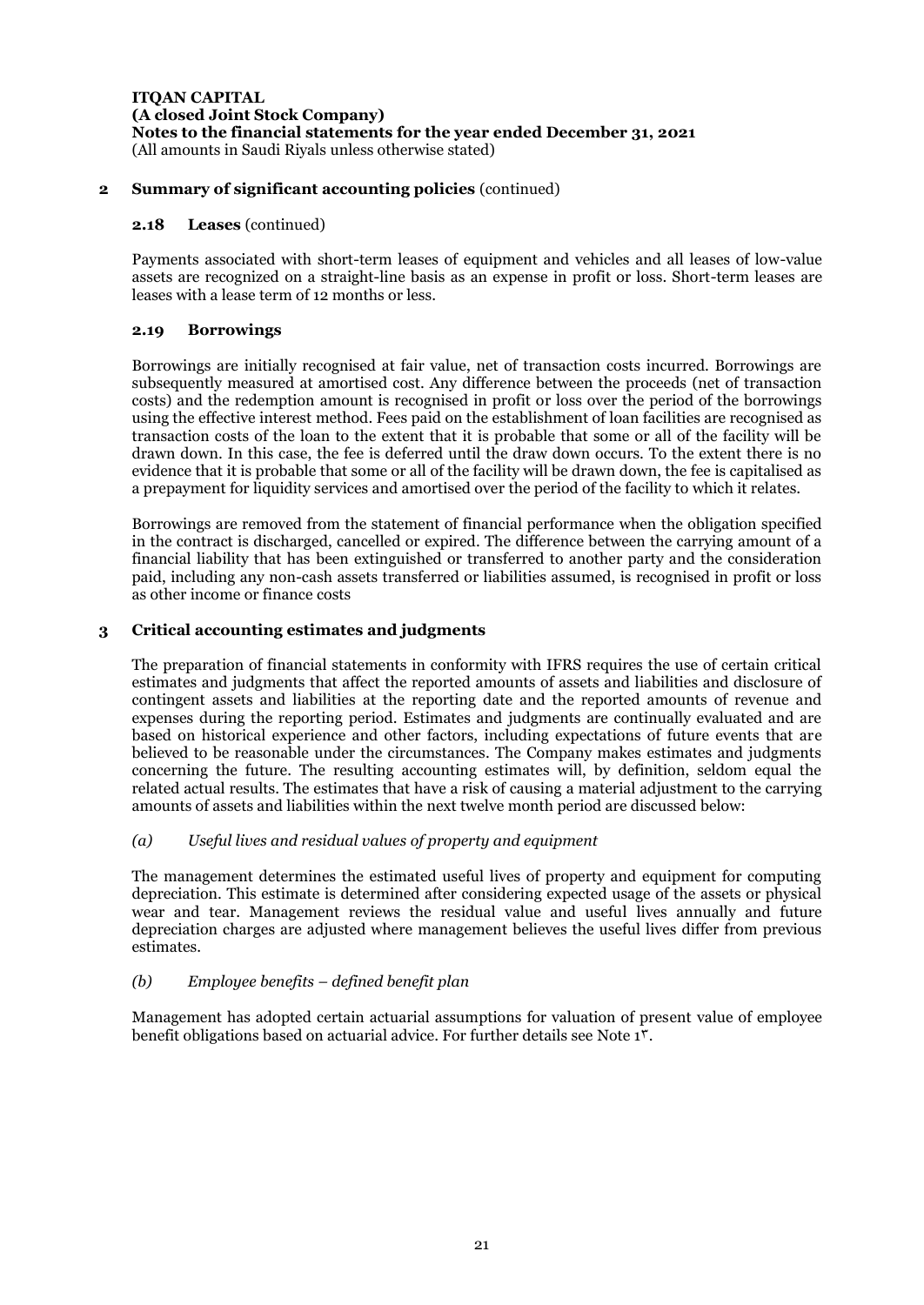# **4 Property and equipment**

| At January 1, 2021               | <b>Building</b>            | Equipment           | Lease<br>improvements   | <b>Computers</b><br>and<br>software | <b>Furniture</b><br>and<br>fixtures | <b>Motor</b><br>vehicles | <b>Total</b>             |
|----------------------------------|----------------------------|---------------------|-------------------------|-------------------------------------|-------------------------------------|--------------------------|--------------------------|
| Cost<br>Accumulated depreciation | 3,841,775<br>(1, 237, 812) | 72,032<br>(24, 917) | 1,122,345<br>(103, 251) | 2,281,605<br>(2,160,410)            | 457,078<br>(213,219)                | 197,700<br>(197,700)     | 7,972,535<br>(3,937,309) |
| Net book value                   | 2,603,963                  | 47,115              | 1,019,094               | 121,195                             | 243,859                             |                          | 4,035,226                |
| Year ended December 31,          |                            |                     |                         |                                     |                                     |                          |                          |
| 2021                             |                            |                     |                         |                                     |                                     |                          |                          |
| Opening net book value           | 2,603,963                  | 47,115              | 1,019,094               | 121,195                             | 243,859                             |                          | 4,035,226                |
| Additions                        |                            |                     |                         | 3,382                               | 1,829                               |                          | 5,211                    |
| <b>Transfers</b>                 | (2,596,338)                |                     |                         |                                     |                                     | ۰                        | (2,596,338)              |
| Depreciation charge              | (7,625)                    | (14,742)            | (223, 455)              | (47, 180)                           | (50, 878)                           |                          | (343, 880)               |
| Closing net book value           |                            | 32,373              | 795,639                 | 77,397                              | 194,810                             | ۰                        | 1,100,219                |
| At December 31, 2021             |                            |                     |                         |                                     |                                     |                          |                          |
| Cost                             | 1,245,437                  | 72,032              | 1,122,345               | 2,284,987                           | 458,907                             | 197,700                  | 5,381,408                |
| Accumulated depreciation         | (1,245,437)                | (39,659)            | (326,706)               | (2,207,590)                         | (264,097)                           | (197,700)                | (4,281,189)              |
| Net book value                   |                            | 32,373              | <u>795,639</u>          | 77,397                              | 194,810                             |                          | 1,100,219                |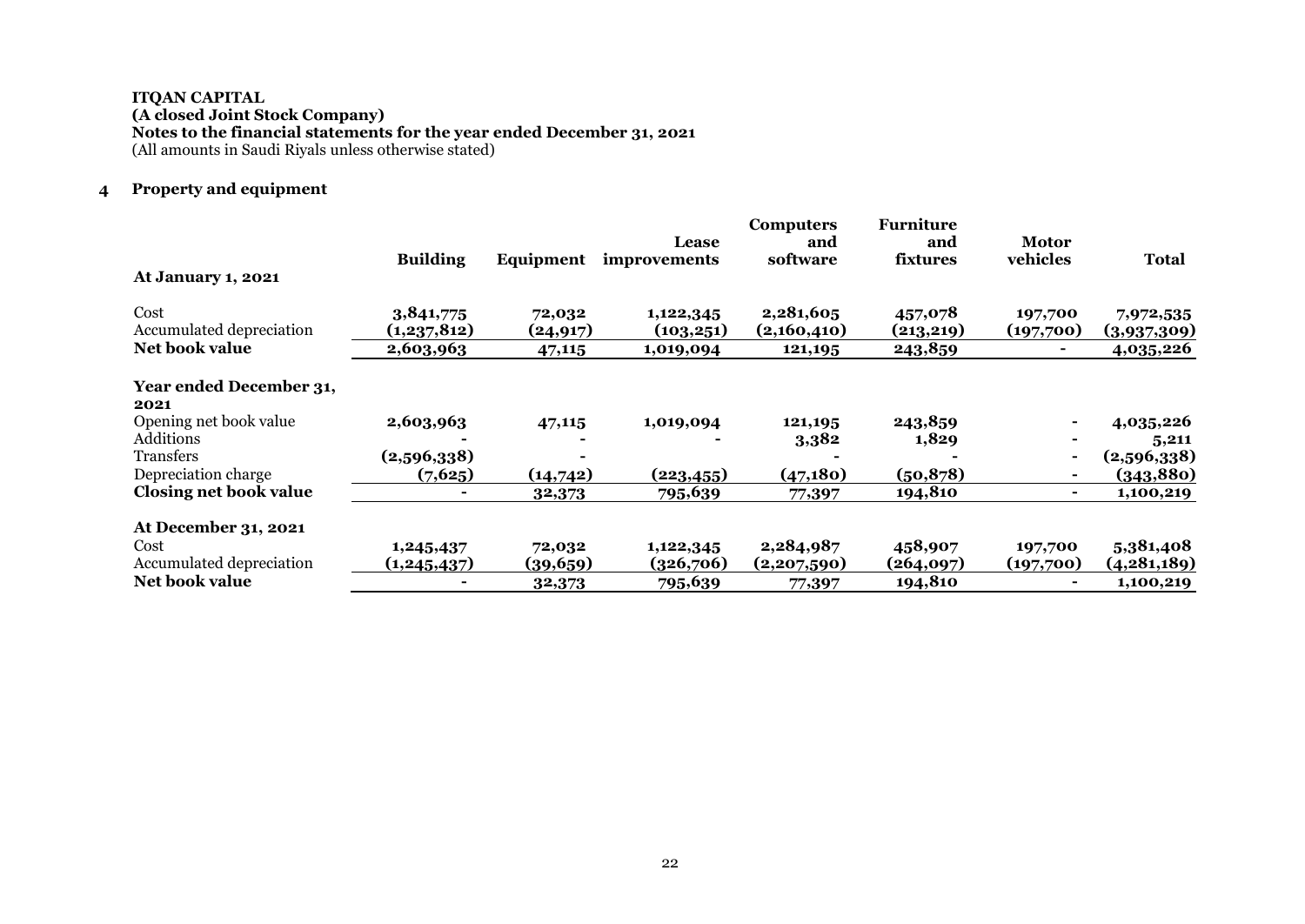# **4 Property and equipment** (continued)

|                                        | <b>Building</b>        |                    | <b>Lease</b><br><b>Equipment</b> improvements | <b>Computers</b><br>and<br>software | <b>Furniture</b><br>and<br>fixtures | <b>Motor</b><br>vehicles | <b>Building</b><br>under<br>construction | <b>Total</b>             |
|----------------------------------------|------------------------|--------------------|-----------------------------------------------|-------------------------------------|-------------------------------------|--------------------------|------------------------------------------|--------------------------|
| <b>At January 1, 2020</b>              |                        |                    |                                               |                                     |                                     |                          |                                          |                          |
| Cost<br>Accumulated depreciation       | 3,841,775<br>(345,758) | 59,117<br>(11,386) | 55,892<br>(25, 406)                           | 2,262,072<br>(2,079,522)            | 232,669<br>(168, 213)               | 197,700<br>(197,700)     | 892,727                                  | 7,541,952<br>(2,827,985) |
| Net book value                         | 3,496,017              | 47,731             | 30,486                                        | 182,550                             | 64,456                              |                          | 892,727                                  | 4,713,967                |
| <b>Year ended December</b><br>31, 2020 |                        |                    |                                               |                                     |                                     |                          |                                          |                          |
| Opening net book value                 | 3,496,017              | 47,731             | 30,486                                        | 182,550                             | 64,456                              |                          | 892,727                                  | 4,713,967                |
| Additions                              |                        | 12,915             | 173,726                                       | 19,533                              | 224,409                             |                          |                                          | 430,583                  |
| Transfers                              |                        |                    | 892,727                                       |                                     |                                     |                          | (892,727)                                |                          |
| Depreciation charge                    | (100, 448)             | (13,531)           | (77, 845)                                     | (80, 888)                           | (45,006)                            |                          |                                          | (317,718)                |
| Impairment                             | (791, 606)             |                    |                                               |                                     |                                     |                          |                                          | (791, 606)               |
| <b>Closing net book value</b>          | 2,603,963              | 47,115             | 1,019,094                                     | 121,195                             | 243,859                             |                          | $\overline{\phantom{a}}$                 | 4,035,226                |
| At December 31, 2020                   |                        |                    |                                               |                                     |                                     |                          |                                          |                          |
| Cost                                   | 3,841,775              | 72,032             | 1,122,345                                     | 2,281,605                           | 457,078                             | 197,700                  |                                          | 7,972,535                |
| Accumulated depreciation               | (1,237,812)            | (24, 917)          | (103, 251)                                    | (2,160,410)                         | (213, 219)                          | (197,700)                |                                          | (3,937,309)              |
| Net book value                         | 2,603,963              | 47,115             | 1,019,094                                     | 121,195                             | 243,859                             |                          |                                          | 4,035,226                |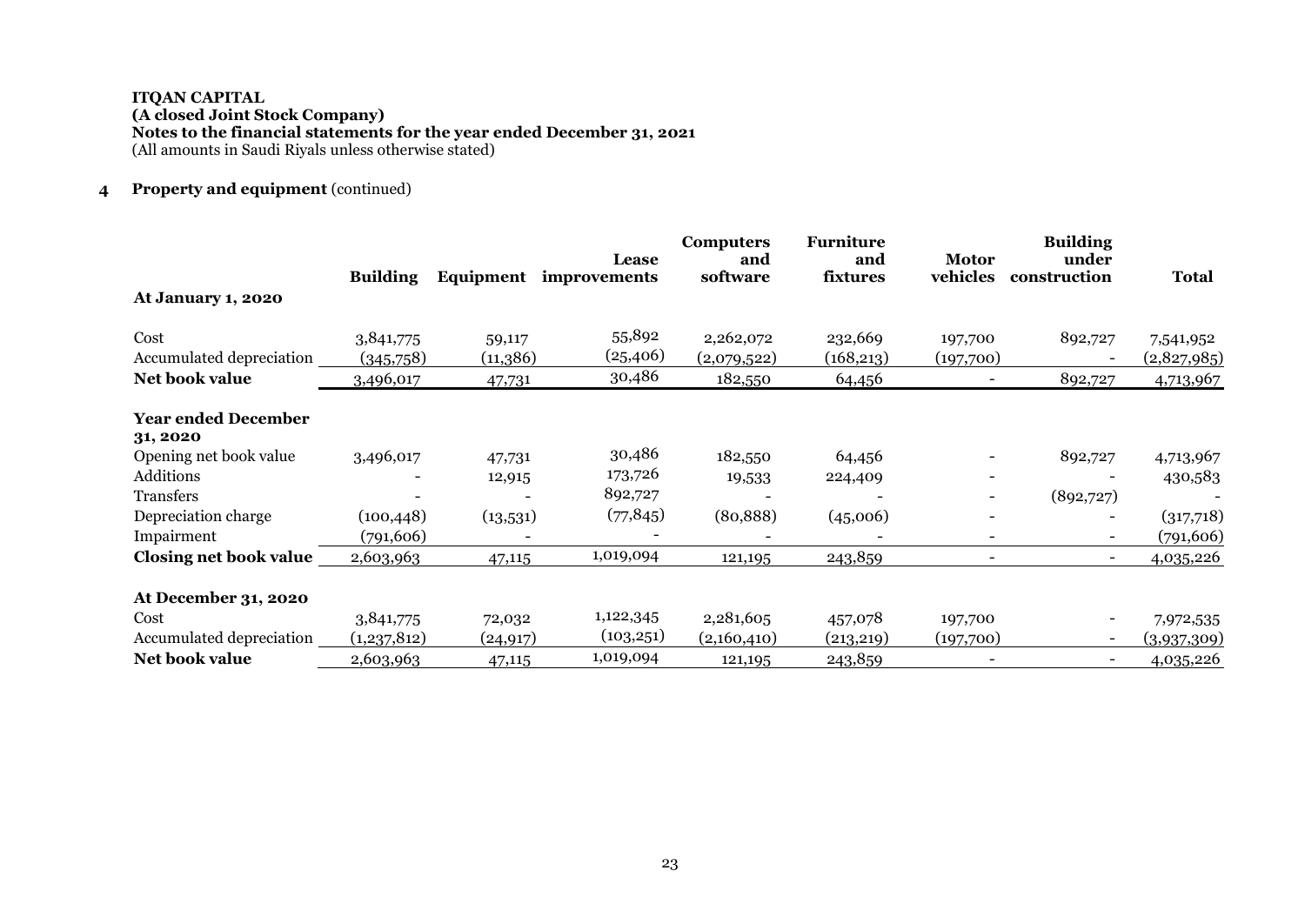#### **5 Leases**

The Company leases two buildings for office space. Rental contracts are typically made for fixed periods of 3 to 7 years. Lease terms are negotiated on an individual basis and contain a wide range of different terms and conditions. The lease agreements do not impose any covenants, but leased assets may not be used as security for borrowing purposes.

At December 31, 2021, the Company did not have any lease contracts classified as right-of-use asset that are variable in nature. The Company's leases do not contain extension options exercisable by the Company before the end of the non-cancellable contract period. The Company does not provide residual value guarantees in relation to any of its leases.

|   |                                                   | 2021        | 2020                      |
|---|---------------------------------------------------|-------------|---------------------------|
|   | <b>Right-of-use assets</b>                        |             |                           |
|   | Cost                                              |             |                           |
|   | Balance as at 1 January                           | 2,389,359   | 2,389,359                 |
|   | <b>Additions</b>                                  |             |                           |
|   | Balance as at 31 December                         | 2,389,359   | 2,389,359                 |
|   | Depreciation                                      |             |                           |
|   | Balance as at 1 January                           | (863,241)   | (405, 494)                |
|   | Depreciation charge for the year                  | (371, 025)  | (457,747)                 |
|   | Balance as at 31 December                         | (1,234,266) | (863,241)                 |
|   | Net book value                                    | 1,155,093   | 1,526,118                 |
|   |                                                   |             |                           |
|   | <b>Lease liabilities</b><br><b>Particulars</b>    |             |                           |
|   | Balance as at 1 January                           | 1,770,836   | 2,120,247                 |
|   | Interest charge for the year                      | 73,623      | 99,189                    |
|   | Payments during the year                          | (512, 616)  | (448,600)                 |
|   | Balance as at 31 December                         | 1,331,843   | 1,770,836                 |
|   |                                                   |             |                           |
|   | Current portion                                   | 329,642     | 337,241                   |
|   | Non-Current portion                               | 1,002,201   | 1,433,595                 |
| 6 | <b>Investment properties</b>                      |             |                           |
|   |                                                   |             |                           |
|   |                                                   |             | <b>Buildings and</b>      |
|   |                                                   |             | residential               |
|   |                                                   |             | houses                    |
|   | At 1 January 2020                                 |             |                           |
|   | Cost                                              |             | 7,520,998                 |
|   | Accumulated depreciation<br><b>Net book value</b> |             | (769, 585)                |
|   |                                                   |             | 6,751,413                 |
|   | Year ended 31 December 2020                       |             |                           |
|   | Opening net book value                            |             | 6,751,413                 |
|   | Additions                                         |             |                           |
|   | Depreciation charge                               |             | (172, 682)                |
|   | <b>Closing net book value</b>                     |             | $\overline{6}$ , 578, 731 |
|   | At 31 December 2020                               |             |                           |
|   | Cost                                              |             | 7,520,998                 |
|   | Accumulated depreciation                          |             | (942, 267)                |
|   | Net book value                                    |             | 6,578,731                 |
|   |                                                   |             |                           |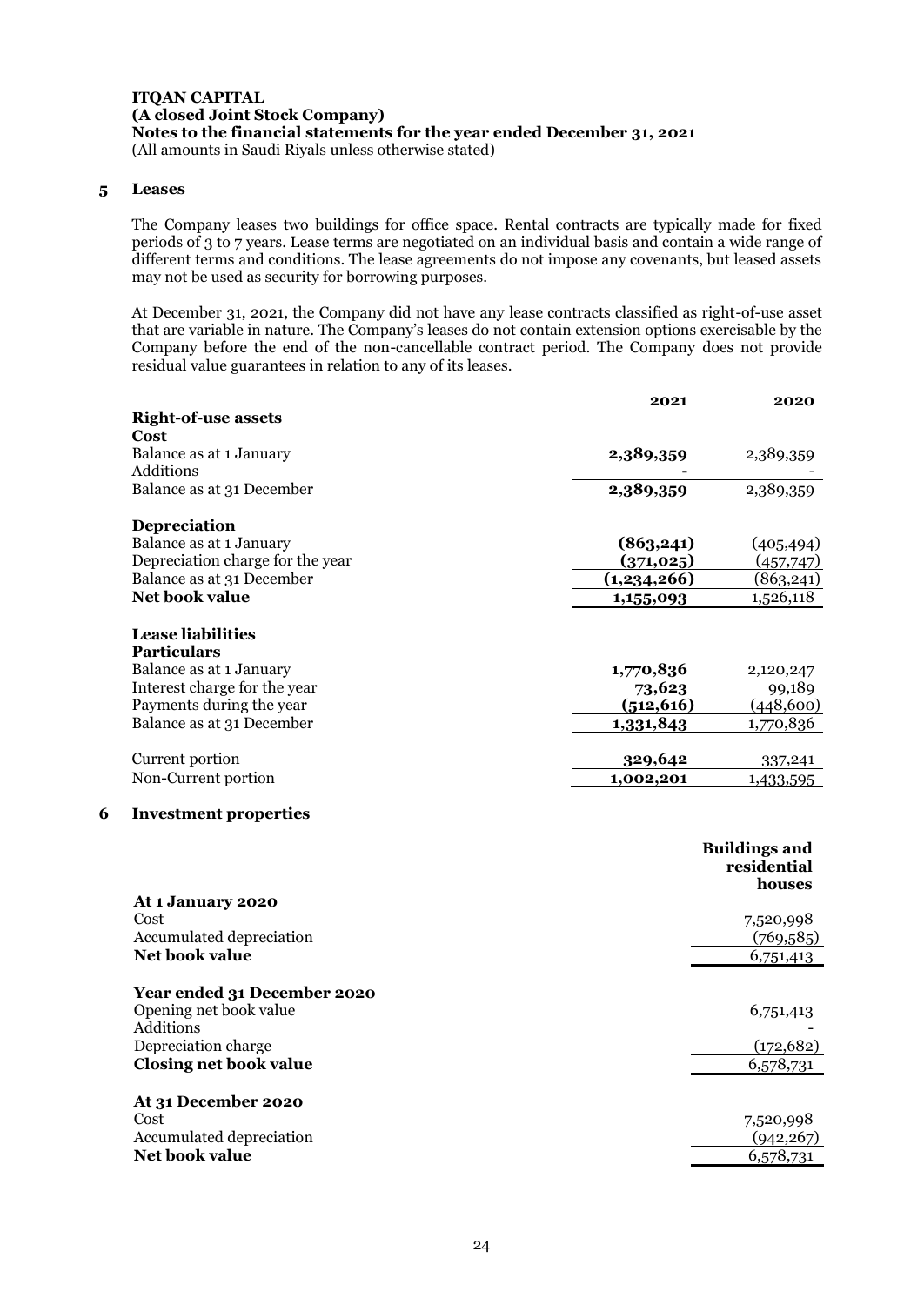# **6 Investment properties** (continued)

|                                                      | <b>Buildings and</b><br>residential<br>houses |
|------------------------------------------------------|-----------------------------------------------|
| Year ended 31 December 2021                          |                                               |
| Opening net book value                               | 6,578,731                                     |
| Transfers from property and equipment <sup>*</sup>   | 2,596,338                                     |
| Additions                                            | 6,650                                         |
| Reverse impairment losses on investment properties** | 1,625,603                                     |
| Depreciation charge                                  | (243, 178)                                    |
| <b>Closing net book value</b>                        | 10,564,144                                    |
| At 31 December 2021                                  |                                               |
| Cost                                                 | 11,749,589                                    |
| Accumulated depreciation                             | (1,185,445)                                   |
| Net book value                                       | 10,564,144                                    |

Direct operating expenses in respect of investment properties generating rental income for the year amounts to Saudi Riyals 0.65 million (2020: Saudi Riyals 0.41 million).

\*During the year 2021, Unit 4 of HQBP was transferred from property, plant and equipment to the investment properties of Saudi Riyals 2.5 million.

\*\*Reverse of impairment losses amounting to Saudi Riyals 1.6 million that are related impairments losses made in previous years. was booked during the year ended 31 December 2021

As at 31 December 2021 the fair value of investment properties were estimated value to be Saudi Riyals 10,564,144 (2020: Saudi Riyals 6,578,731). The measurement of the fair value was carried forward by the following real estate valuers:

# **Valuer name Accreditation**

Sima Real Estate Valuation Member of TAQEEM Abaad Real Estate Valuation Member of TAQEEM Qiam Real Estate Appraisal Member of TAQEEM White Cubes Valuation and Advisory services Member of TAQEEM

#### **7 Financial assets**

The Company classifies the following financial assets at fair value through profit or loss:

- (i) debt investments that do not qualify for measurement at either amortised cost or at fair value through other comprehensive income
- (ii) equity investments that are held for trading, and
- (iii) equity investments for which the entity has not elected to recognise fair value gains and losses through other comprehensive income.

|                                                                       | <b>Note</b> | 31 December<br>2021 | 31 December<br>2020 |
|-----------------------------------------------------------------------|-------------|---------------------|---------------------|
| Financial assets at fair value through profit or loss,<br>non-current | 7.1         | 19,291,162          | 39,935,608          |
| Financial assets at fair value through profit or loss,<br>current     | 7.1         | 14, 125, 399        | 12,405,171          |
|                                                                       |             | 33,416,561          | 52,340,779          |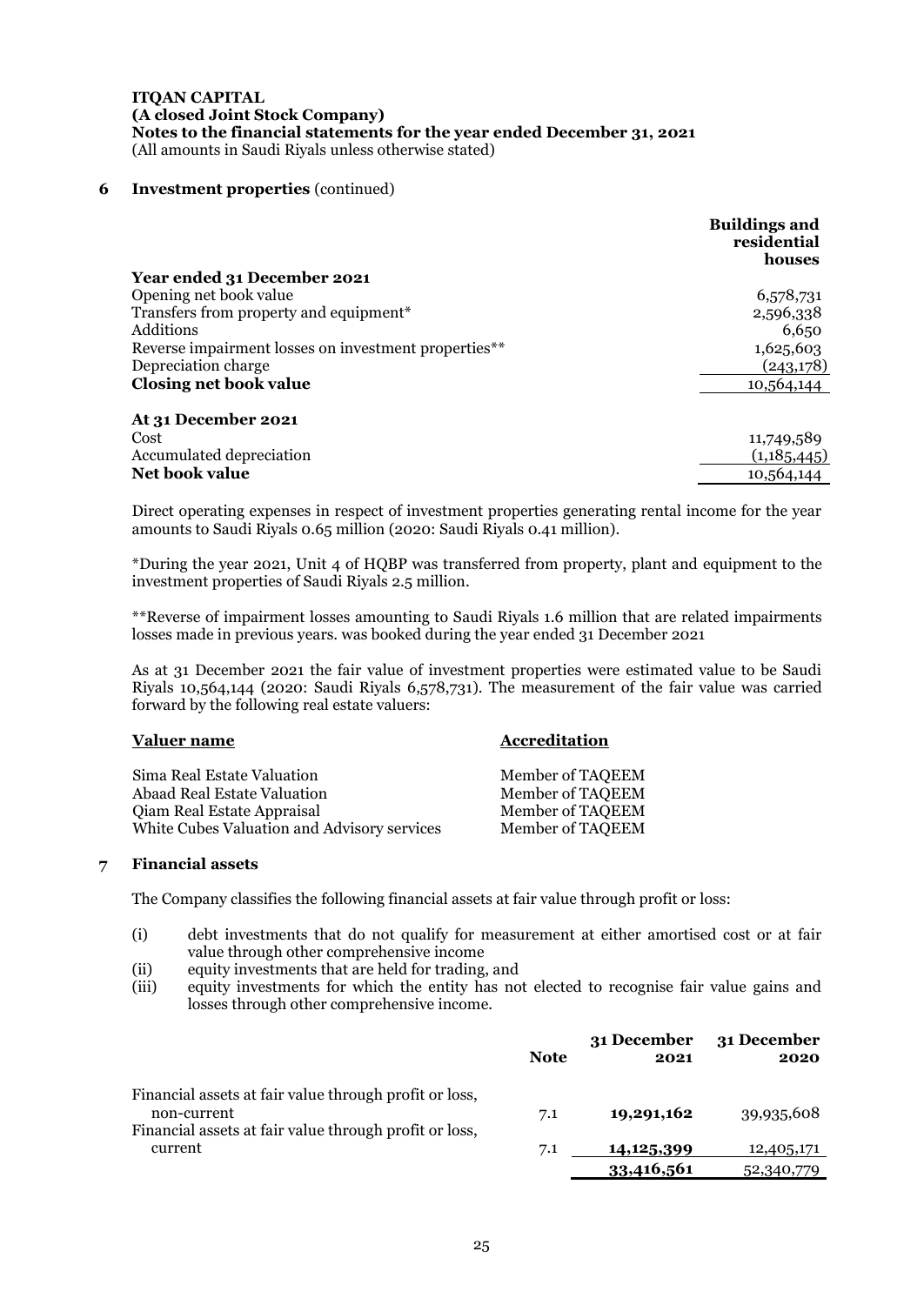# **7 Financial assets** (continued)

Movement in financial assets was as follows:

|                                     |                   | 2021           |              |
|-------------------------------------|-------------------|----------------|--------------|
|                                     | <b>Financial</b>  | Financial      |              |
|                                     | assets at         | assets at      |              |
|                                     | <b>FVPL, non-</b> | <b>FVPL,</b>   |              |
|                                     | current           | current        | <b>Total</b> |
| Balance as at 1 January             | 39,935,608        | 12,405,171     | 52,340,779   |
| Addition                            |                   | 11,682,050     | 11,682,050   |
| Disposal                            | (21, 457, 306)    | (10, 601, 048) | (32,058,354) |
| Realized loss/gain on disposal      | (581,201)         | 305,923        | (275, 278)   |
| Change in fair value through profit |                   |                |              |
| or loss                             | 1,394,061         | 333,303        | 1,727,364    |
| <b>Balance as at 31 December</b>    | 19,291,162        | 14,125,399     | 33,416,561   |
|                                     |                   |                |              |

| Financial<br>Financial<br>assets at<br>assets at<br><b>FVPL,</b><br><b>FVPL, non-</b><br>current<br>current | <b>Total</b>   |
|-------------------------------------------------------------------------------------------------------------|----------------|
| Balance as at 1 January<br>42,854,804<br>11,021,955                                                         | 53,876,759     |
| Addition<br>11,970,000                                                                                      | 11,970,000     |
| (10, 867, 501)<br>Disposal<br>(4,031,320)                                                                   | (14, 898, 821) |
| Realized gain on disposal<br>133,553<br>Change in fair value through profit                                 | 133,553        |
| or loss<br>147,164<br>1,112,124                                                                             | 1,259,288      |
| <b>Balance as at 31 December</b><br>39,935,608<br>12,405,171                                                | 52,340,779     |

# **7.1 Financial assets at fair value through profit or loss (FVPL)**

Financial assets mandatorily measured at fair value through profit or loss include the following classes of financial assets:

|                                   | 2021         | 2020       |
|-----------------------------------|--------------|------------|
| <b>Non-current assets</b>         |              |            |
| Investment in real estate funds   | 19,261,162   | 39,905,608 |
| Other investments                 | 30,000       | 30,000     |
|                                   | 19,291,162   | 39,935,608 |
| <b>Current assets</b>             |              |            |
| Investments in money market funds | 14, 125, 399 | 12,405,171 |
|                                   | 33,416,561   | 52,340,779 |

# *Amounts recognised in profit or loss*

During the year, the following gains / (losses) were recognised in profit or loss.

|                                                                                                         | 2021       | 2020      |
|---------------------------------------------------------------------------------------------------------|------------|-----------|
| Changes in fair value of FVPL financial assets<br>Net realized (loss) /gain from sale of FVPL financial | 1,727,364  | 1,259,288 |
| assets                                                                                                  | (275, 278) | 133,553   |
|                                                                                                         | 1,452,086  | 1,392,841 |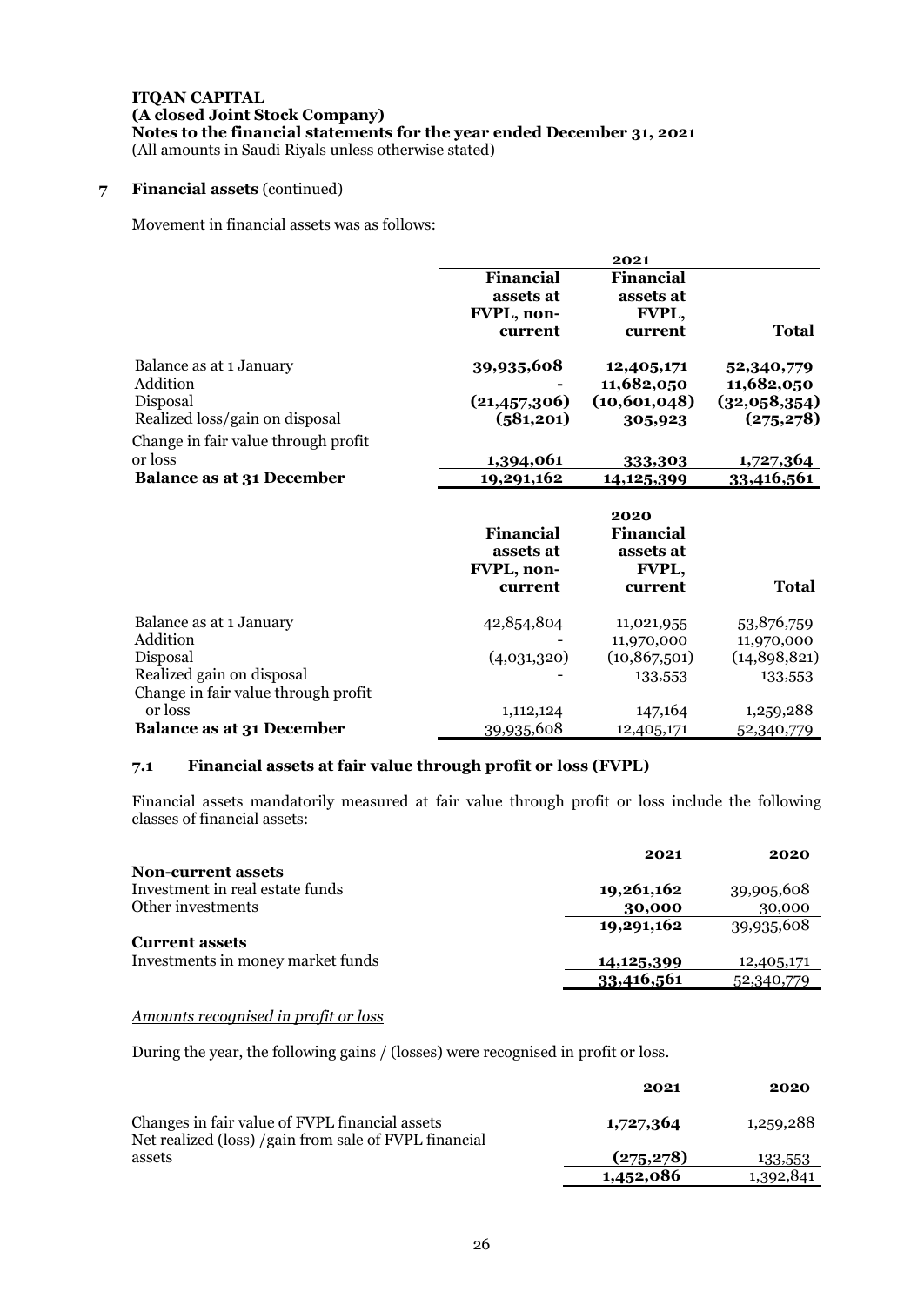# **8 Prepayments and other assets**

|                                  | <b>Note</b> | 2021      | 2020      |
|----------------------------------|-------------|-----------|-----------|
| Amounts due from related parties | 16          | 1,425,765 | 1,578,197 |
| Accrued income                   |             | 626,686   | 817,600   |
| <b>Debtors</b>                   |             | 749,041   | 990,723   |
| Prepaid expenses                 |             | 305,454   | 403,920   |
| Employees receivables            |             | 69,223    | 92,880    |
| Other assets                     |             | 643,556   | 304,320   |
|                                  |             | 3,819,725 | 4,187,640 |

#### **9 Cash and cash equivalents**

|                     | 2021      | 2020      |
|---------------------|-----------|-----------|
| Cash at banks       | 1,713,992 | 5,635,487 |
| 10 Murabaha Deposit |           |           |
|                     | 2021      | 2020      |
| Murabaha deposit    | 2,527,421 |           |

Murabaha deposits are placed with an investment bank located in Bahrain Kingdom and denominated in SR. Murabaha deposit yields finance income at prevailing market rates

#### **11 Share capital**

On 16 June 2020 (corresponding to 24 Shawwal 1441H), the shareholders of the Company resolved in the Extraordinary General Assembly meeting to decrease the Company's capital from SR 111,229,140 to SR 56,042,030 to absorb the Company's accumulated losses. This has not resulted in a change of the percentage of ownership of the shareholders after obtaining CMA's approval. Further, during the year 2020, Shiekh Saleh Abdullah Saleh Abdullah Kamel "shareholder" passed away, and his shareholdings were transferred to Dallah Albaraka investment Holding Company.

The issued paid in capital for the year ended 31 December 2021 and 2020 as follows:

|                                |                    | Ownership<br>percentage |            | Ownership<br>percentage |            |
|--------------------------------|--------------------|-------------------------|------------|-------------------------|------------|
| Shareholder name               | <b>Nationality</b> | %                       | 2021       | %                       | 2020       |
|                                | Kingdom of         |                         |            |                         |            |
| Al Baraka Banking Group B.S.C. | Bahrain            | 57.6642                 | 32,316,180 | 57.6642                 | 32,316,180 |
|                                | Kingdom of         |                         |            |                         |            |
| Al Baraka Islamic Bank—Bahrain | Bahrain            | 25.4015                 | 14,235,510 | 25.4015                 | 14,235,510 |
| Aseer For Trading, Tourism,    |                    |                         |            |                         |            |
| Industrial, Agricultural,      |                    |                         |            |                         |            |
| Real Estate & Contracting      | Kingdom of         |                         |            |                         |            |
| Company                        | Saudi Arabia       | 8.4672                  | 4,745,170  | 8.4672                  | 4,745,170  |
| Dallah Albaraka investment     | Kingdom of         |                         |            |                         |            |
| <b>Holding Company</b>         | Saudi Arabia       | 7.6205                  | 4,270,650  | 7.6205                  | 4,270,650  |
| Dallah Albaraka Holding Co.    | Kingdom of         |                         |            |                         |            |
| (Saudi Arabia)                 | Saudi Arabia       | 0.4234                  | 237,260    | 0.4234                  | 237,260    |
| Mr. Abdullah Mohammed Abdo     | Kingdom of         |                         |            |                         |            |
| Yamani                         | Saudi Arabia       | 0.4234                  | 237,260    | 0.4234                  | 237,260    |
|                                |                    |                         | 56,042,030 |                         | 56,042,030 |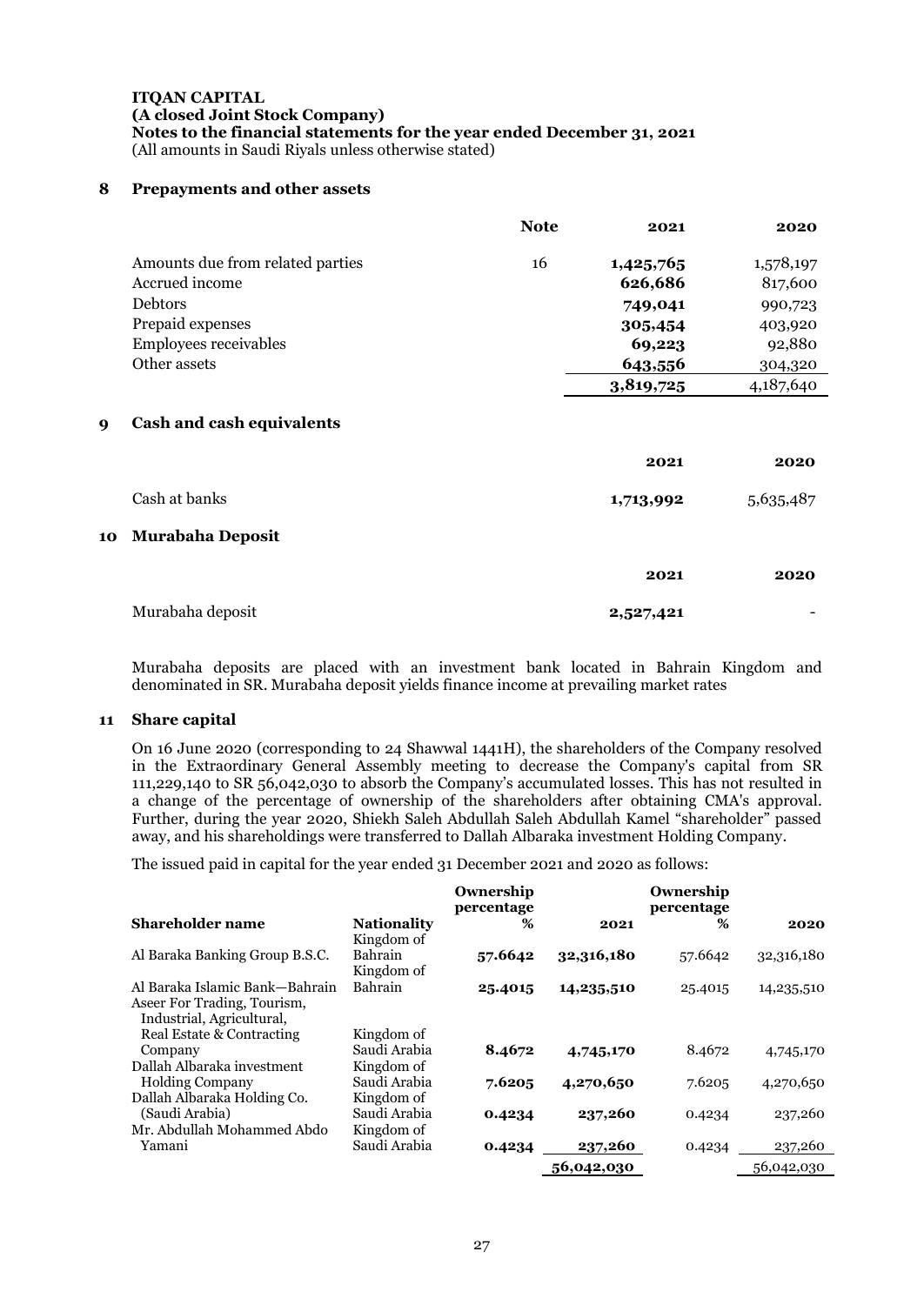#### **12 Statutory reserve**

In accordance with the Company's Articles of Association and the Regulations for Companies in the Kingdom of Saudi Arabia, the Company is required to transfer 10% of the profit for the year to a statutory reserve until it equals to at least 30% of its share capital. As the Company has accumulated losses as of 31 December 2021, no transfer was made to the statutory reserve. The reserve currently is not available for distribution to the shareholders of the Company.

# **13 Employee benefit obligations**

#### **13.1 General description of the plan**

The Company operates a defined benefit plan in line with the Labor Law requirement in the Kingdom of Saudi Arabia. The end-of-service benefit payments under the plan are based on the employees' final salaries and allowances and their cumulative years of service at the date of their termination of employment, as defined by the conditions stated in the Labor Law of the Kingdom of Saudi Arabia. Employees' end-of-service benefit plans are unfunded plans and the benefit payment obligation are met when they fall due upon termination of employment.

|                          | 2021       | 2020      |
|--------------------------|------------|-----------|
| 1 January                | 1,218,309  | 1,366,327 |
| Current service cost     | 115,728    | 184,388   |
| Interest cost            | 17,106     | 27,878    |
| Actuarial (losses)/ gain | (184, 164) | 110,492   |
| Benefit paid             | (154, 201) | (470,776) |
| 31 December              | 1,012,778  | 1,218,309 |

#### **13.2 Amounts recognised in the statement of comprehensive income**

The amounts recognised in the statement of comprehensive income related to employee benefit obligations are as follows:

|                                            | 2021       | 2020      |
|--------------------------------------------|------------|-----------|
| Current service cost                       | 115,728    | 184,388   |
| Interest expense                           | 17,106     | 27,878    |
| Total amount recognised in profit or loss  | 132,834    | 212,266   |
| Remeasurements                             |            |           |
| Loss from change in financial assumptions  |            | (18, 148) |
| Loss from change in experience adjustments | (184, 164) | 128,640   |
| Total amount recognised in other           |            |           |
| comprehensive income                       | (184, 164) | 110,492   |
| <b>Key actuarial assumptions</b><br>13.3   |            |           |
|                                            | 2021       | 2020      |
| Discount rate                              | $2\%$      | 1.50%     |
| Salary growth rate                         | $3\%$      | 2.50%     |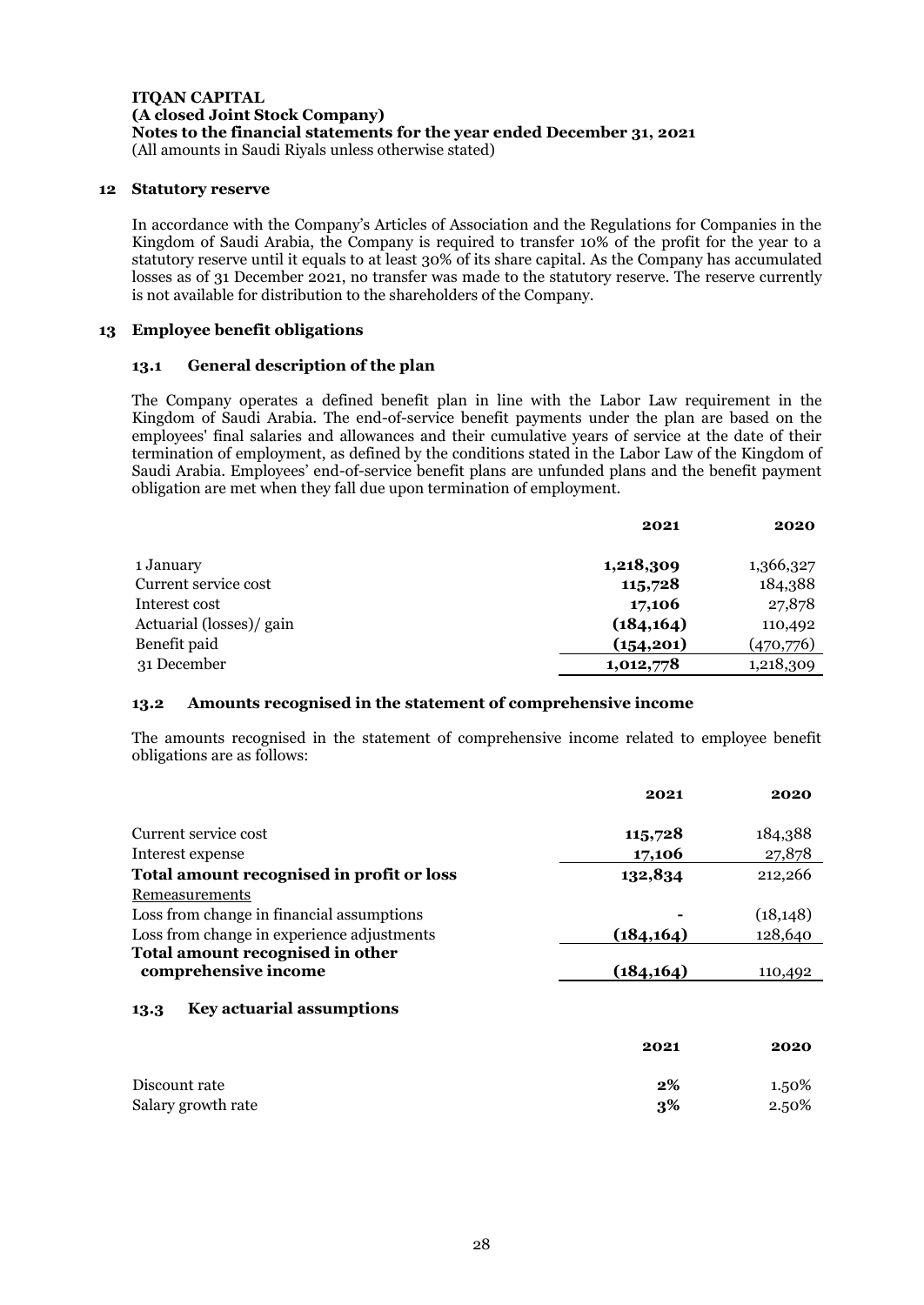#### **13 Employee benefit obligations** (continued)

#### **13. 4 Sensitivity analysis for actuarial assumptions**

| Increase<br><b>Decrease</b> | <b>Decrease</b>     |
|-----------------------------|---------------------|
|                             |                     |
| (46,772)<br>30,003          | 50,106<br>(47, 174) |
|                             | (28, 947)<br>49,533 |

The sensitivity analysis is based on a change in an assumption while holding all other assumptions constant. In practice, this is unlikely to occur, and changes in some of the assumptions may be correlated. When calculating the sensitivity of the defined benefit obligation to significant actuarial assumptions the same method (present value of defined benefit obligation calculated with projected unit credit method at the end of the reporting period) has been applied when calculating the employee termination.

# **14 Trade and other payables**

|                           | 2021      | 2020      |
|---------------------------|-----------|-----------|
| Accrued vacation          | 87,607    | 584,126   |
| Claims and other payables | 3,189,069 | 7,252,462 |
|                           | 3,276,676 | 7,836,588 |

# **15 Income tax and zakat matters**

#### **15.1 Zakat base**

The significant components of the Company's zakat base for the years ended December 31 are comprised of the following:

|                                                | 2021           | 2020           |
|------------------------------------------------|----------------|----------------|
| Capital                                        | 56,042,030     | 111,229,140    |
| <b>Provisions</b>                              | 2,556,855      | 2,388,298      |
| Lease liabilities                              | 1,331,843      | 1,770,836      |
| Property and equipment                         | (1,100,219)    | (4,035,226)    |
| Right of use assets                            | (1,155,093)    | (1,526,118)    |
| Investments, amended                           | (28, 461, 245) | (45, 255, 051) |
| <b>Accumulated losses</b>                      | (8,791,562)    | (52,397,168)   |
| Zakat provision                                | 4,527          | 7,630          |
| Approximate zakat base                         | 20,427,136     | 12,182,341     |
| Saudi shareholders' share of zakat base-       |                |                |
| 84.3057%                                       | 17,757,096     | 10,618,557     |
| Amended net loss                               | (341,675)      | (12, 485, 657) |
| Saudi shareholders' share of amended net loss- |                |                |
| 84.3057%                                       | (288,051)      | (10,526,121)   |
| Zakat base                                     | 17,469,044     | 92,436         |
| Zakat                                          | 436,727        | 2,311          |
| Adjustments for zakat for prior years          | 761            |                |
| Zakat expense for the year                     | 437,488        | 2,311          |

## **15.2 Income Tax**

Tax was not charged to the foreign shareholders for the year ended 31 December 2021 and 31 December 2020, since the Company has incurred net loss for this year.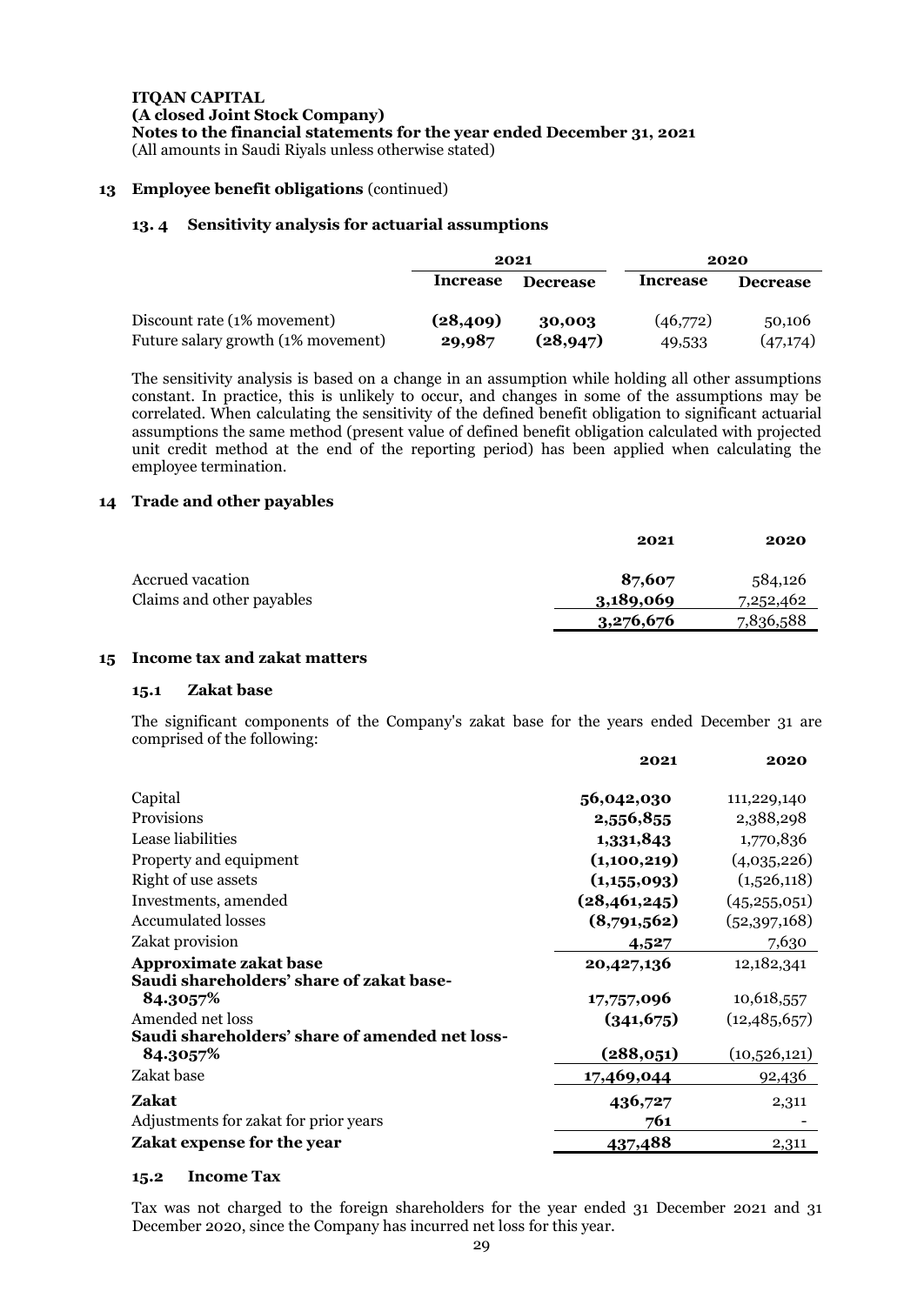# **15 Income tax and zakat matters** (continued)

# **15.3 Tax and zakat liability**

|                             | <b>Income tax</b> | <b>Zakat</b> | <b>Total</b> |
|-----------------------------|-------------------|--------------|--------------|
| 1 January 2021              |                   | 7,630        | 7,630        |
| Provision for the year      |                   | 432,200      | 432,200      |
| Adjustments for prior years |                   |              |              |
| Payment for the year        |                   | (3,103)      | (3,103)      |
| 31 December 2021            |                   | 436,727      | 436,727      |
| 1 January 2020              |                   | 183,549      | 183,549      |
| Provision for the year      |                   |              |              |
| Payment for the year        |                   | (175, 919)   | (175, 919)   |
| 31 December 2020            |                   | 7,630        | 7,630        |

#### **15.4 Status of certificates and final assessments**

The Company filed its Zakat return for the period ended December 31, 2008. ZATCA issued the Zakat assessment for the period ended December 31, 2008 and claimed additional Zakat differences of Saudi Riyals 1,855,916. The Company objected against the said assessment which was transferred to the Preliminary Objection Committee (POC) for review and decision. The POC issued its decision which resulted in reduction of the payable Zakat amounted Saudi Riyals 1,820,168. The Company filed an appeal against the POC's decision with the Higher Appeal Committee (HAC). The HAC issued its decision which rejected the Company's appeal.

The Company filed an appeal against the said decision with the Board of Grievance (BOG). The BOG issued its decision which supported the HAC's decision. The Company accepted the BOG decision, and the case is considered closed.

The Company filed its Zakat and Tax returns for the years ended December 31, 2009 to 2014 and obtained the Zakat and Tax certificate for the said years. The ZATCA issued the Zakat and Tax assessment for the said years and claimed Zakat, Tax, delay fine and non-filing penalty of SR 7,346,052. The Company objected against the ZATCA's assessment. The ZATCA issued an amended assessment for the said years, which showed a reduction in the Zakat, tax and non-filing penalty of SR 2,403,602 for the said years ,which resulted in a claim of SR 4,942,450. The Company objected against the said Zakat and tax assessment. The ZATCA rejected Company objection for the said years. The Company escalated the objection to the Committee for Resolution of Tax Violations and Disputes (CRTVD). The CRTVD issued its decision, which was partially in favor of the Company. The Company is in the process of filing an appeal against the said decision with the Appellate Committee for Tax Violations and Disputes (ACTVD).

The Company filed its zakat and tax returns for the years ended December 31, 2015 and 2016 and obtained the restricted zakat and tax certificate for the said years. The Company has finalized its zakat and tax status for the said years.

The Company filed its zakat and tax returns for the year ended December 31, 2017 and obtained the restricted zakat and tax certificate for the said year. ZATCA did not issue the final assessment for the said year as at the date of the financial statements.

.

The Company finalized its tax status for the year ended December 31, 2018.

.

The Company filed its Zakat and Tax returns for the years ended December 31, 2019 and 2020, and obtained the unrestricted Zakat and Tax certificate for the said year. The ZATCA did not issue the assessment for the said years as at the date of the financial statements.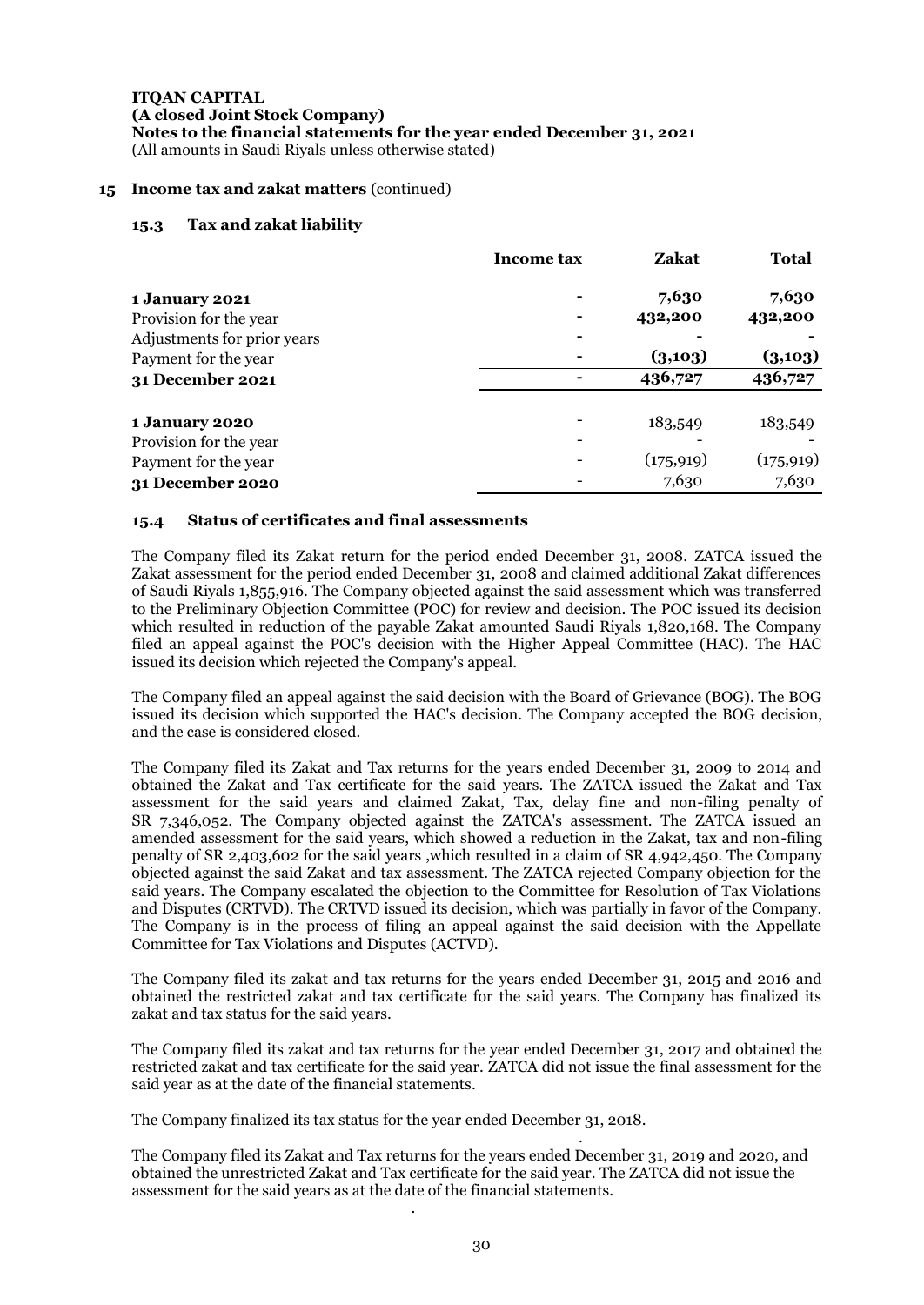# **16 Related party transactions and balances**

Related parties comprise the shareholders, directors, associate company, key management personnel and the Funds managed by the Company. Related parties also include business entities in which certain directors or senior management have an interest (other related parties).

# *(a) Following are the significant transactions entered into by the Company:*

| <b>Related party</b>                                         | <b>Nature of transaction</b> | <b>Amount of transaction</b> |            |
|--------------------------------------------------------------|------------------------------|------------------------------|------------|
|                                                              |                              | 2021                         | 2020       |
| Investment funds                                             | Various                      | 1,394,203                    | 1,900,536  |
| Real Estate Income Fund - I, Real                            |                              |                              |            |
| Estate Income Fund – II and Real<br>Estate Income Fund – III | <b>Services</b>              | 611,004                      | 2,191,828  |
| Real Estate Income Fund - III                                | Dividends                    | 718,881                      | 1,501,782  |
| Itgan Murabahat & Sukuk Fund and<br>Saudi Equity fund        | <b>Investments</b>           | 11,300,000                   | 11,970,000 |
| Itgan Murabahat & Sukuk Fund                                 | Sale of investments          | 9,913,075                    | 10,733,947 |
| Board of Directors expenses                                  | Expenses and compensation    | 140,004                      | 156,246    |
| Al Baraka Islamic Bank—Bahrain                               | Murabaha financing           | 16,220,157                   |            |
|                                                              |                              |                              |            |

*(b) Key management personnel compensation:*

|                                                 | 2021      | 2020      |
|-------------------------------------------------|-----------|-----------|
| Salaries and other short-term employee benefits | 2,384,047 | 5,110,307 |
| Post-employment benefits                        | 102,651   | 284,438   |
|                                                 | 2,486,698 | 5,394,745 |

*(c) Outstanding balances arising from sales / purchases of goods and services*

## *(d) Due from related parties*

|                                       | 2021      | 2020       |
|---------------------------------------|-----------|------------|
| Real Estate Income Fund - I           |           | 69,636     |
| Real Estate Income Fund - II          |           | 71,325     |
| Real Estate Income Fund - III         | 164,920   | 445,178    |
| Itgan Murabahat and Sukuk Fund        | 102,624   | 124,818    |
| Itgan Real Estate Assets Fund         | 150,458   | 293,947    |
| Itgan Residential Fund                | 960,047   | 427,755    |
| <b>Others</b>                         | 47,716    | 145,538    |
|                                       | 1,425,765 | 1,578,197  |
| (e)<br>Financing from a related party |           |            |
|                                       | 2021      | 2020       |
| Short-term murabaha financing         |           | 16,220,150 |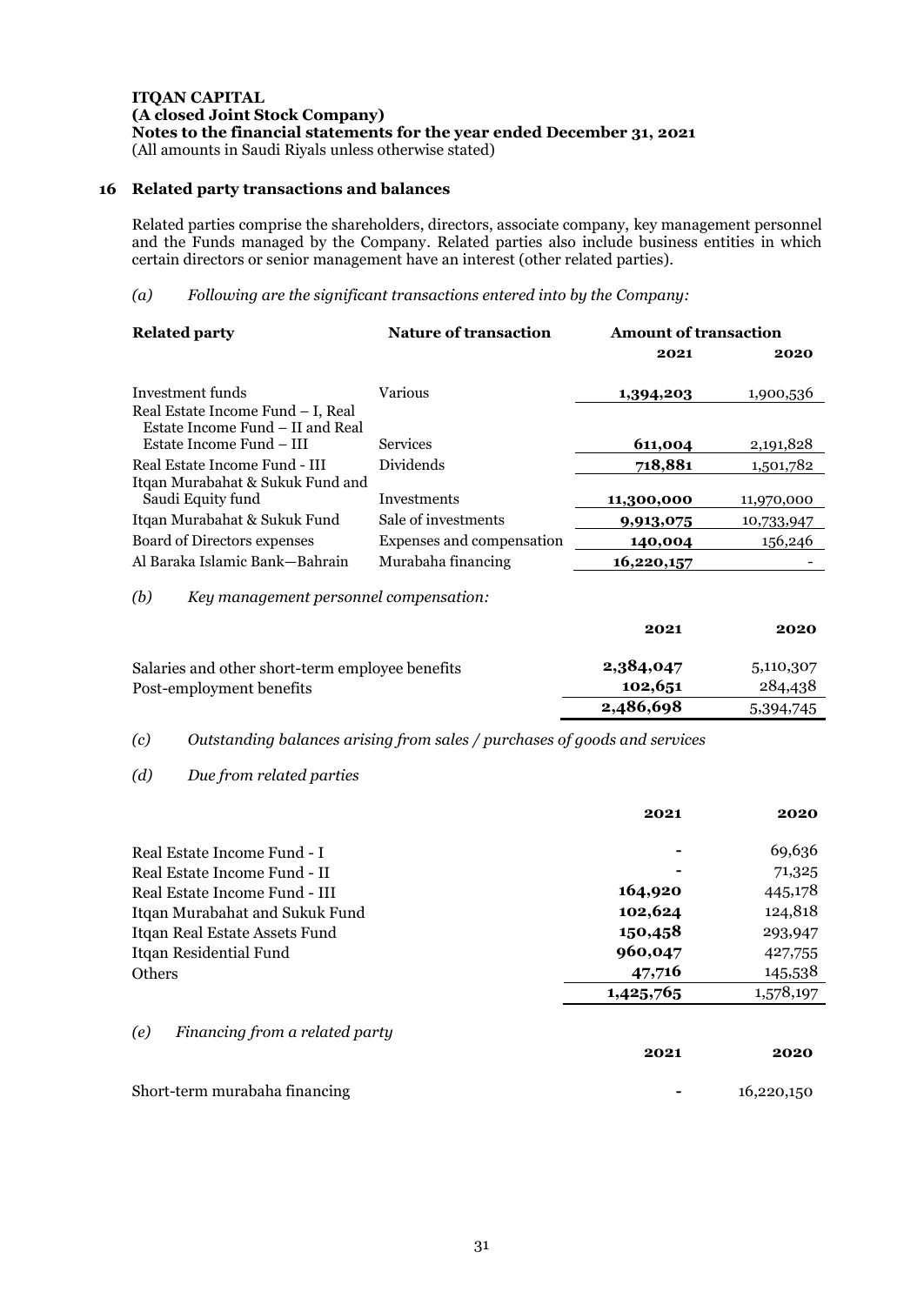# **16 Related party transactions and balances** (continued)

During the year ended 31 December 2021, the Murabaha finance was settled in July 2021, by transfer of units from investment in REIF 3, whereby the Company signed a Transfer of Ownership agreement with Albaraka Islamic Bank Bahrain to settle a loan amounting to SAR 16 million. The settlement was in the form of transfer of 219.733 units of Itqan Capital's investment in its investment in Real Estate Income Fund III to the bank.

As of December 31, 2020, the Company has recorded accrued interest of Saudi Riyals 1.2 million. The Company has pledged certain assets as security for the financing from the related party. The carrying amounts of the assets pledged is as follows:

|                                                       | <b>Note</b> | 2021 | 2020       |
|-------------------------------------------------------|-------------|------|------------|
| Non-current                                           |             |      |            |
| Property and equipment                                | 4           |      | 2,603,963  |
| Investment properties                                 | h           | -    | 4,371,653  |
| Financial assets at fair value through profit or loss |             | ۰    | 12,027,186 |

# **17 Revenue**

The following are the details of the income from services during the year ended December 31, 2021 and 2020:

|    |                                                                                                                                                         | <b>Asset</b><br>management | <b>Investment</b><br>banking | <b>Custodial</b><br>services                                               | 2021                                                                            |
|----|---------------------------------------------------------------------------------------------------------------------------------------------------------|----------------------------|------------------------------|----------------------------------------------------------------------------|---------------------------------------------------------------------------------|
|    | Timing of revenue recognition<br>Over time                                                                                                              | 2,934,584                  | 582,500                      | 209,579                                                                    | 3,726,663                                                                       |
|    |                                                                                                                                                         | <b>Asset</b><br>management | <b>Investment</b><br>banking | Custodial<br>services                                                      | 2020                                                                            |
|    | Timing of revenue recognition<br>Over time                                                                                                              | 4,280,000                  | 1,086,174                    | 723,137                                                                    | 6,089,311                                                                       |
| 18 | <b>Other operating expenses</b>                                                                                                                         |                            | <b>Note</b>                  | 2021                                                                       | 2020                                                                            |
| 19 | Consultancy and professional fees<br>Subscription fees<br>Travel<br>Maintenance<br>Board of directors related expenses<br>Other<br><b>Finance costs</b> |                            | 16                           | 461,524<br>784,712<br>37,463<br>146,891<br>140,004<br>400,597<br>1,971,191 | 1,865,244<br>814,920<br>168,202<br>200,731<br>156,246<br>2,867,009<br>6,072,352 |
|    |                                                                                                                                                         |                            | <b>Note</b>                  | 2021                                                                       | 2020                                                                            |
|    | Borrowing cost<br>Interest on lease liabilities                                                                                                         |                            | 5                            | 73,623<br>73,623                                                           | 1,243,614<br>99,189<br>1,342,803                                                |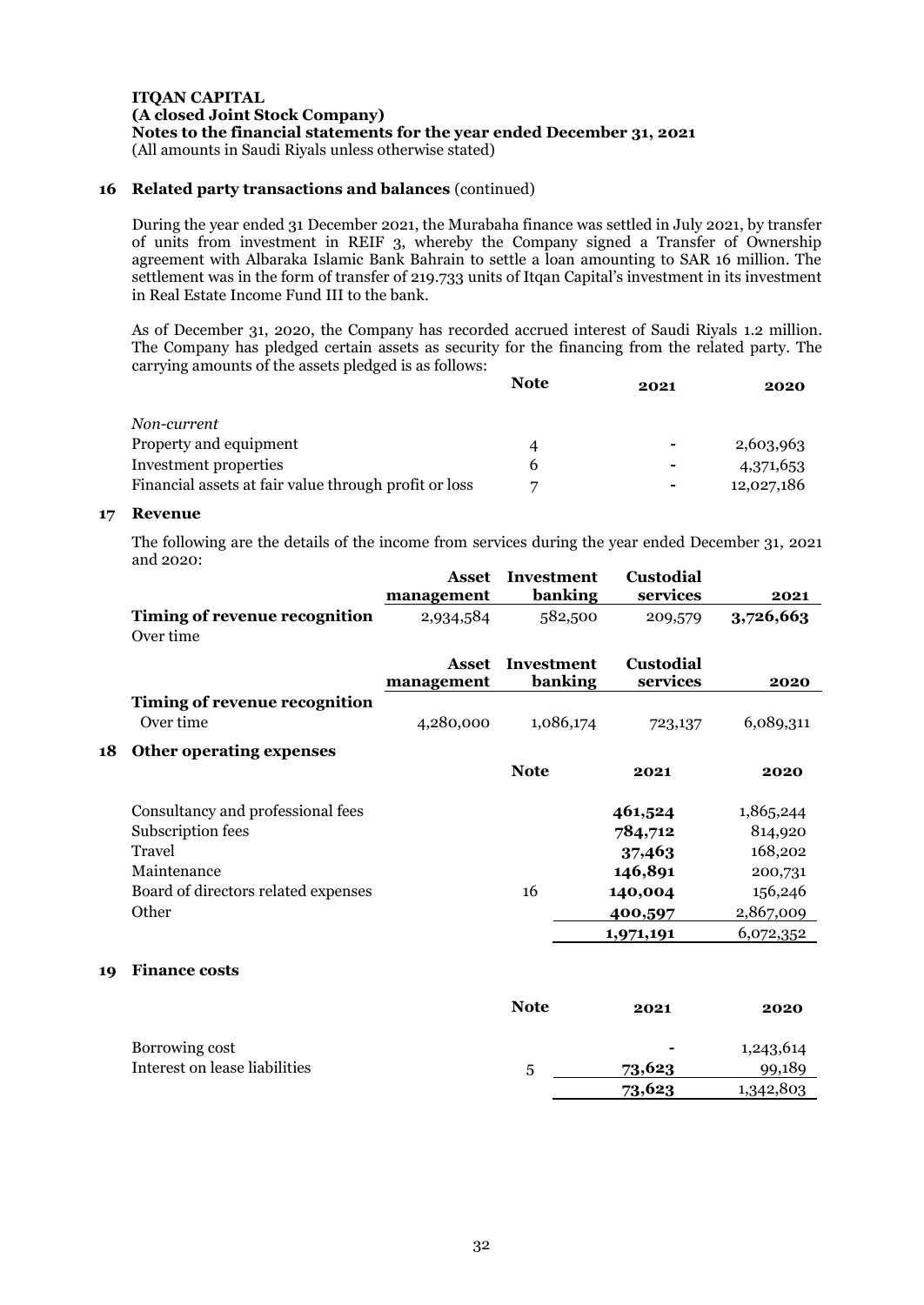# **20 Financial instruments**

A financial instrument is any contract that gives rise to a financial asset of one entity and a financial liability or equity instrument of another entity. The Company holds various financial instruments in the ordinary course of its activities.

# **Categories of financial instruments**

# *(a) Financial assets subsequently measured at amortised cost:*

| Other current assets<br>3,783,720<br>3,514,271<br>Cash and cash equivalents<br>5,635,487<br>9<br>1,713,992<br>5,228,263<br>(b)<br>Financial assets at fair value through profit or loss:<br><b>Note</b><br>2021<br>Investment in money market funds<br>7.1<br>14, 125, 399<br>Investments in real estate funds<br>19,261,162<br>7.1<br>Other investments<br>30,000<br>7.1<br>33,416,561<br>Financial liabilities at amortised cost |     | <b>Note</b> | 2021 | 2020       |
|------------------------------------------------------------------------------------------------------------------------------------------------------------------------------------------------------------------------------------------------------------------------------------------------------------------------------------------------------------------------------------------------------------------------------------|-----|-------------|------|------------|
|                                                                                                                                                                                                                                                                                                                                                                                                                                    |     |             |      |            |
|                                                                                                                                                                                                                                                                                                                                                                                                                                    |     |             |      |            |
|                                                                                                                                                                                                                                                                                                                                                                                                                                    |     |             |      | 9,419,207  |
|                                                                                                                                                                                                                                                                                                                                                                                                                                    |     |             |      |            |
|                                                                                                                                                                                                                                                                                                                                                                                                                                    |     |             |      | 2020       |
|                                                                                                                                                                                                                                                                                                                                                                                                                                    |     |             |      | 12,405,171 |
|                                                                                                                                                                                                                                                                                                                                                                                                                                    |     |             |      | 39,905,608 |
|                                                                                                                                                                                                                                                                                                                                                                                                                                    |     |             |      | 30,000     |
|                                                                                                                                                                                                                                                                                                                                                                                                                                    |     |             |      | 52,340,779 |
|                                                                                                                                                                                                                                                                                                                                                                                                                                    | (c) |             |      |            |
| <b>Note</b><br>2021                                                                                                                                                                                                                                                                                                                                                                                                                |     |             |      | 2020       |
| Other current payables<br>3,189,069<br>14                                                                                                                                                                                                                                                                                                                                                                                          |     |             |      | 7,252,462  |
| Short-term borrowings                                                                                                                                                                                                                                                                                                                                                                                                              |     |             |      | 16,220,150 |
| 3,189,069                                                                                                                                                                                                                                                                                                                                                                                                                          |     |             |      | 23,472,612 |

The carrying amount of financial assets approximates their fair value. Financial assets are not considered to pose a significant credit risk.

#### **21 Fair value of financial instruments**

Fair value is the price that would be received to sell an asset or paid to transfer a liability in an orderly transaction between market participants at the measurement date in the principal or, in its absence, the most advantageous market to which the Company has access at that date. The fair value of a liability reflects its non-performance risk.

When measuring the fair value of an asset or liability, the Company uses observable market data as far as possible. Fair values are categorized into different levels in a fair value hierarchy based on the inputs used in the valuation techniques as follows:

- Level 1: quoted prices (unadjusted) in active markets for identical assets or liabilities.
- Level 2: inputs other than quoted prices included level 1 that are observable for the asset or liability, either directly (i.e. as prices) or indirectly (i.e. derived from prices).
- Level 3: inputs for the asset or liability that are not based on observable market data (unobservable inputs).

The fair value of investments in money market fund based on quoted market prices at the end of the reporting period, accordingly these instruments are included in level 1. The fair value of investment in real estate funds is based on the net assets value (NAV) communicated by the fund manager, accordingly these instruments are included in level 3.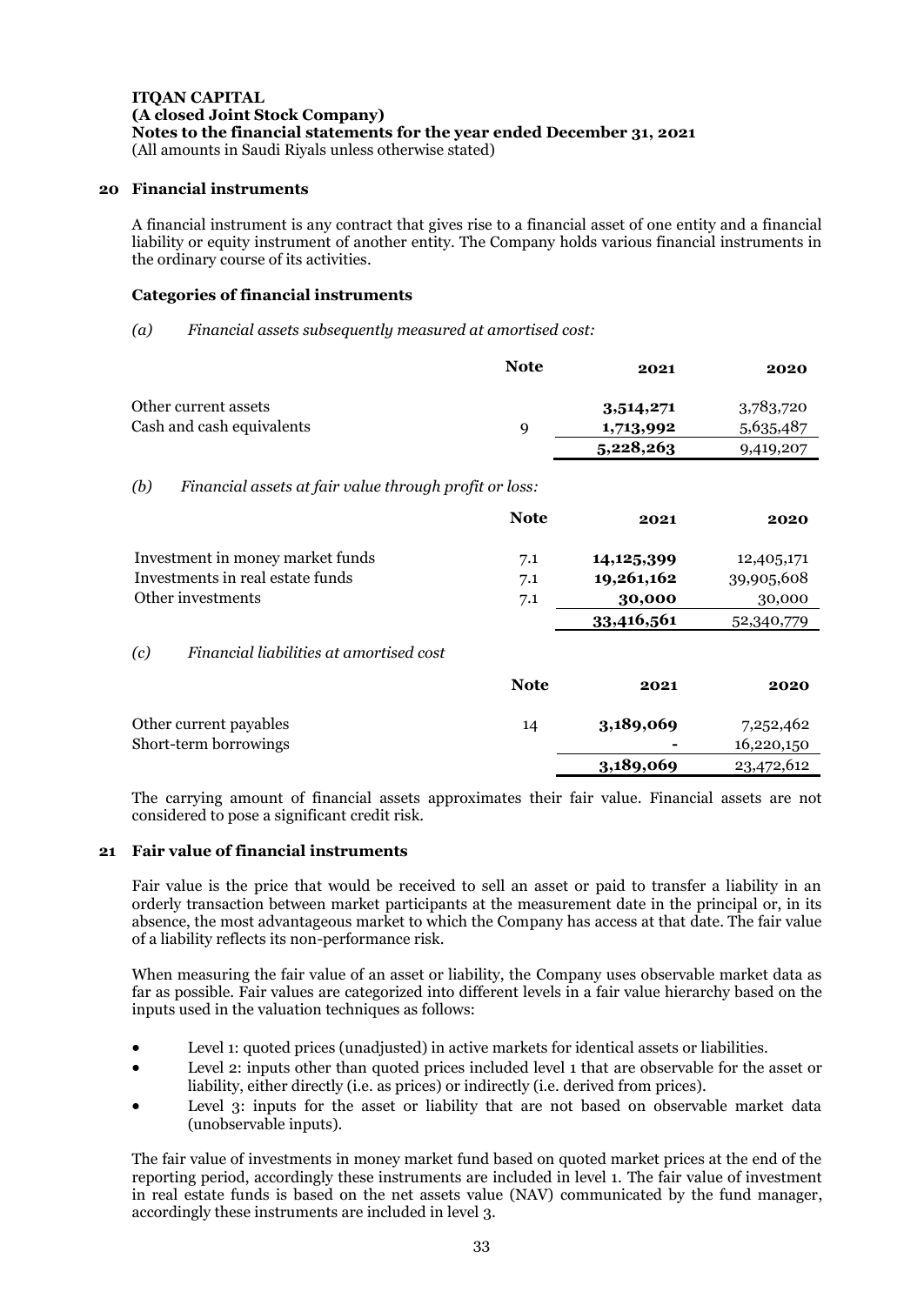# **21 Fair value of financial instruments** (continued)

The table below presents the financial assets at their fair values as at 31 December 2021 and 2020 based on the fair value hierarchy:

| 31 December 2021                                       | Level 1      | Level 3    | <b>Total</b> |
|--------------------------------------------------------|--------------|------------|--------------|
| Financial assets at fair value through profit or loss: |              |            |              |
| Investment in money market funds                       | 14, 125, 399 |            | 14, 125, 399 |
| Investments in real estate funds                       |              | 19,261,162 | 19,261,162   |
| Other investments                                      |              | 30,000     | 30,000       |
|                                                        | 14,125,399   | 19,291,162 | 33,416,561   |
| 31 December 2020                                       | Level 1      | Level 3    | <b>Total</b> |
| Financial assets at fair value through profit or loss: |              |            |              |
| Investment in money market funds                       | 12,405,171   |            | 12,405,171   |
| Investments in real estate funds                       |              | 39,905,608 | 39,905,608   |
| Other investments                                      |              | 30,000     | 30,000       |
|                                                        | 12,405,171   | 39,935,608 | 52,340,779   |

As at 31 December 2021 and 2020, the fair values of the Company's financial instruments are estimated to approximate their carrying values. The Company recognizes transfers between levels of the fair value hierarchy at the end of the reporting period during which the change has occurred. During the years ended 31 December 2021 and 2020, there were no transfers into or out of Level 3 fair value measurements and no movements between the levels 1 and 3.

#### *Valuation input and relationship to fair value*

The following table summarises the quantitative information about the significant unobservable inputs used in the fair value measurements of the investments in real estate funds and other investments. The fair values are determined based on multiple approaches that include the income approach, cost approach and market approach.

| <b>Description</b>     | <b>Fair value</b><br>as at $31$<br>December   December | as at $31$ | Fair value Un-observable inputs                |                                           |
|------------------------|--------------------------------------------------------|------------|------------------------------------------------|-------------------------------------------|
|                        | 2021                                                   | 2020       |                                                |                                           |
|                        |                                                        |            | Costs and margins (cost approach)              |                                           |
| Investments in real    |                                                        |            | Income, occupancy rate and capitalization rate |                                           |
| estate funds and other | 19,291,162                                             | 39,935,608 | (income approach)                              |                                           |
| <i>investments</i>     |                                                        |            |                                                | Adjusted market price per square<br>meter |
|                        |                                                        |            | (market approach)                              |                                           |

#### **22 Financial risk management**

The Company's activities expose it to a variety of financial risks including the effects of changes in market risk (including foreign exchange risk, fair value and cash flow interest rate risk and price risk), credit risk and liquidity risk. The Company's overall risk management program focuses on the unpredictability of financial markets and seeks to minimise potential adverse effects on the Company's financial performance. Risk management is carried out by the management under policies approved by the board of directors.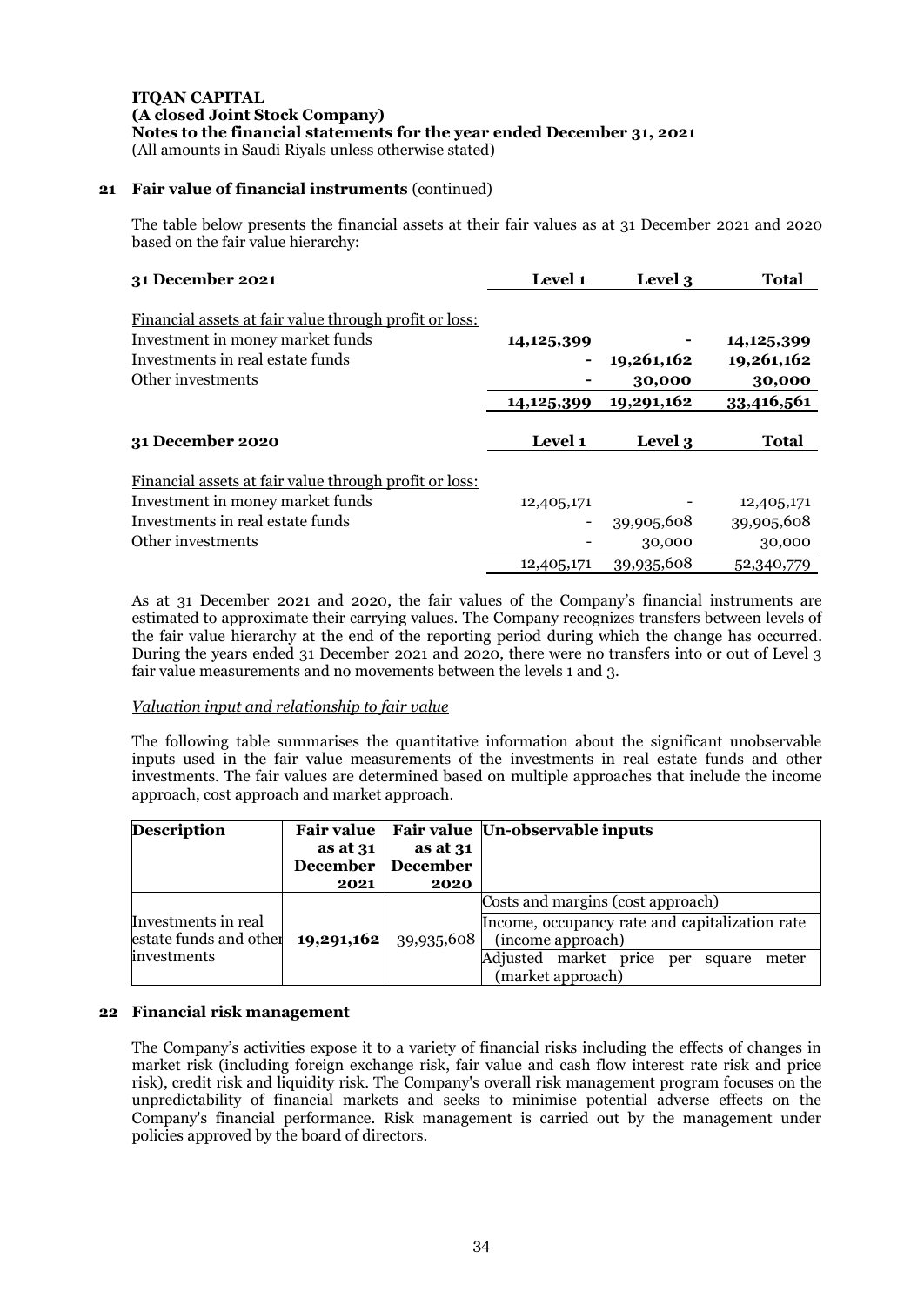# **22 Financial risk management** (continued)

This note presents information about the Company's exposure to each of the above risks, the Company's objectives, policies and processes for measuring and managing risk, and the Company's management of capital. Further quantitative disclosures are included throughout these financial statements. The management has overall responsibility for the establishment and oversight of the Company's risk management framework. The management is responsible for developing and monitoring the Company's risk management policies.

The Company's risk management policies are established to identify and analyse the risks faced by the Company, to set appropriate risk limits and controls, and to monitor risks and adherence to limits. Risk management policies and systems are reviewed regularly to reflect changes in market conditions and the Company's activities. The Company, through its training and management standards and procedures, aims to develop a disciplined and constructive control environment in which all employees understand their roles and obligations.

The Company's board of directors oversees how management monitors compliance with the Company's risk management policies and procedures and reviews the adequacy of the risk management framework in relation to the risks faced by the Company.

#### *(a) Market risk*

Market risk is the risk that the fair value or future cash flows of a financial instrument will fluctuate because of changes in market prices. Market risk is represented by: Foreign exchange risk, Fair value and cash flow interest rate risk, and Price risk

(i) Foreign exchange risk

Currency risk is the risk that the value of a financial instrument will fluctuate due to changes in foreign exchange rates. The Company's transactions are primarily in Saudi Riyals and United States dollars. Since Saudi Riyal is pegged to United States dollars, management of the Company believes that the currency risk for the financial instruments is not significant.

(ii) Fair value and cash flow interest rate risk

Interest rate risk is the risk that the value of a financial instrument will fluctuate due to changes in market interest rates. The Company borrows at interest rates on commercial terms. Borrowings issued at variable rates expose the Company to cash flow interest rate risk. During 2020, the Company's borrowings were denominated in Saudi Riyals.

The short-term loan carry fixed rates of interest. The Company analyses its interest rate exposure on a regular basis and reassesses the source of borrowings and renegotiates interest rates at terms favourable to the Company.

#### (iii) Price risk

The risk that the value of a financial instrument will fluctuate as a result of changes in market prices, whether those changes are caused by factors specific to the individual instrument or its issuer or factors affecting all instruments traded in the market. The Company's exposure to equity securities price risk arises from investments held by the group and classified in the balance at fair value through profit or loss (FVPL) (Note 9).

To manage its price risk arising from investments in equity and debt securities, the Company diversifies its portfolio. Diversification of the portfolio is done in accordance with the limits set by the Company. The Company's equity and debt investments are publicly traded.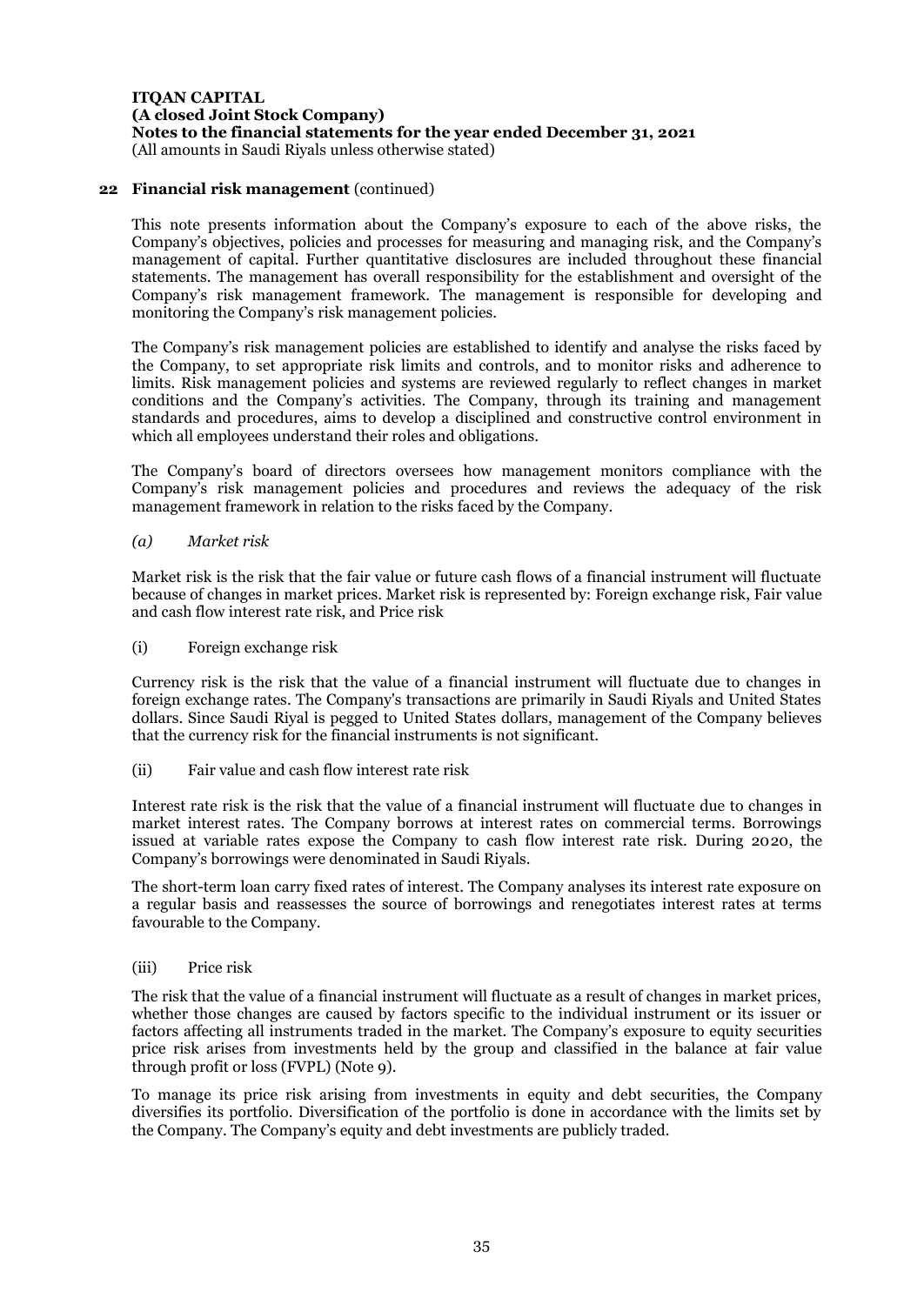#### **22 Financial risk management** (continued)

# *(a) Market risk (continued)*

#### *Sensitivity*

The table below summarises the impact of increases/decreases of these investments on the Company's profit or loss, and other comprehensive income for the year. The analysis is based on the assumption that the instruments had increased or decreased by 10% with all other variables held constant, and that all the Company's equity and debt instruments moved in line with assumed change.

|                                                  | <b>Impact on P&amp;L</b> |           |
|--------------------------------------------------|--------------------------|-----------|
|                                                  | 2021                     | 2020      |
| Investments in money market funds (10% movement) | 1,412,540                | 1,240,517 |

# *(b) Credit risk*

Credit risk arises from cash and cash equivalents excluding cash on hands, contractual cash flows of debt investments carried at amortised cost and deposits with banks and financial institutions.

The Company manages the credit risk for each category. For banks and financial institutions, only independently rated parties with high ratings are accepted.

The management continuously monitors the credit exposure towards the customers and makes allowances against those balances considered doubtful of recovery using the expected credit loss model. To mitigate the risk, the Company has developed a system of assigning credit limits to its customers based on an extensive evaluation based on customer profile and payment history. Outstanding customer receivables are regularly monitored. Some of the customers are secured, where possible, by way of inland letters of credit, cash security deposit, bank guarantees and insurance guarantees.

The Company's gross maximum exposure to credit risk at the reporting date is as follows:

|                                                | <b>Note</b> | 2021                   | 2020                   |
|------------------------------------------------|-------------|------------------------|------------------------|
| Other receivables<br>Cash and cash equivalents |             | 3,514,271<br>1,713,992 | 3,783,720<br>5,635,487 |
|                                                |             | 5,228,263              | 9,419,207              |
|                                                |             |                        |                        |

Cash at banks and margins are placed with banks with sound credit ratings. Employee and other receivables are considered to have low credit risk; therefore, 12 months expected loss model was used for impairment assessment. Based on management's impairment assessment, there is no provision required in respect of these balances for all periods presented.

The due from related parties balances are from the funds managed by the Company and the funds have sufficient assets to pay the Company. Based on management's impairment assessment, there is no provision required in respect of these balances for all the periods presented as they are considered to have low credit risk.

# *(c) Liquidity risk*

Liquidity risk is the risk that the Company will not be able to meet its financial obligations as they fall due. The Company's approach to managing liquidity is to ensure, as far as possible, that it will have sufficient liquidity to meet its liabilities when due, under both normal and stressed conditions, without incurring unacceptable losses or risking damage to the Company's reputation.

Typically, the Company ensures that it has sufficient cash on demand to meet expected operational expenses including the servicing of financial obligations. This excludes the potential impact of extreme circumstances that cannot be reasonably predicted, such as natural disasters. In addition, the Company has access to credit facilities.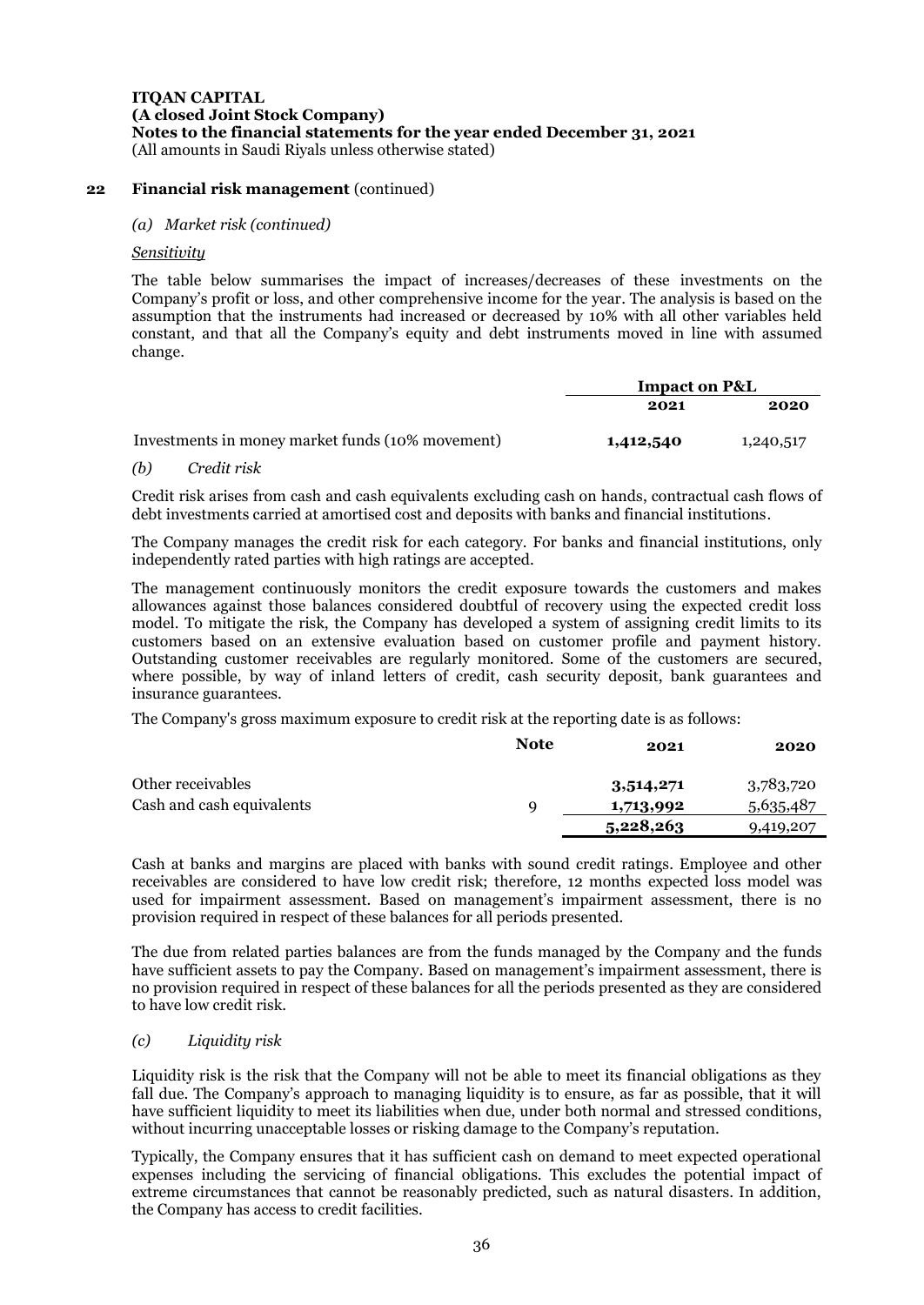#### **22 Financial risk management** (continued)

# *(c ) Liquidity risk ( continued)*

Cash flow forecasting is performed by the management which monitors rolling forecasts of the Company's liquidity requirements to ensure it has sufficient cash to meet operational needs while maintaining sufficient headroom on its undrawn committed borrowing facilities at all times so that the Company does not breach borrowing limits or covenants (where applicable) on any of its borrowing facilities. Such forecasting takes into consideration the Company's debt financing plans, covenant compliance and compliance with internal ratio targets.

The table below analyses the Company's financial liabilities into the relevant maturity based on the remaining period at the reporting date to the contractual maturity date. The amounts disclosed in the table are the contractual undiscounted cash flows. Balances due within twelve months equal their carrying balances, as the impact of discounting is not significant.

|                        | Less than<br>one year | 1 to 2 Years | 2 to 5 years | <b>Total</b> |
|------------------------|-----------------------|--------------|--------------|--------------|
| 2021                   |                       |              |              |              |
| Lease liabilities      | 355,000               | 710,000      | 355,000      | 1,420,000    |
| Other current payables | 3,189,069             |              |              | 3,189,069    |
| Short-term borrowings  |                       |              |              |              |
|                        |                       |              |              |              |
|                        | <b>Less than</b>      |              |              |              |
|                        | one year              | 1 to 2 Years | 2 to 5 years | <b>Total</b> |
| 2020                   |                       |              |              |              |
| Lease liabilities      | 448,600               | 710,000      | 710,000      | 1,868,600    |
| Other current payables | 7,252,462             |              |              | 7,252,462    |

Please see Note 7 for the contractual maturity analysis of lease liabilities.

#### **23 Capital risk management**

The Company's objectives when managing capital are to safeguard the Company's ability to continue as a going concern in order to provide returns for shareholders and benefits for other stakeholders and to maintain an optimal capital structure to reduce the cost of capital.

Consistent with others in the industry, the Company monitors capital on the basis of the gearing ratio. This ratio is calculated as net debt divided by total equity. Net debt is calculated as borrowings, as shown in the statement of financial position, less cash and cash equivalent. Total equity is as shown in the statement of financial position.

|                           | 2021        | 2020        |
|---------------------------|-------------|-------------|
| Short-term borrowings     |             | 16,220,150  |
| Total debt                |             | 16,220,150  |
|                           |             |             |
| Cash and cash equivalents | 1,713,992   | 5,635,487   |
| Net debt                  | 1,713,992   | 10,584,663  |
|                           |             |             |
| Share capital             | 56,042,030  | 56,042,030  |
| Accumulated losses        | (7,802,899) | (8,791,562) |
| Equity                    | 48,239,131  | 47,250,468  |
|                           |             |             |
| Capital gearing ratio - % | 4%          | 22%         |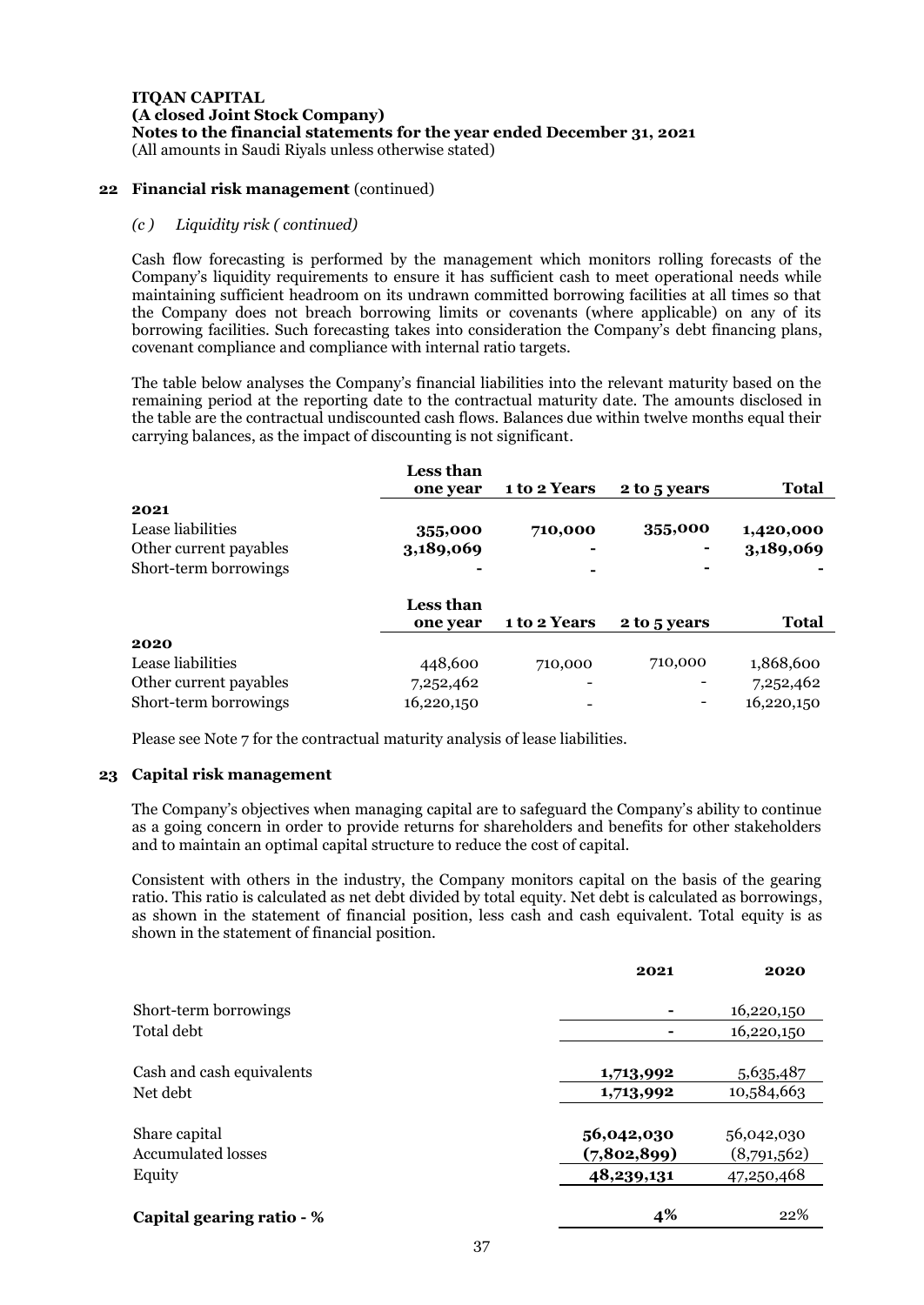# **24 Cash flow information**

*(a) Net debt*

|                           | 2021        | 2020         |
|---------------------------|-------------|--------------|
| Cash and cash equivalents | 1,713,992   | 5,635,487    |
| <b>Borrowings</b>         | ٠           | (16,220,150) |
| Lease liabilities         | (1,331,843) | (1,770,836)  |
| Net debt                  | 382,149     | (12,355,499) |

# *(b) Net debt reconciliation*

|                                           | <b>Cash and</b><br>cash<br>equivalents | <b>Borrowings</b> | <b>Leases</b>             | <b>Total</b>                            |
|-------------------------------------------|----------------------------------------|-------------------|---------------------------|-----------------------------------------|
| 1 January 2020                            | 1,598,164                              | 15,353,377        | 2,120,247                 | 19,071,788                              |
| Cashflows<br>Interests                    | 4,037,323                              | 866,773           | (448,600)<br>99,189       | 3,588,723<br>965,962                    |
| 31 December 2020                          | 5,635,487                              | 16,220,150        | 1,770,836                 | 23,626,473                              |
| Cashflows<br>Loan settlement<br>Interests | (3,921,495)<br>۰                       | (16, 220, 150)    | (512, 616)<br>-<br>73,623 | (4,434,111)<br>(16, 220, 150)<br>73,623 |
| 31 December 2021                          | 1,713,992                              |                   | 1,331,843                 | 3,045,835                               |

#### **25 Regulatory capital requirement and capital adequacy ratio**

The Company's objectives when managing capital is to comply with the capital requirements set by the Capital Market Authority (CMA) to safeguard the Company's ability to continue as a going concern and to maintain a strong capital base.

|                             | 2021       | 2020       | Change<br>percentage<br>% |
|-----------------------------|------------|------------|---------------------------|
|                             |            |            |                           |
| Capital base                |            |            |                           |
| Tier I capital              | 48,239,131 | 47,250,468 | 2%                        |
| Total                       | 48,239,131 | 47,250,468 | 2%                        |
| Minimum capital requirement |            |            |                           |
| Credit risk                 | 25,166,099 | 40,626,826 | (38%)                     |
| Market risk                 | 67,837     | 185,268    | (63%)                     |
| Operation risk              | 1,973,159  | 5,237,180  | (62%)                     |
| Total                       | 27,207,095 | 46,049,274 | (41%)                     |
| Capital adequacy ratio      | 1.77       | 1.03       | 72%                       |
| Surplus                     | 21,032,036 | 1,201,194  | 1650%                     |